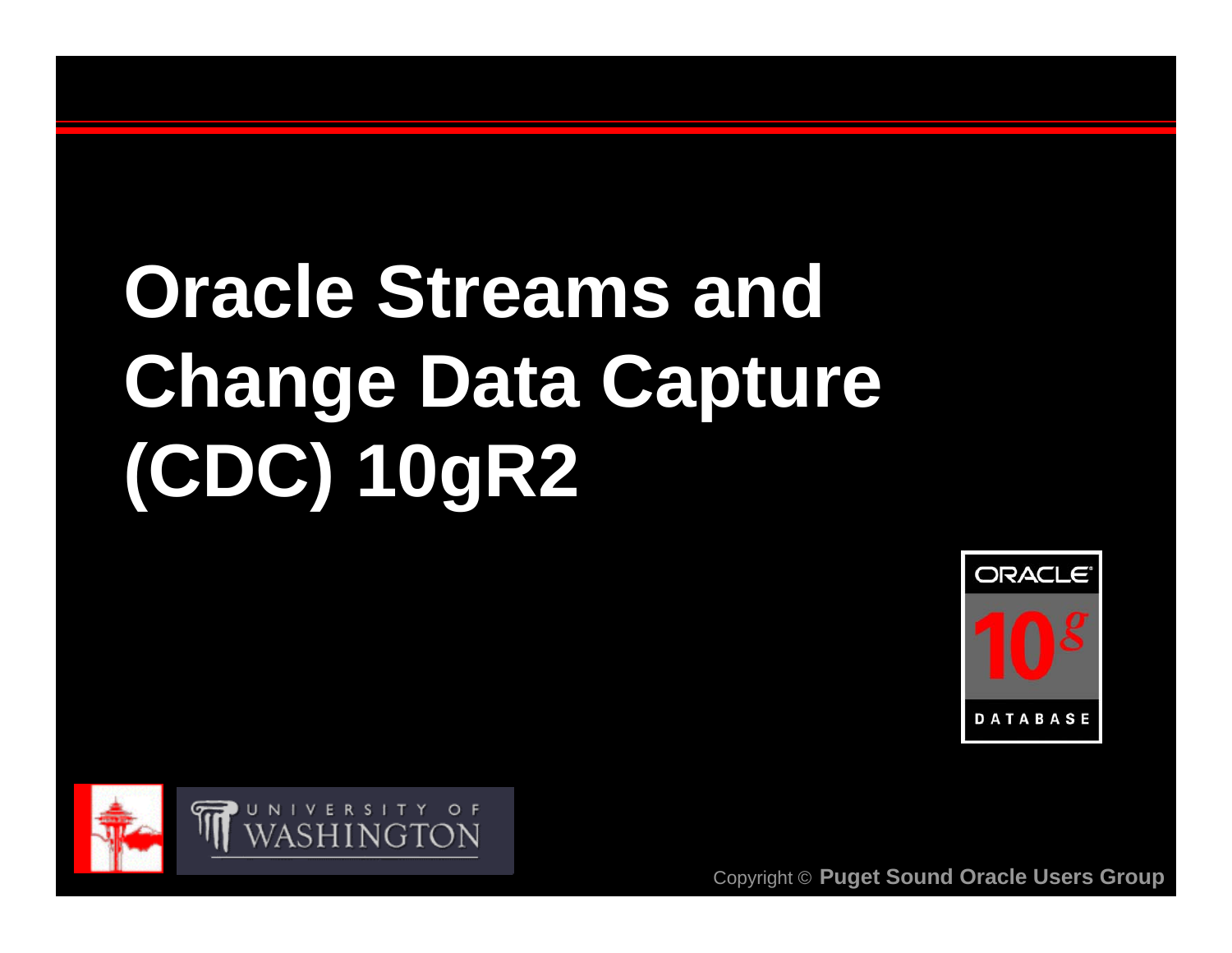### Introduction: Daniel Morgan

- **IS/IT since 1969** 
	- **BM Mainframes (360/370)**
	- **Fortran IV**



- **COBOL 10+ years ...** and no I don't want to talk about it
- Oracle RDBMS since version 6
- $\mathcal{L}_{\mathcal{A}}$  University of Washington
	- **Author UW Oracle curricula & primary instructor**
- Education Chair: PSOUG
	- **The "Morgan" of Morgan's Library**
- **Member: UKOUG**
- Member: British-American Chamber of Commerce
- **20+ of hand's-on consulting** (and other bad habits)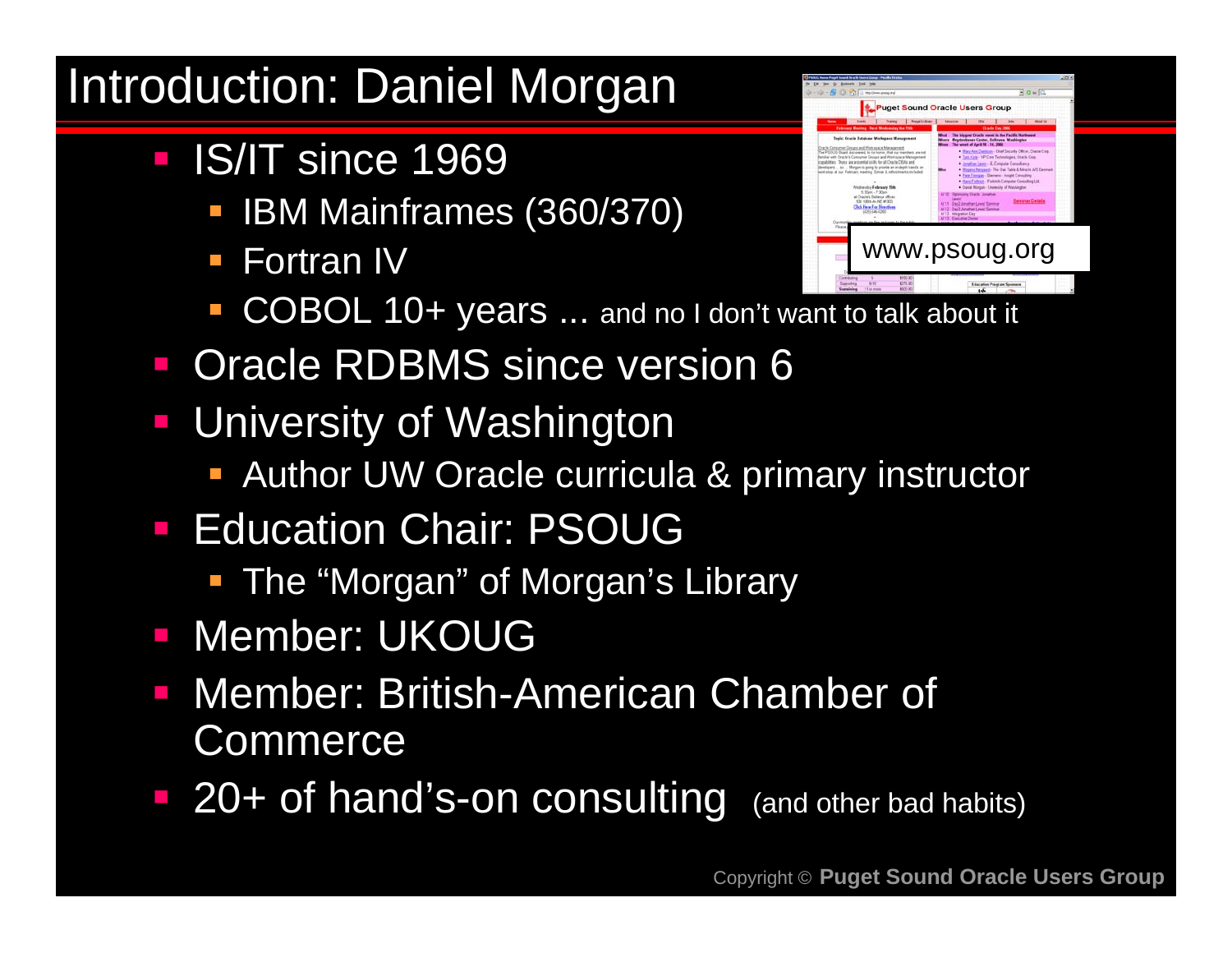#### PSOUG Server Room

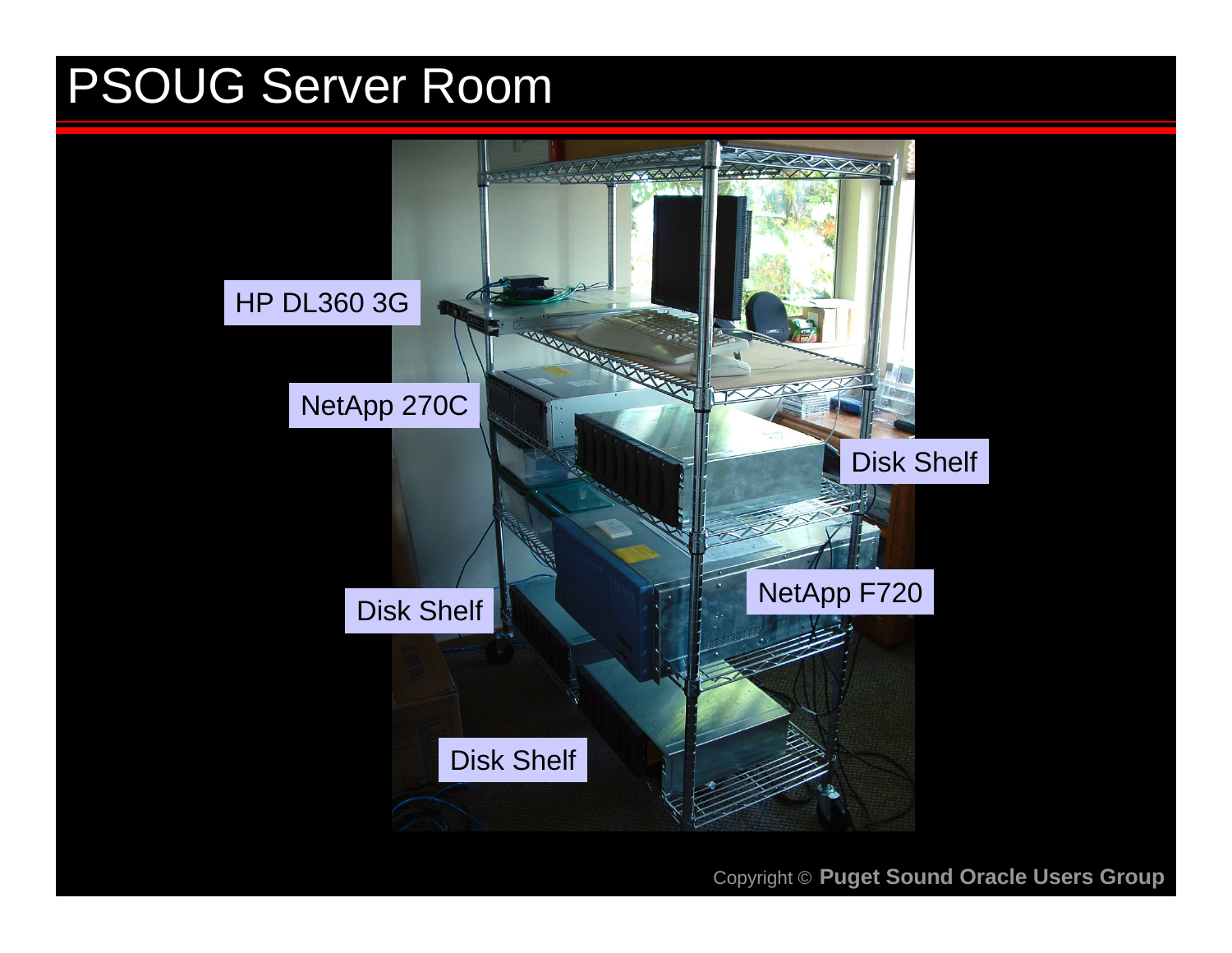### **Objectives**

#### $\mathbb{R}^n$ Replication Technologies

- b. Advanced Replication
- П Data Guard
- **Streams**
- Change Data Capture (CDC)

#### ■ CDC Concepts and Architecture

- Synchronous & Asynchronous / HotLog & AutoLog
- **Publish and Subscribe**
- П Built on Advanced Queueing and LogMiner
- Implementation
- **Performance**
- **Capture**
- **Publish & Subscribe**
- Labs & Demo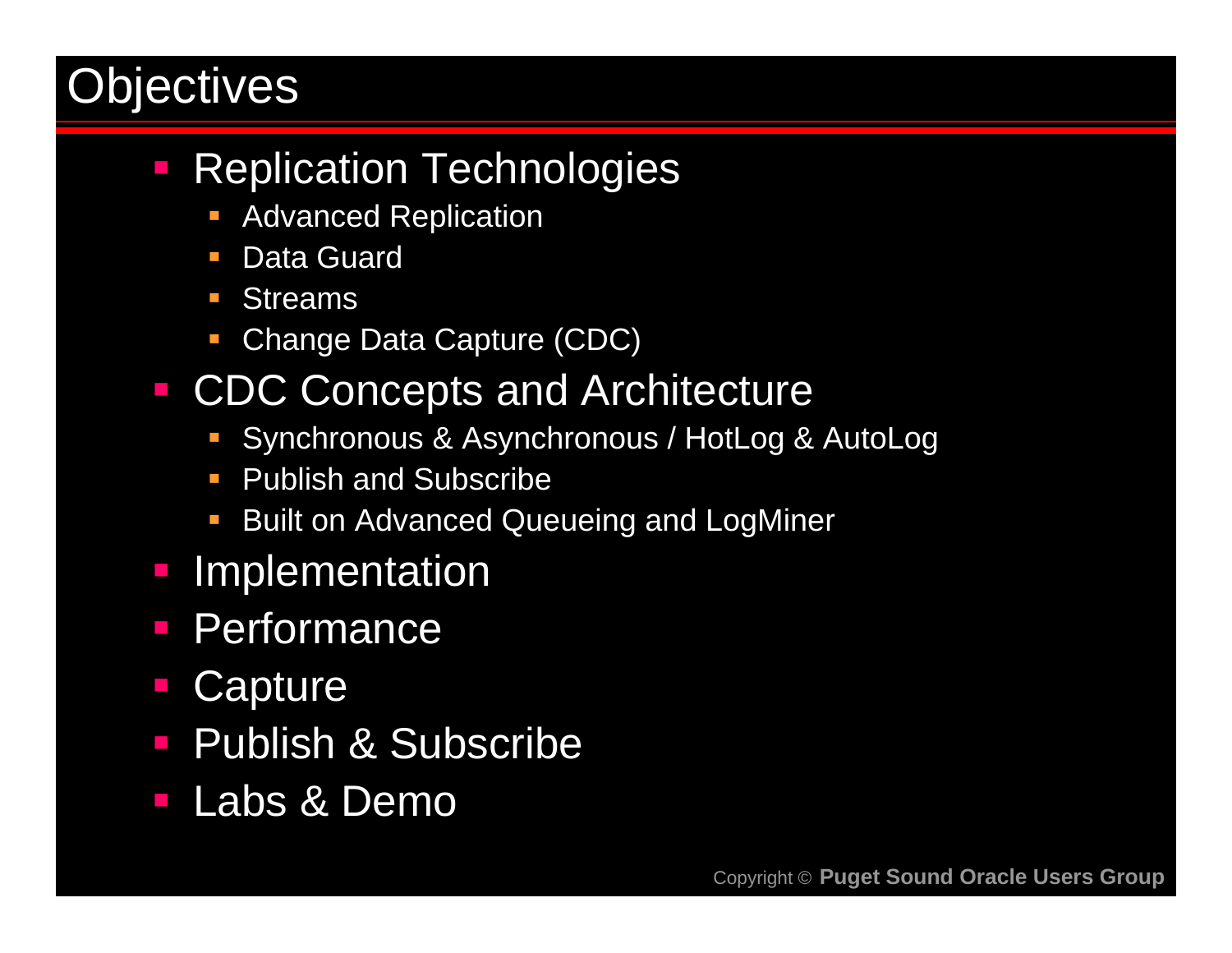# Legacy Capture

| <b>Method</b>                         | <b>Major Issues</b>                                                              |
|---------------------------------------|----------------------------------------------------------------------------------|
| <b>Application Logging / Triggers</b> | Maintenance, transaction impact                                                  |
| Timestamp, Change Key<br>Column       | Application design &<br>performance impact, no before<br>image                   |
| <b>Table Differencing</b>             | Impractical for large tables, high<br>transport cost, not timely                 |
| Log Sniffing                          | Not supported, does not track<br>DB releases, security issues,<br>rocket science |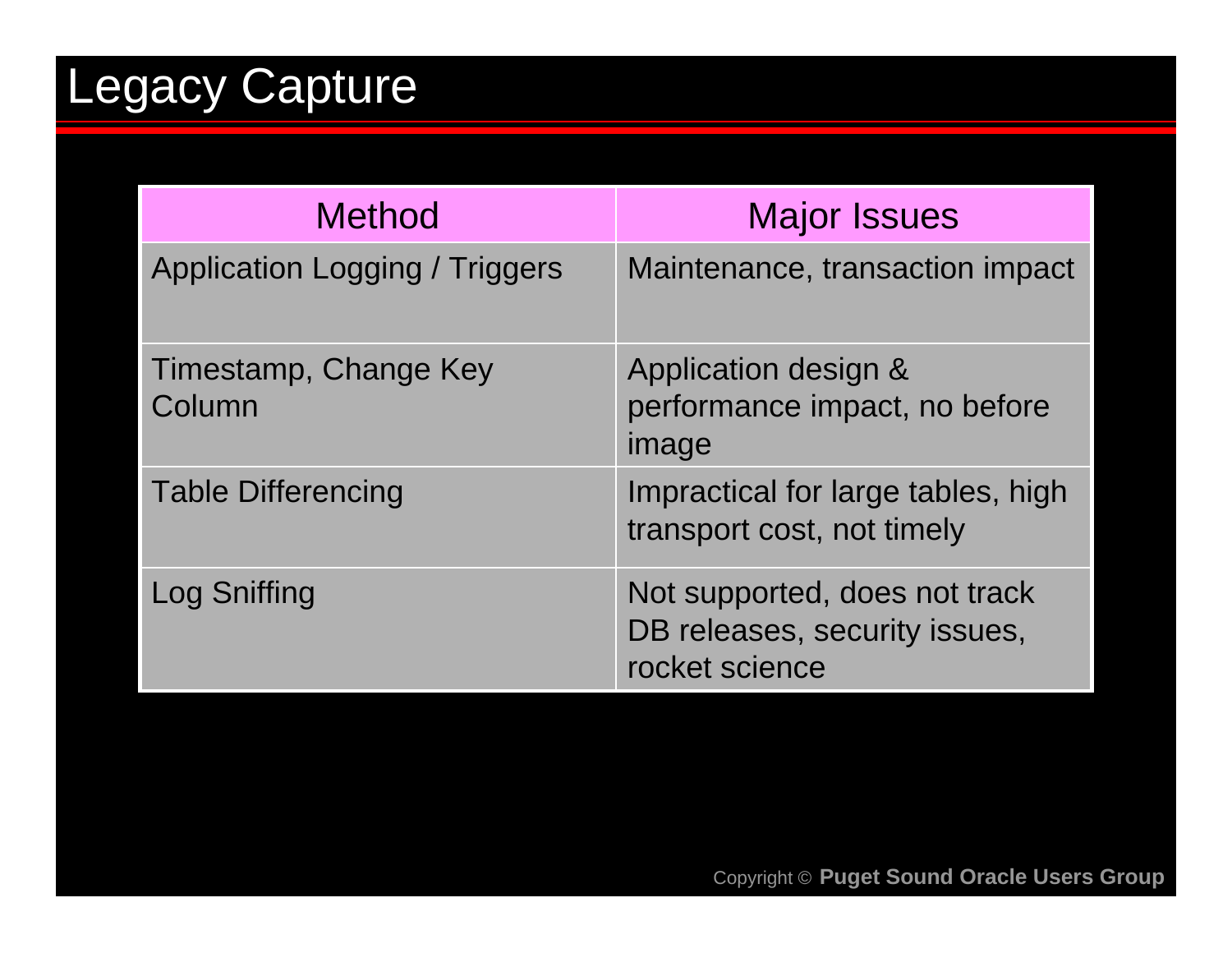# Replication Technologies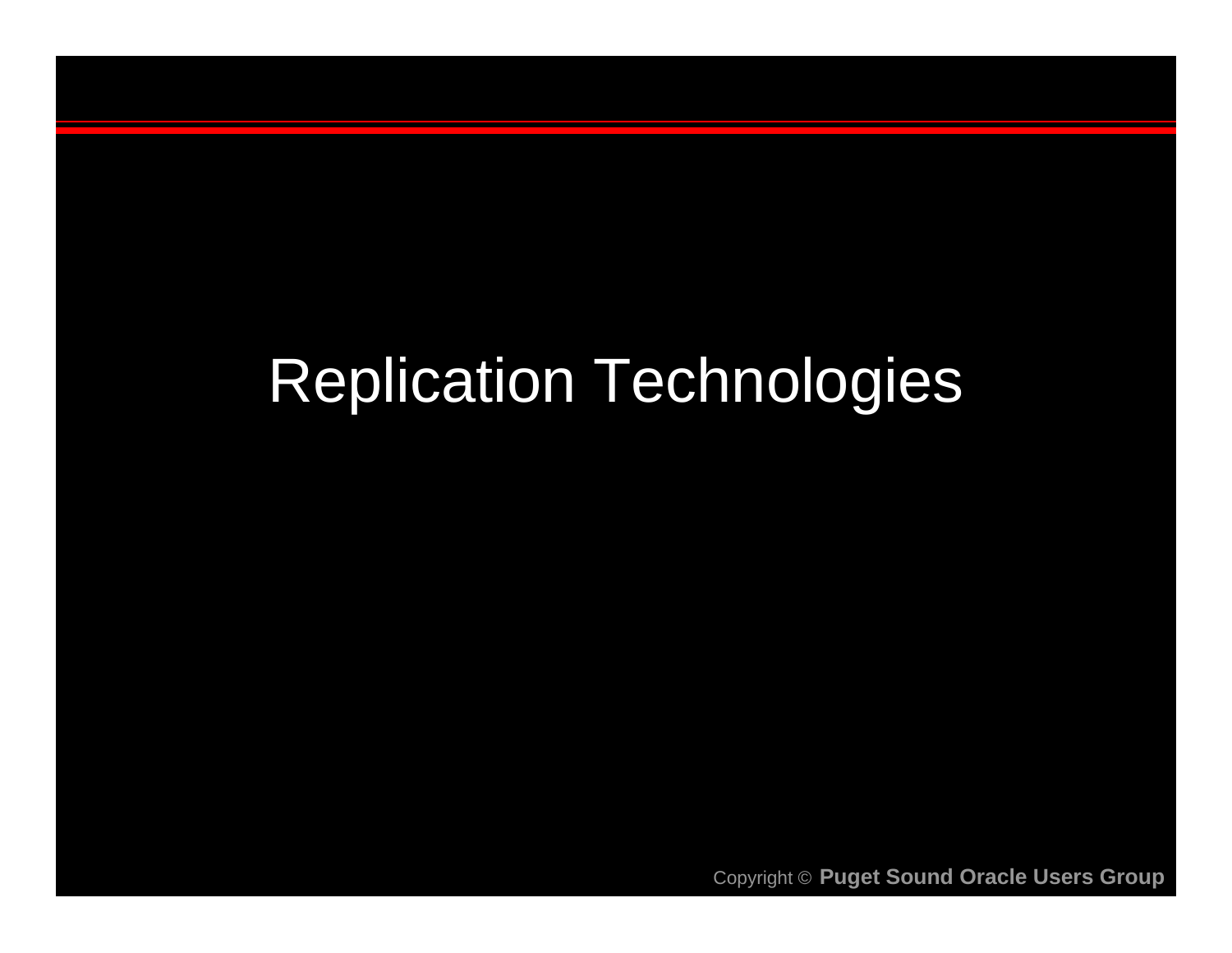#### Database Replication Methods

- Advanced Replication
- Change Data Capture
- $\mathcal{L}_{\mathcal{A}}$ Data Guard **(use for HA)**
- Export Import
- $\mathbb{R}^2$ RMAN
- Streams (since 9.2.0.6)
- Transportable Tablespaces
- $\mathcal{L}_{\mathcal{A}}$  Hardware Based
	- **snap mirror / snap restore 1993**

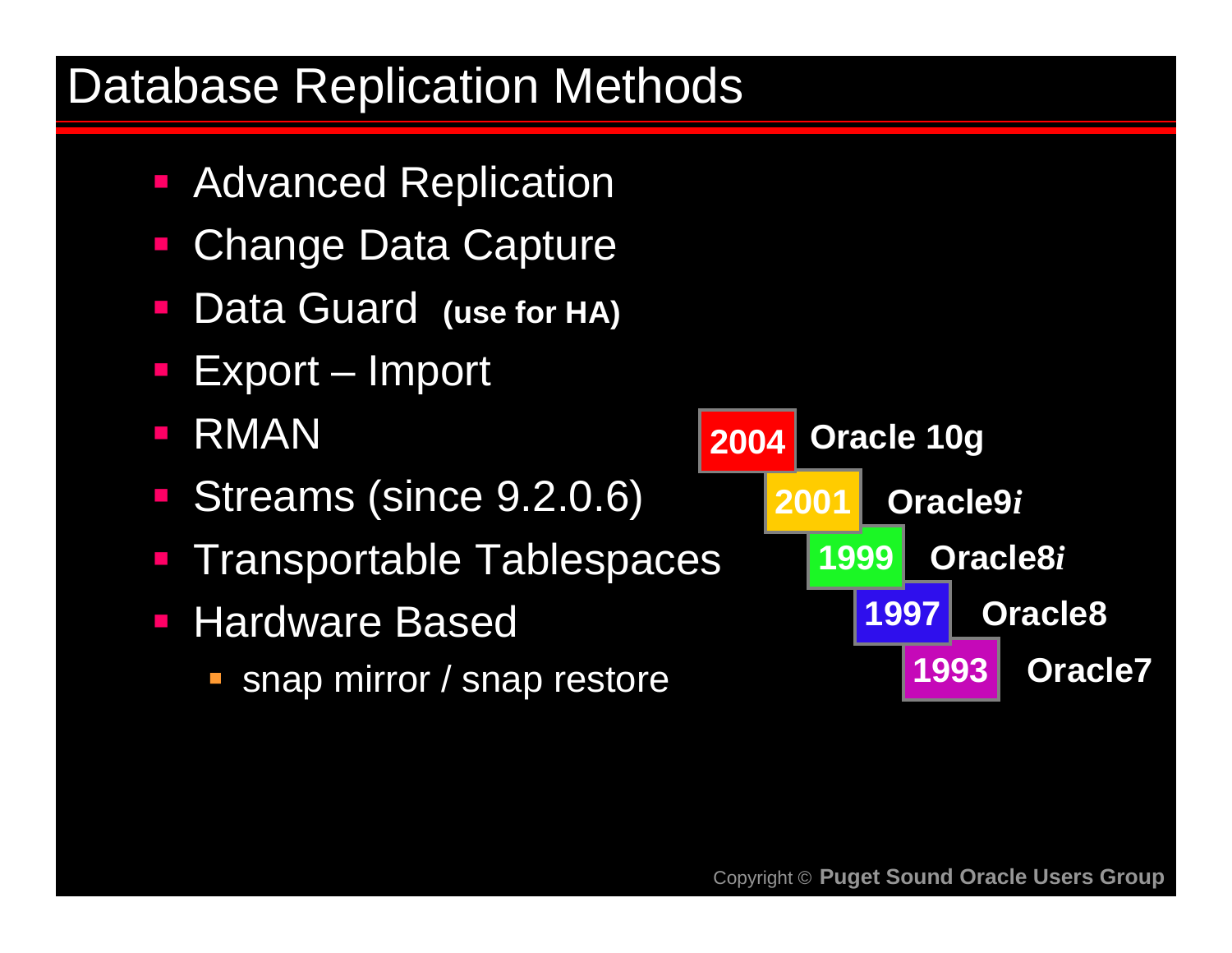# Concepts & Architecture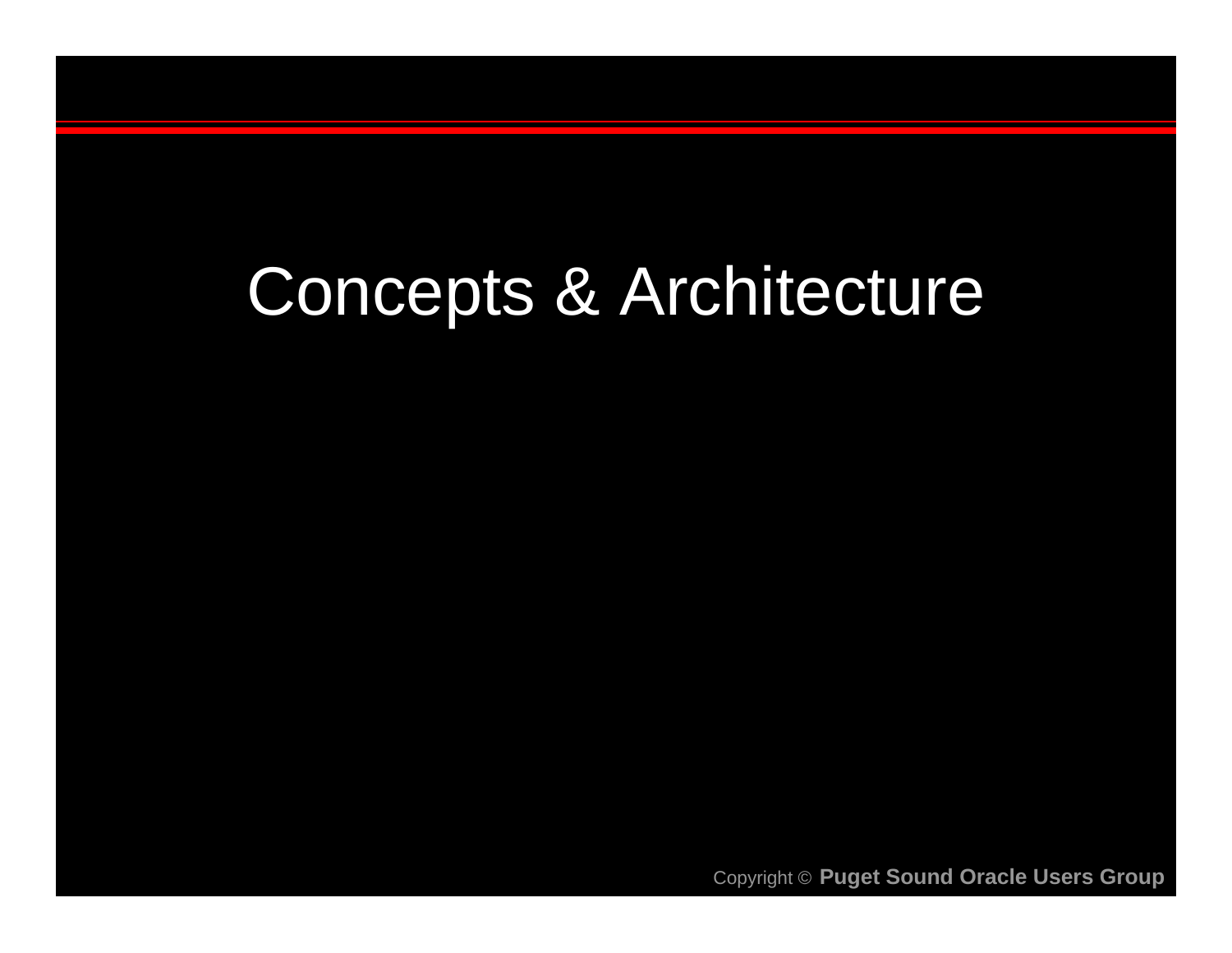#### What is Streams Technology ...

- $\mathbb{R}^n$  Oracle's marketing message
	- **A replacement for Advanced Replication** 
		- П Captures and distributes database updates, events, and application messages
		- Can automatically apply updates to destination databases, or pass events and messages to custom procedures and applications
	- **Combining these capabilities provides an extremely** flexible solution for replication, message queuing, and event notification solutions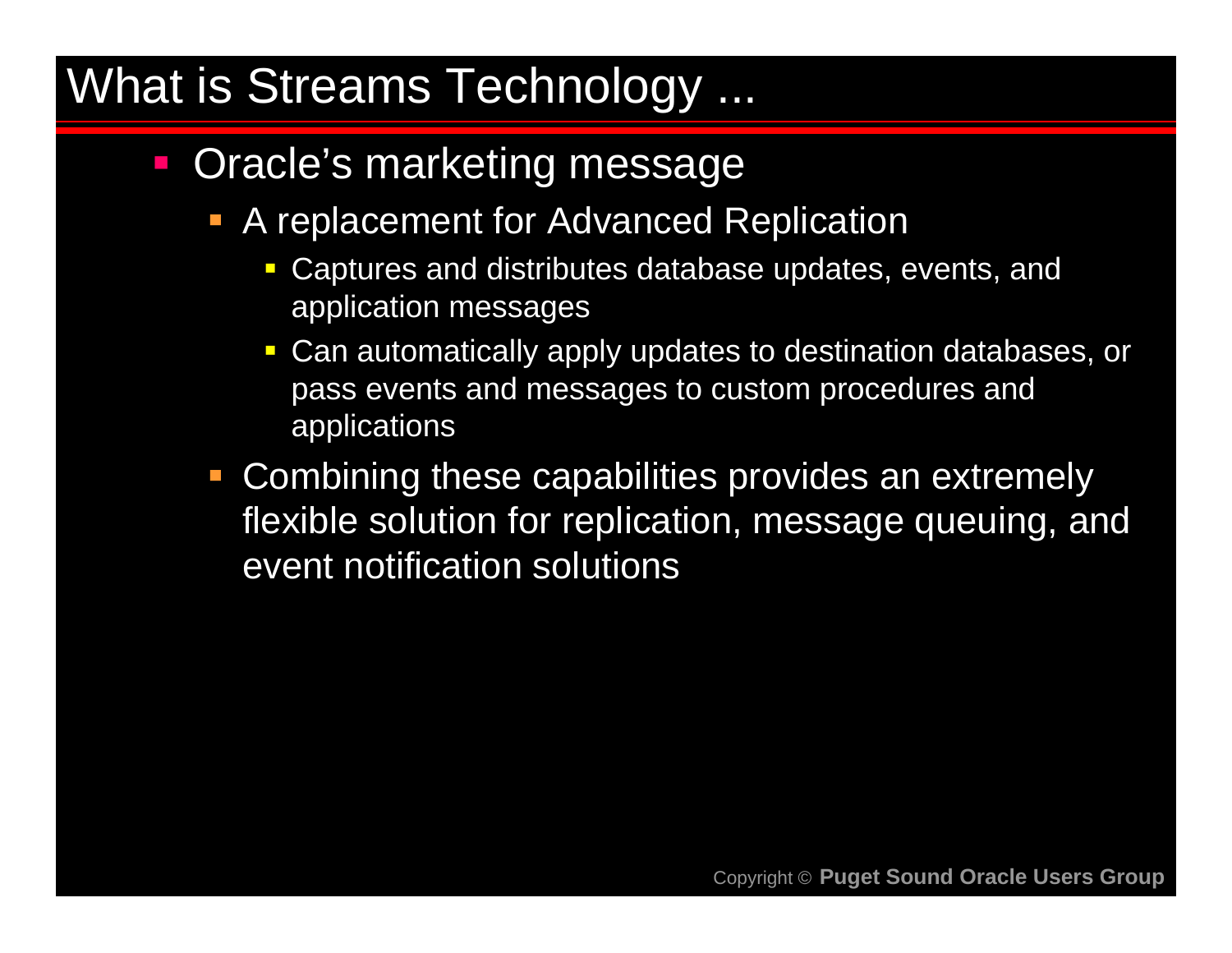#### and what is Change Data Capture (CDC) ...

- **EXPE Captures change data from operational** system(s) as it occurs
- Part of an Extract / Transform / Load (ETL) process DSS / Data warehouse, & applications
- Optimizes extraction and transformation
- $\mathcal{L}_{\mathcal{A}}$ Data change management framework
- Leverages mature technologies
	- **Advanced Queuing**
	- Log Miner
	- **Triggers**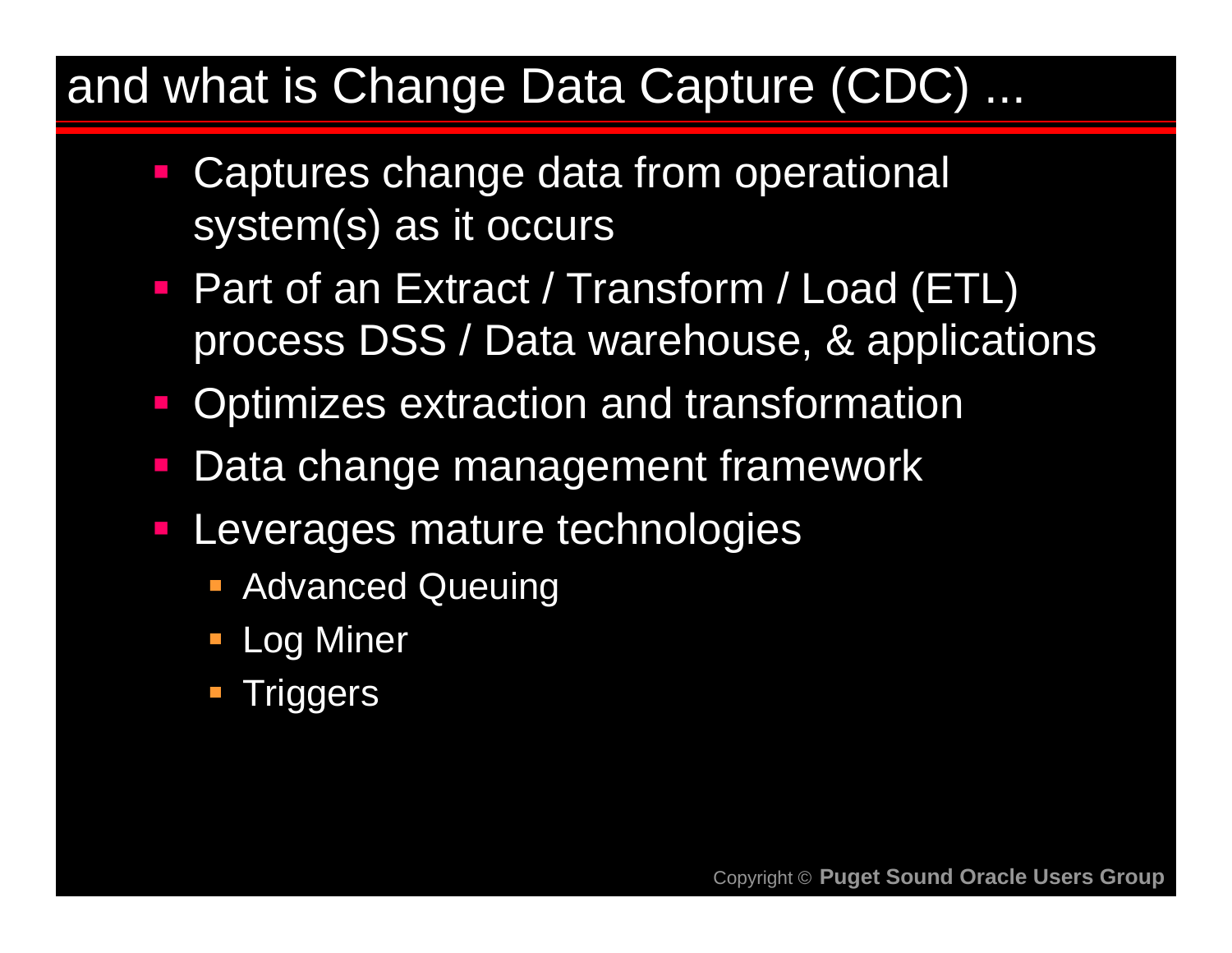#### ... and why should I care?

- $\mathbb{R}^2$  Less vulnerable to network, hardware, and application failures
- **No requirement for real-time logical or dedicated** connections
- Connections can be reestablished later w/o loss
- Different parts of an application can run at different speeds
- $\mathcal{L}_{\mathcal{A}}$ Cradle to the grave tracking
- Built-in auditing
- Built-in exception handling
- Less finger pointing (than with third-party solutions)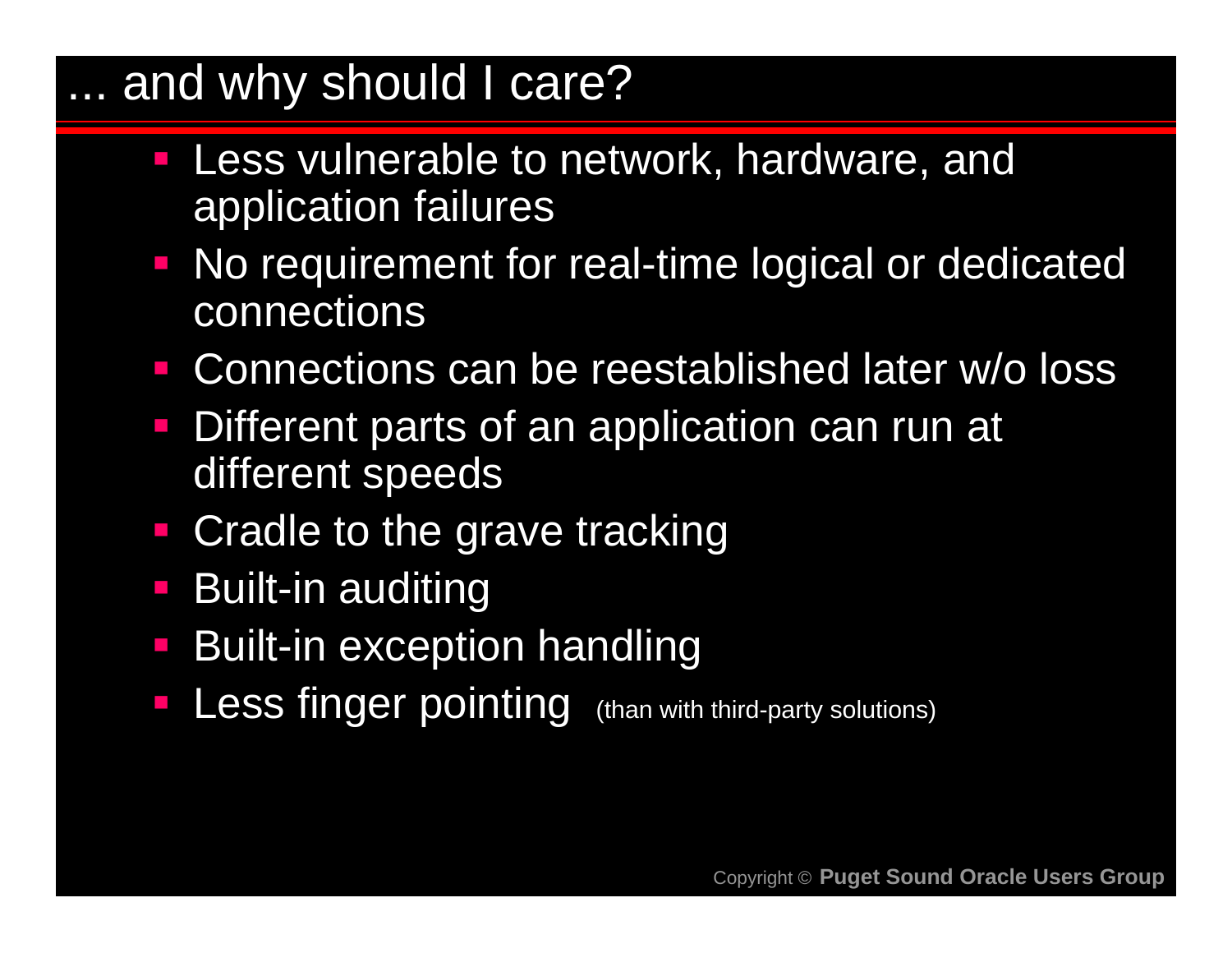#### Change Data Capture

- **Built on the Oracle Streams infrastructure** 
	- **EVOLUTE SAME STARE EVOLUTE:** EVOLUTE: 10 AM
- **Efficiently identifies and captures all data that** has been changed during a transaction and who made them
- **Transparently makes change data available** where it is required including ETL tools and applications
- **Quickly identifies and processes only the** changed data: Not entire tables
- **Offers tradeoffs between timely change** delivery and source system overhead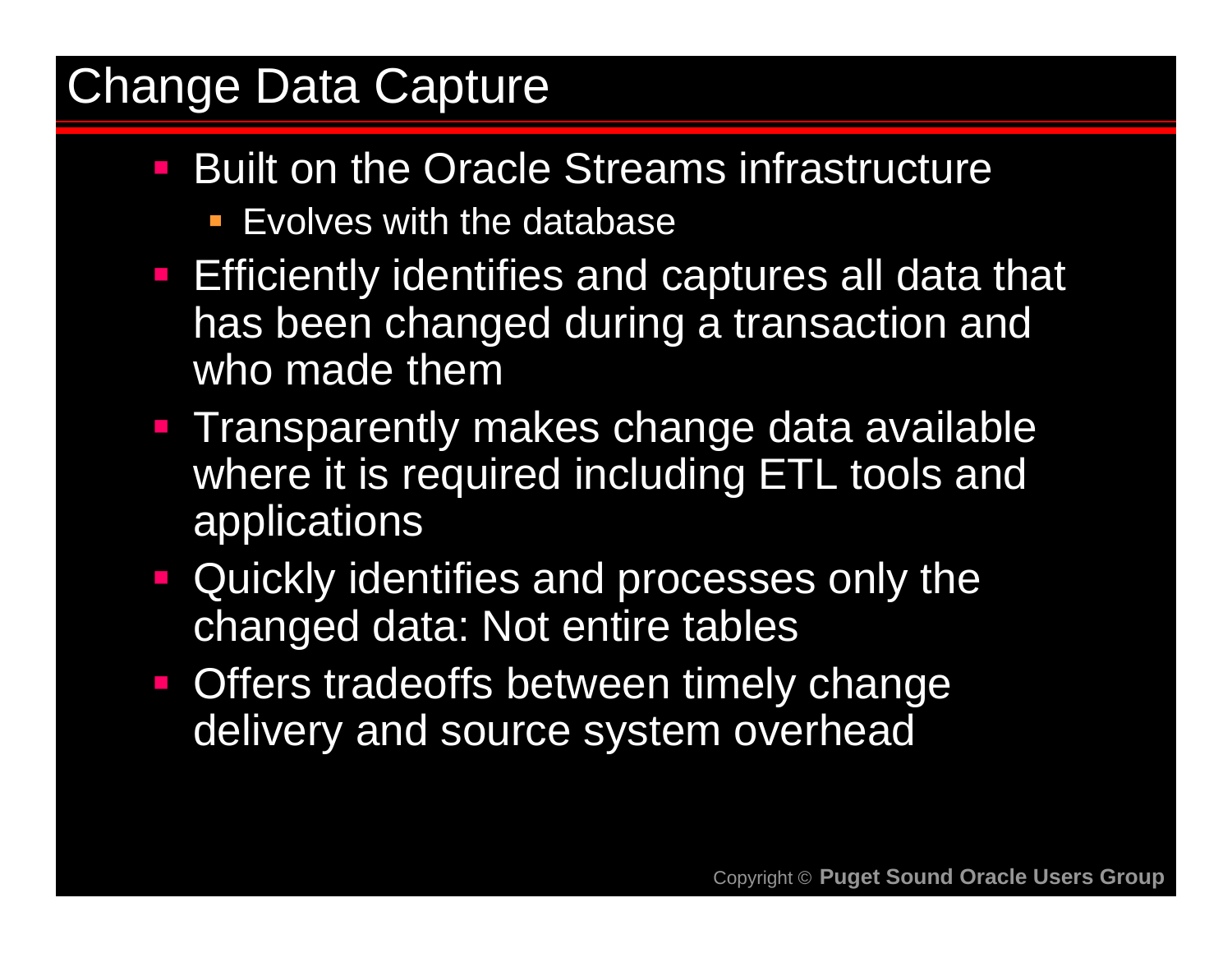#### Change Data Capture

- **Transactional consistency for changes across** multiple source tables is guaranteed
- Assumes complete change management responsibility
- **Theory You don't need to be rocket scientist**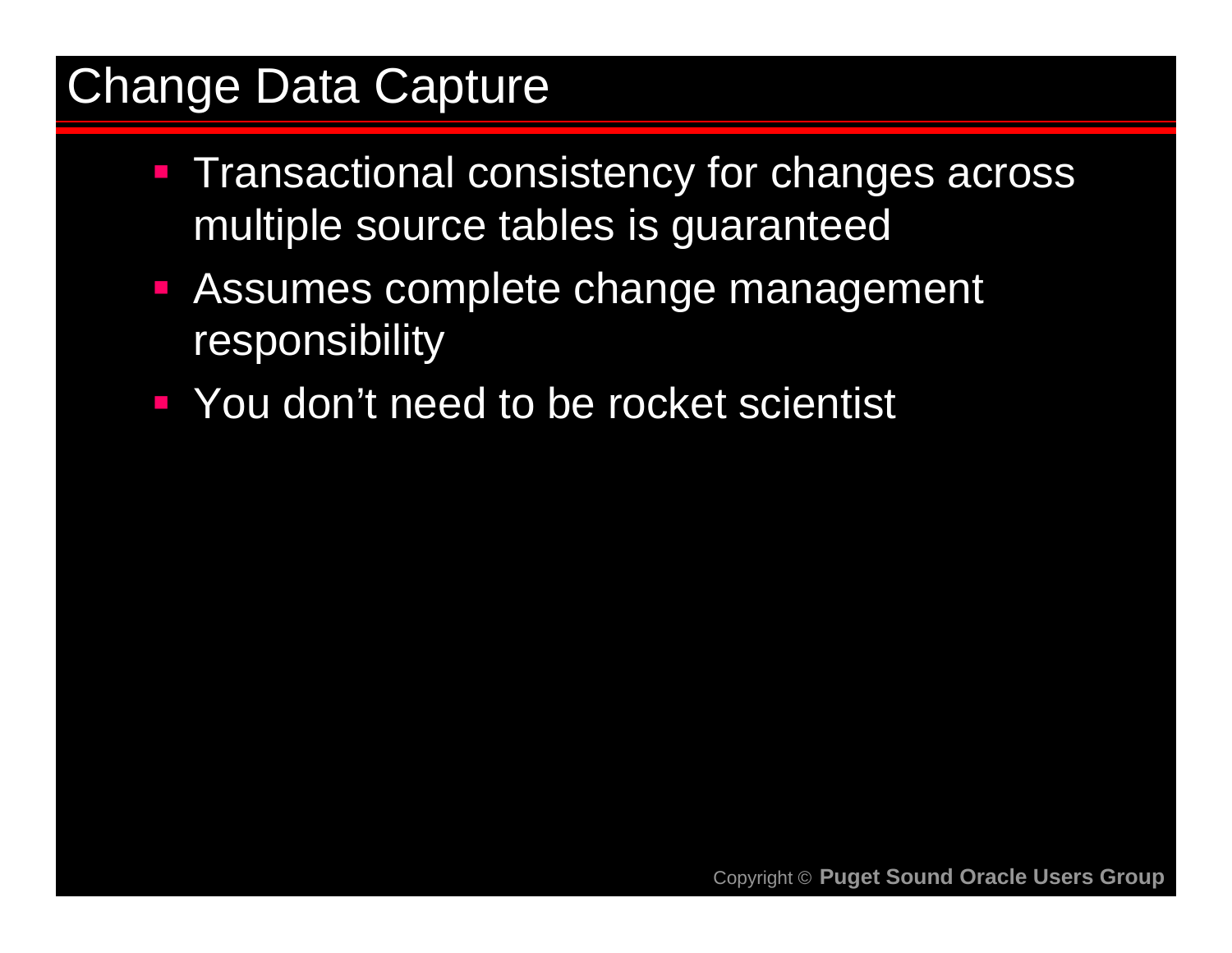#### Streams vs. CDC

#### **From asktom.oracle.com**

#### Hi Tom,

can you please provide a classification of streams and change data capture. I guess the main difference is that streams covers event capture, transport (transformation) and consumption. CDC only the capture. But if you consider only event capture, are there technical differences between streams and change data capture? What was the main reason to made CDC as <sup>a</sup> separate product?

#### Followup:

think of streams like a brick. think of CDC like a building made of brick. streams can be used to build CDC. CDC is built on top of streams (async CDC is anyway, sync CDC is trigger based). they are complimentary, not really competing.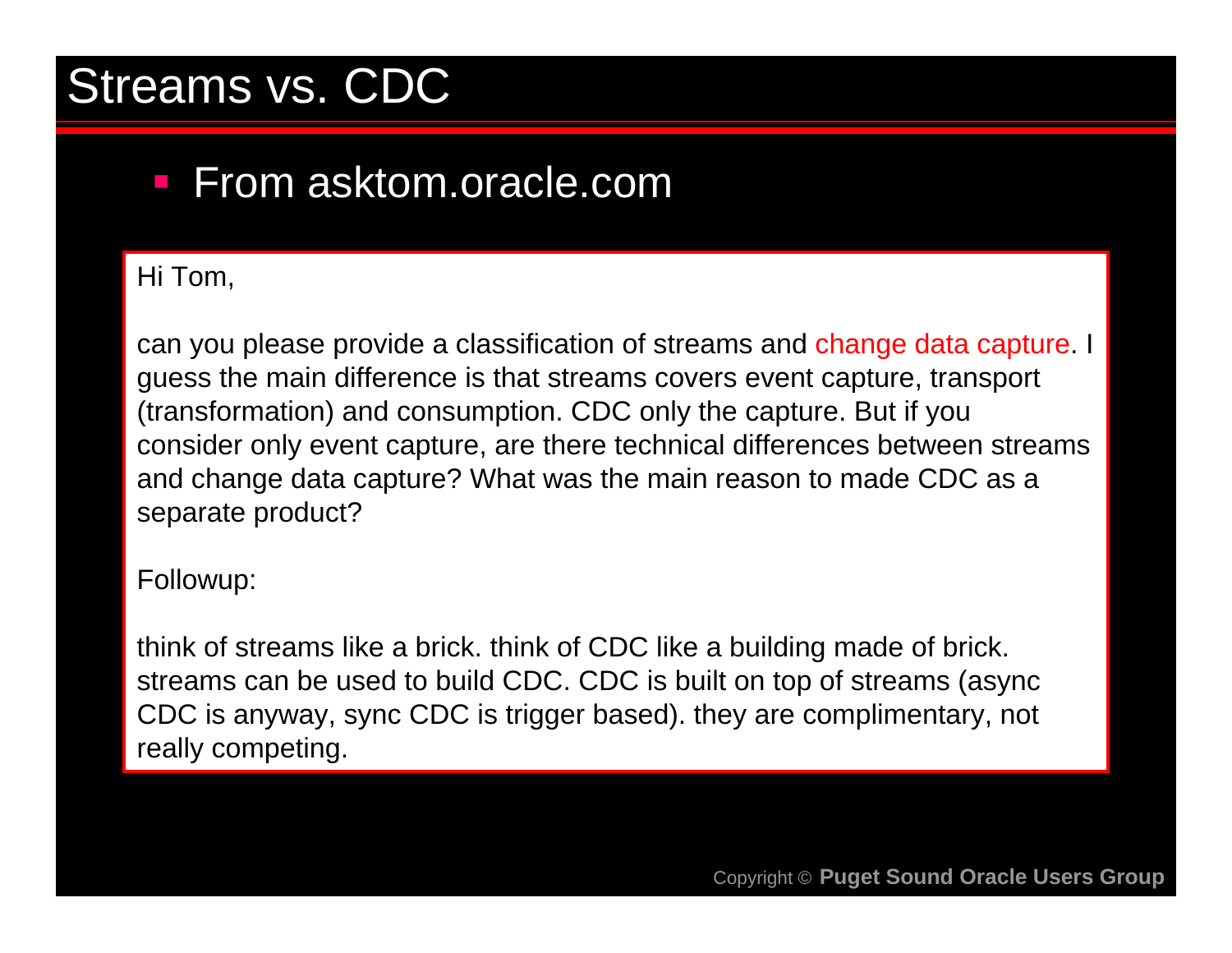#### Streams Objects and Owners

- **SYS**
- **SYSTEM**
- **SYSMAN**
- **WMSYS**
- **PUBLIC**
- **IIX**

The same as AQ!

- $\begin{bmatrix} 1 \\ 1 \end{bmatrix}$ **Database Links**
- $\mathbb{R}^n$ **Evaluation Contexts**
- $\overline{\phantom{a}}$ **Function**
- $\mathcal{L}_{\mathcal{A}}$ **Indexes**
- $\mathcal{L}_{\mathcal{A}}$ Packages & Package Bodies
- $\begin{bmatrix} 1 \\ 1 \end{bmatrix}$ **Queues**
- $\begin{bmatrix} 1 \\ 1 \end{bmatrix}$ Rule Sets
- $\mathbb{R}^n$ **Sequences**
- $\mathbb{R}^n$ Synonyms
- $\mathbb{R}^n$ **Tables**
- T. Types & Type Bodies
- $\mathbb{R}^n$ Views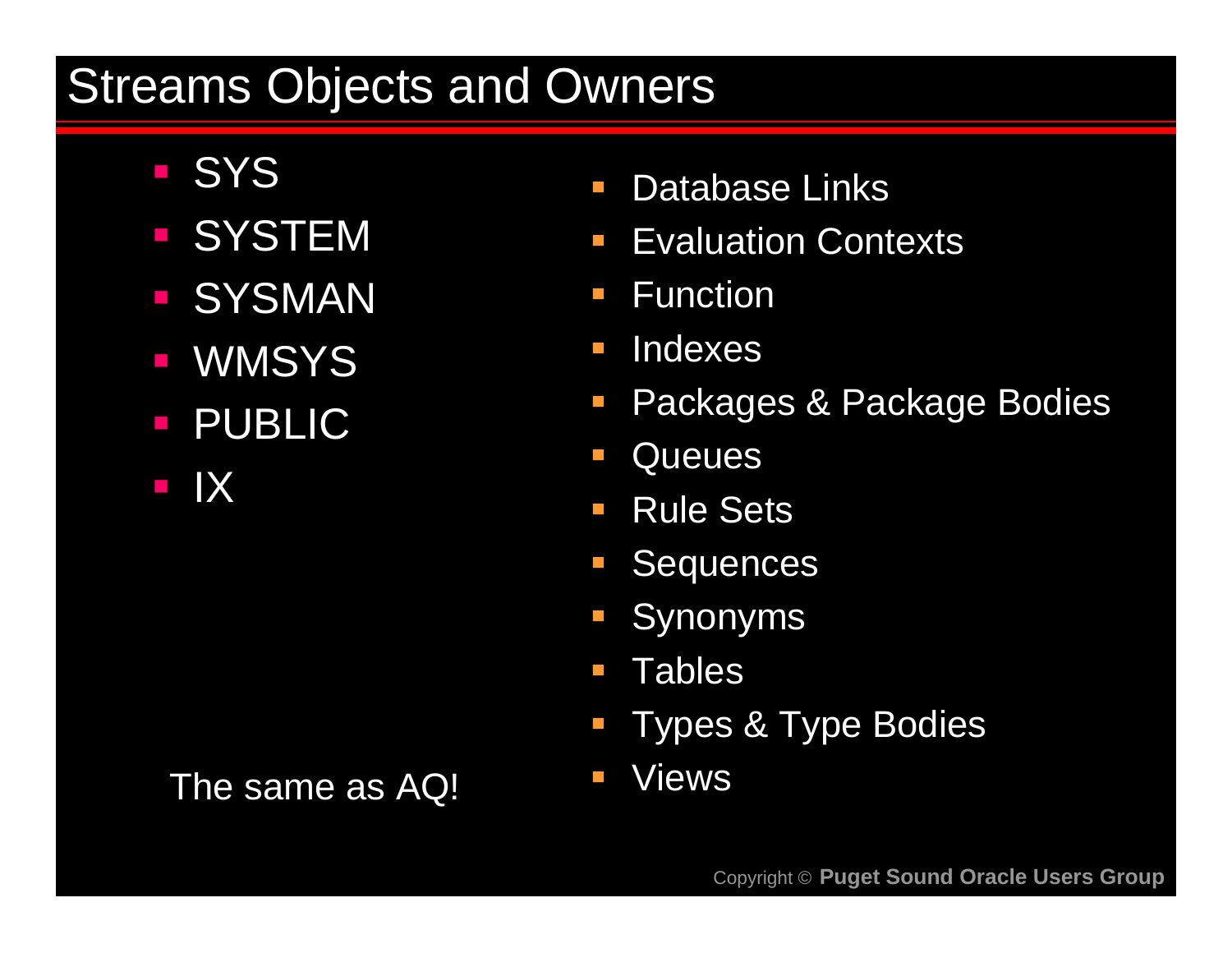# CDC Concepts

- $\overline{\mathbb{R}^2}$ Logical Change Record (LCR)
- $\mathcal{L}_{\mathcal{A}}$  Implementation Choices
	- **Synchronous**
	- **Asynchronous Capture** 
		- **Hotlog**
		- **Autlog**
- $\mathcal{L}_{\mathcal{A}}$ Change Sets
- $\Box$ Local & Downstream Capture
- $\overline{\mathbb{R}^2}$ Publish & Subscribe
- $\mathbb{R}^n$ Propagation & Consumption
- $\mathcal{L}_{\mathcal{A}}$  Does not include:
	- $\mathcal{L}_{\mathcal{A}}$ Positive & Negative Rule Sets
	- $\mathcal{L}_{\mathcal{A}}$ Horizontal & Vertical Subsetting
	- b. **Transformation**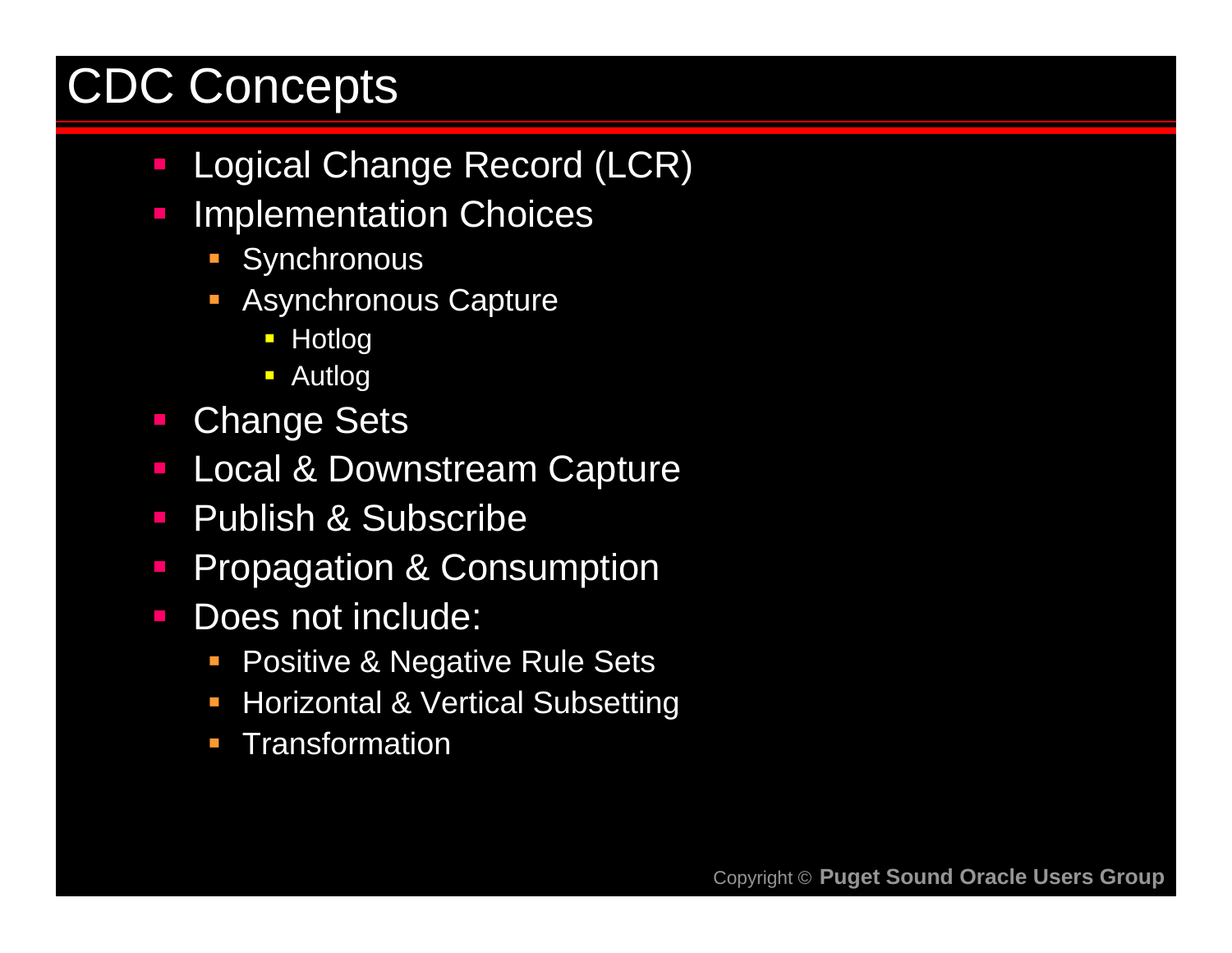#### Logical Change Record (LCR)

- **Logical change records, or LCRs, describe** changes made to a single row of a table modified with a single DML statement
- A DML statement that operates on multiple rows within a table will generate multiple LCRs
	- **For example an UPDATE or DELETE**
- **A transaction can consist of multiple DMLs**
- **Each LCR includes** 
	- **name of the changed table**
	- **the old and new values for changed columns**
	- **values for the key columns**
- **Changes can be applied to the correct rows at** the destinations and conflicts detected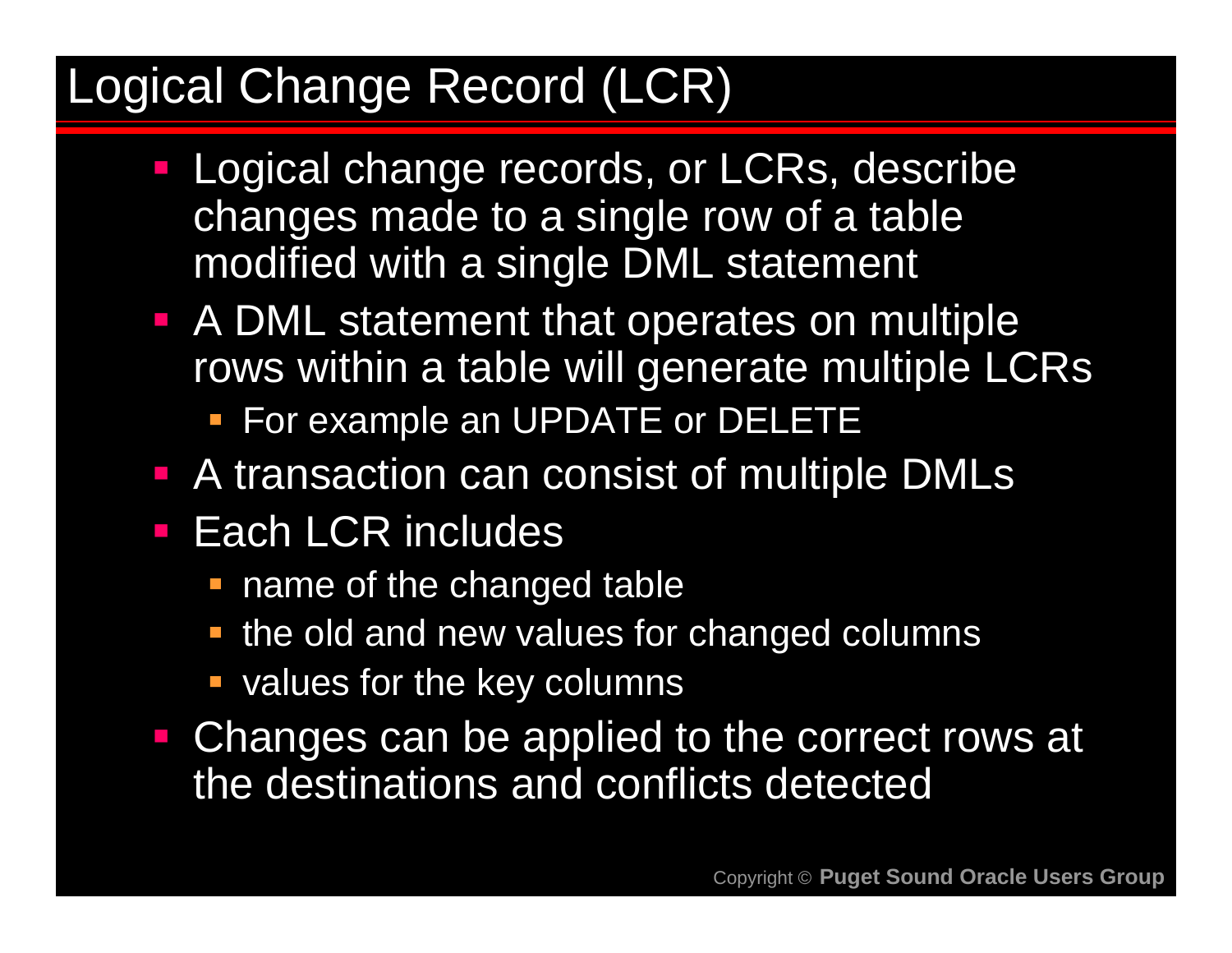#### Logical Change Records (LCRs)

- **LCRs are created by the capture process**
- The capture process reformats changes that are captured from the redo log into two types of LCRs:
	- **Row LCRs**
- The capture process implicitly enqueues LCRs
- CDC does not process DDL LCRs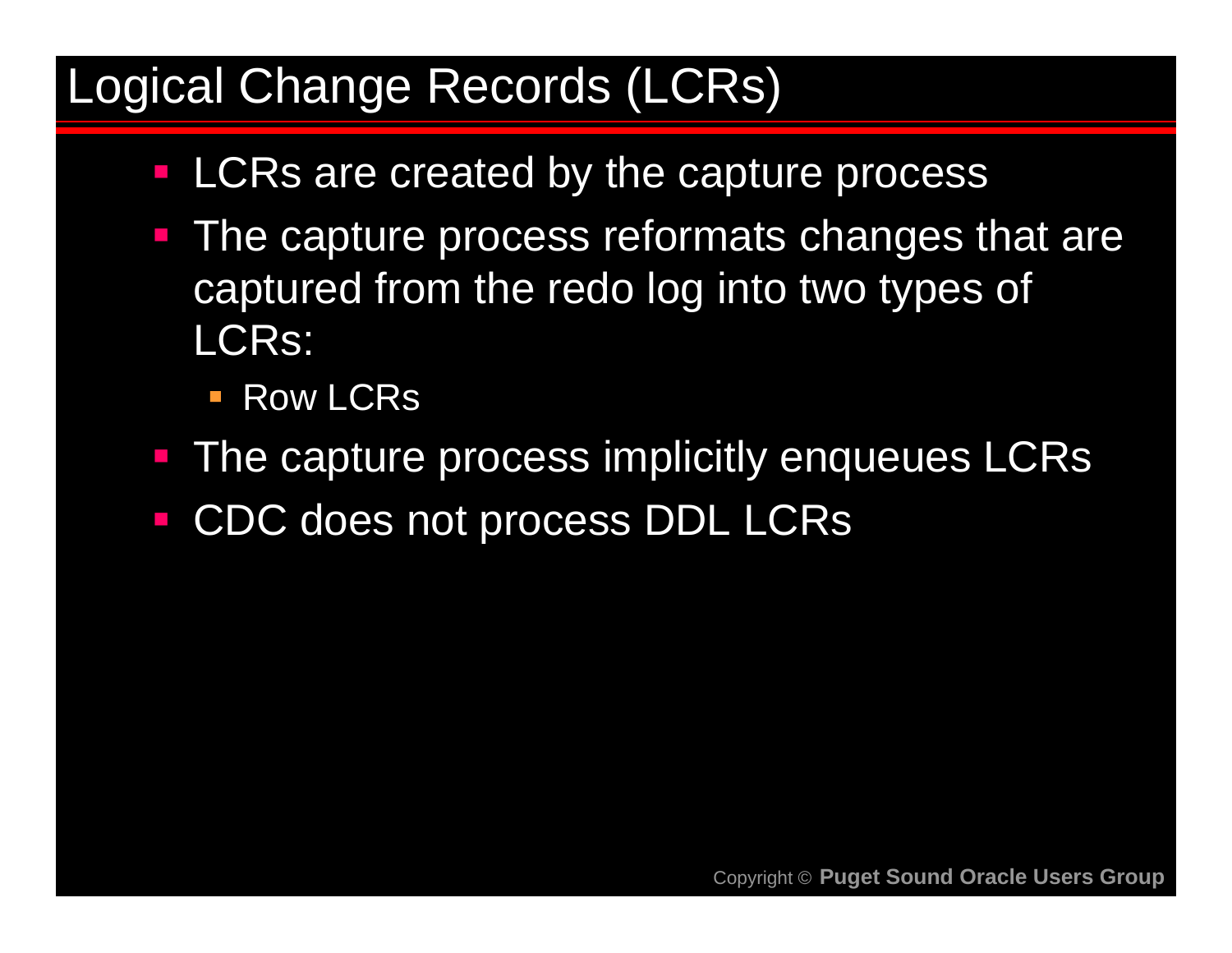#### Row LCRs

- A row LCR describes a DML change to the data in a single row or a LOB column in a row:
	- **Single data change may yield multiple LCRs.**
	- **Each row LCR is an object of type LCR\$\_ROW\_RECORD**

| STATIC FUNCTION CONSTRUCT(        |                                     |  |
|-----------------------------------|-------------------------------------|--|
| source_database_name_IN_VARCHAR2, |                                     |  |
| command type                      | IN VARCHAR2,                        |  |
| object_owner                      | IN VARCHAR2,                        |  |
| object_name                       | IN VARCHAR2,                        |  |
| tag                               | IN RAW DEFAULT NULL,                |  |
| transaction id                    | IN VARCHAR2 DEFAULT NULL,           |  |
| scn                               | IN NUMBER DEFAULT NULL,             |  |
| old_values                        | IN SYS.LCR\$_ROW_LIST DEFAULT NULL, |  |
| new_values                        | IN SYS.LCR\$_ROW_LIST DEFAULT NULL) |  |
| RETURN SYS.LCR\$ ROW RECORD;      |                                     |  |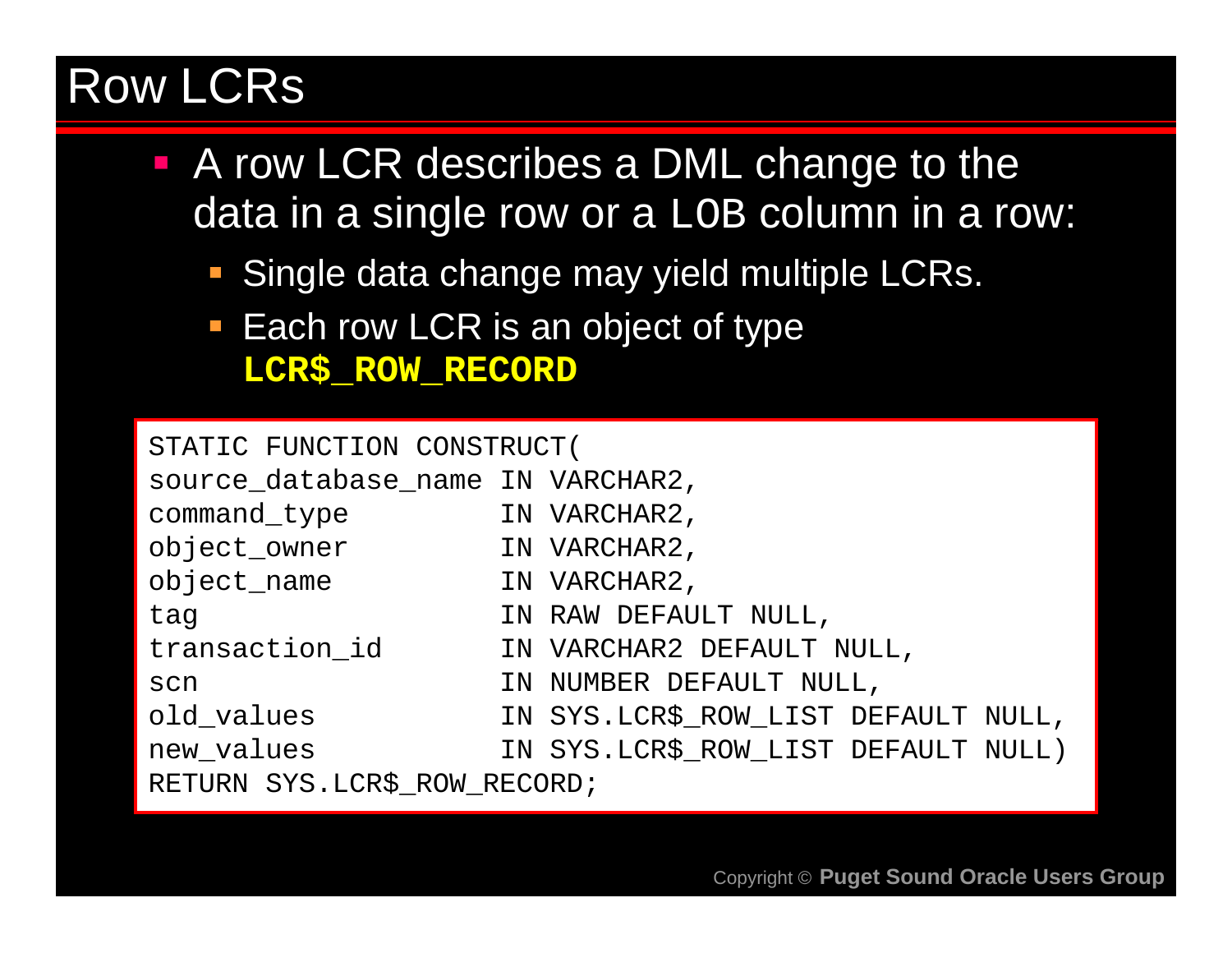# Implementation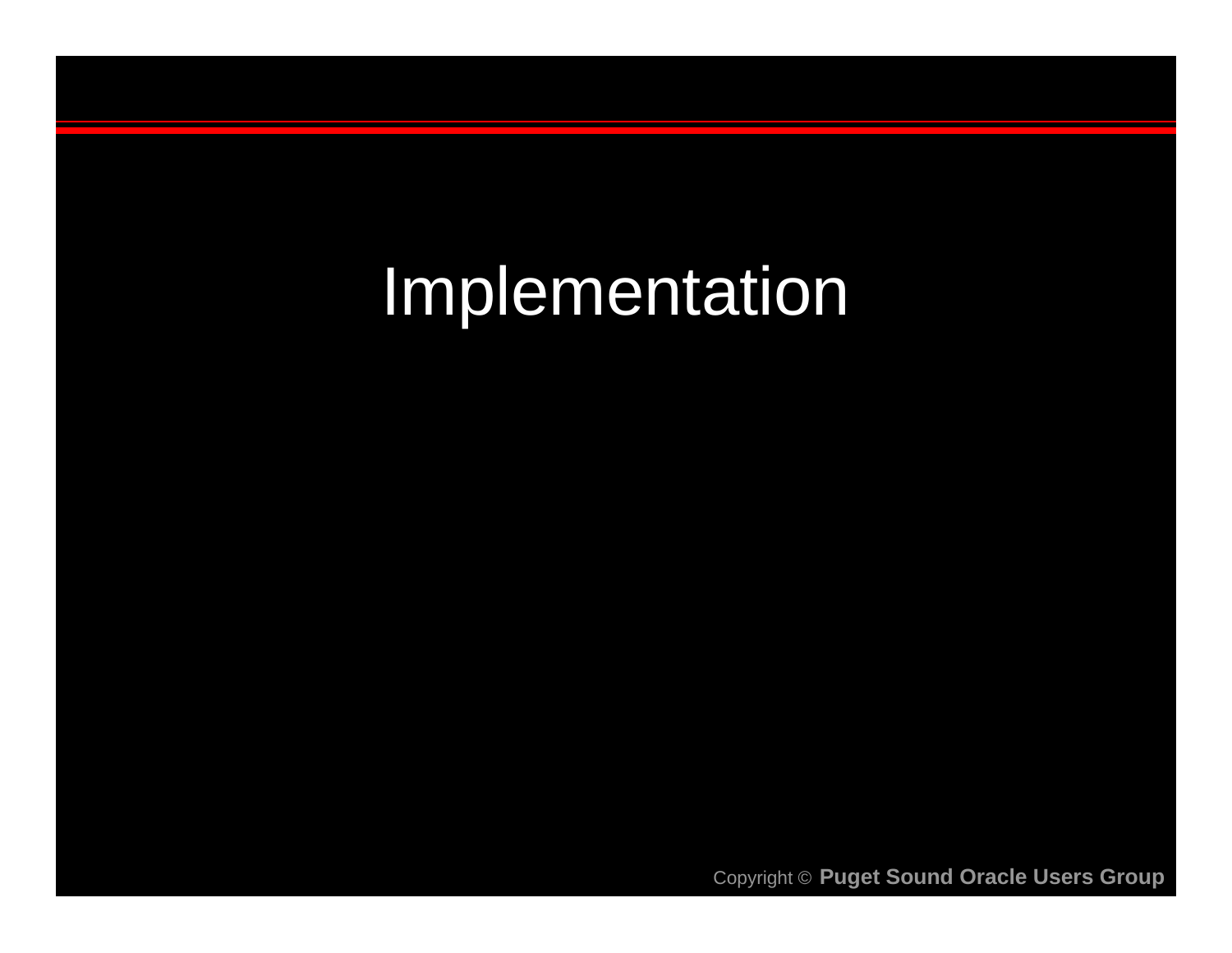# Multiple Implementation Choices

- **Synchronous**
- $\overline{\mathcal{L}}$  Asynchronous
	- HotLog
	- $\Box$ Distributed HotLog
	- $\mathcal{L}^{\text{max}}$ AutoLog

|                       | <b>Sync CDC</b>                                  | <b>Async HotLog</b>        | <b>Async AutoLog</b>                                            |
|-----------------------|--------------------------------------------------|----------------------------|-----------------------------------------------------------------|
| Available             | Oracle 9i EE<br>Oracle 10g SE                    | Oracle 10g EE              | Oracle 10g EE                                                   |
| Source system<br>cost | <b>Transaction</b><br>delay, system<br>resources | <b>System</b><br>resources | Minimal $(-2%)$                                                 |
| Part of Txn           | Yes                                              | <b>No</b>                  | <b>No</b>                                                       |
| Latency               | <b>Real time</b>                                 | Near real time             | Varies with<br>topology,<br>checkpoint & log<br>switch interval |
| <b>Systems</b>        |                                                  |                            | 2                                                               |
|                       |                                                  |                            |                                                                 |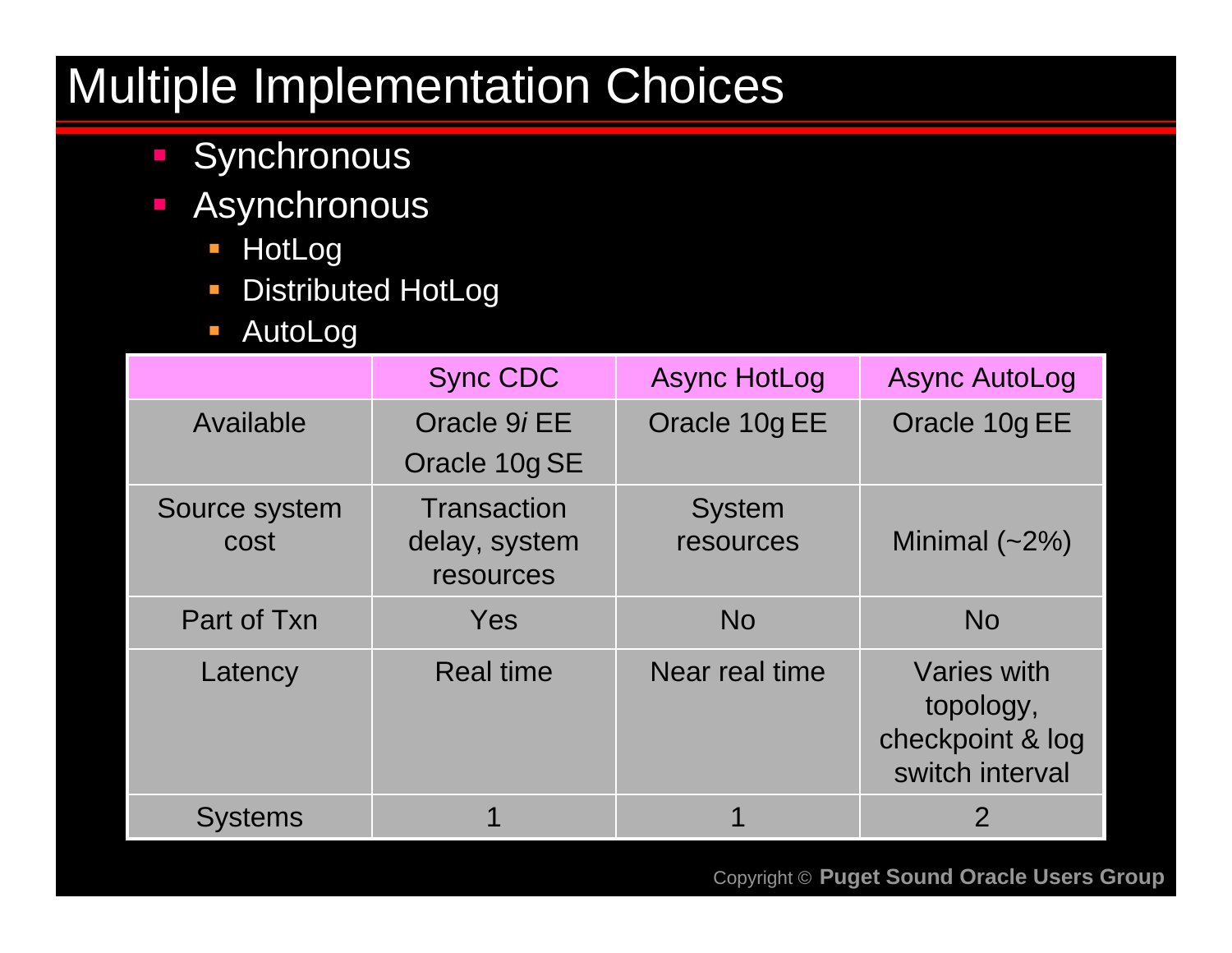## Synchronous Capture

#### **Synchronous**

- **Uses triggers on the source database to capture** change data. It has no latency because the change data is captured continuously and in real time on the source database. The change tables are populated when DML operations on the source table are committed
- **While the synchronous mode of Change Data** Capture adds overhead to the source database at capture time, this mode can reduce costs (as compared to attempting to extract change data using table differencing or change-value section) by simplifying the extraction of change data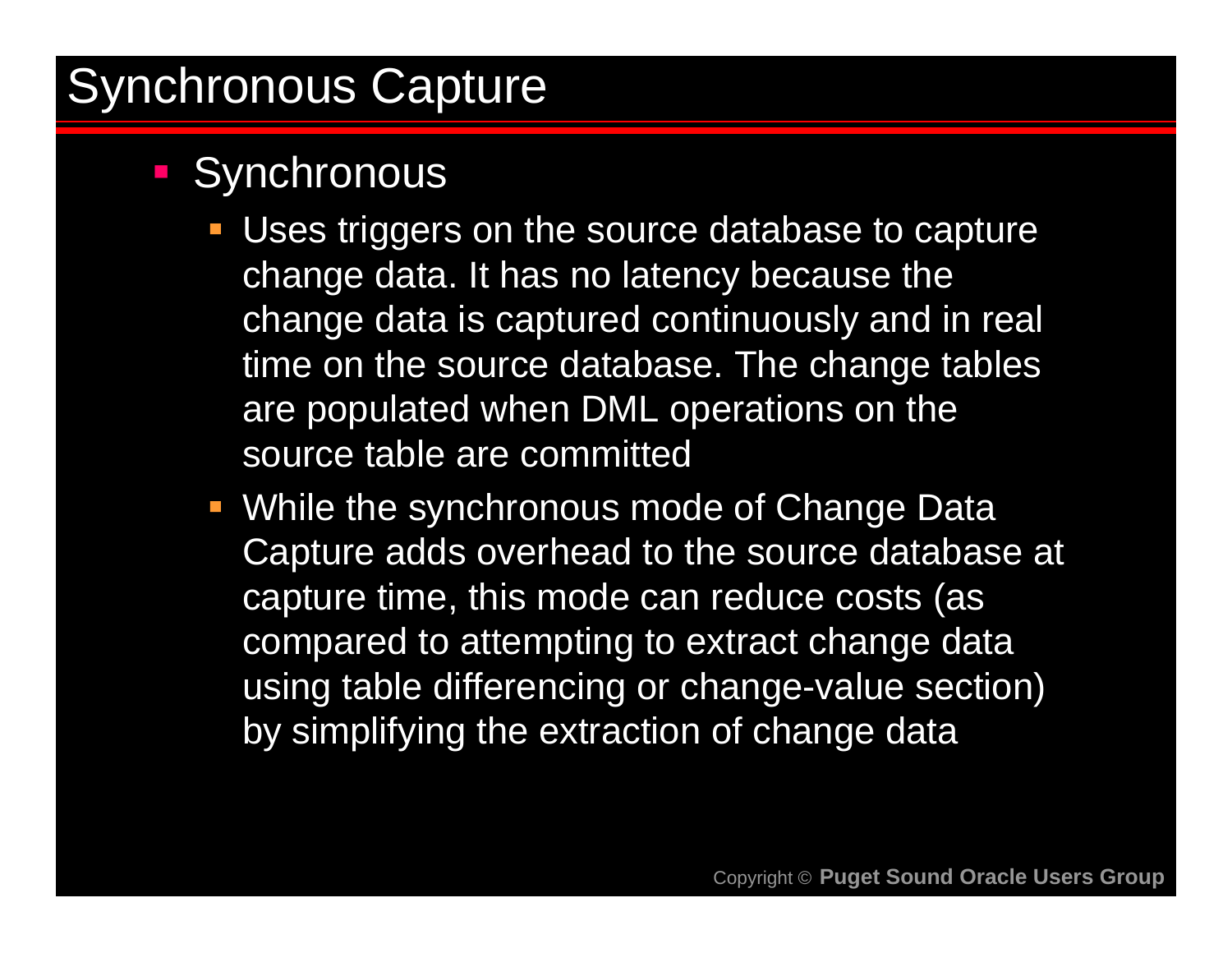### Asynchronous Capture

- **Captures change data after the changes have** been committed to the source database by using the database redo log files
	- HotLog

Change data is captured from the online redo log file on the source database. There is a brief latency between the act of committing source table transactions and the arrival of change data

AutoLog

Change data is captured from a set of redo log files managed by redo transport services. Redo transport services control the automated transfer of redo log files from the source database to the staging database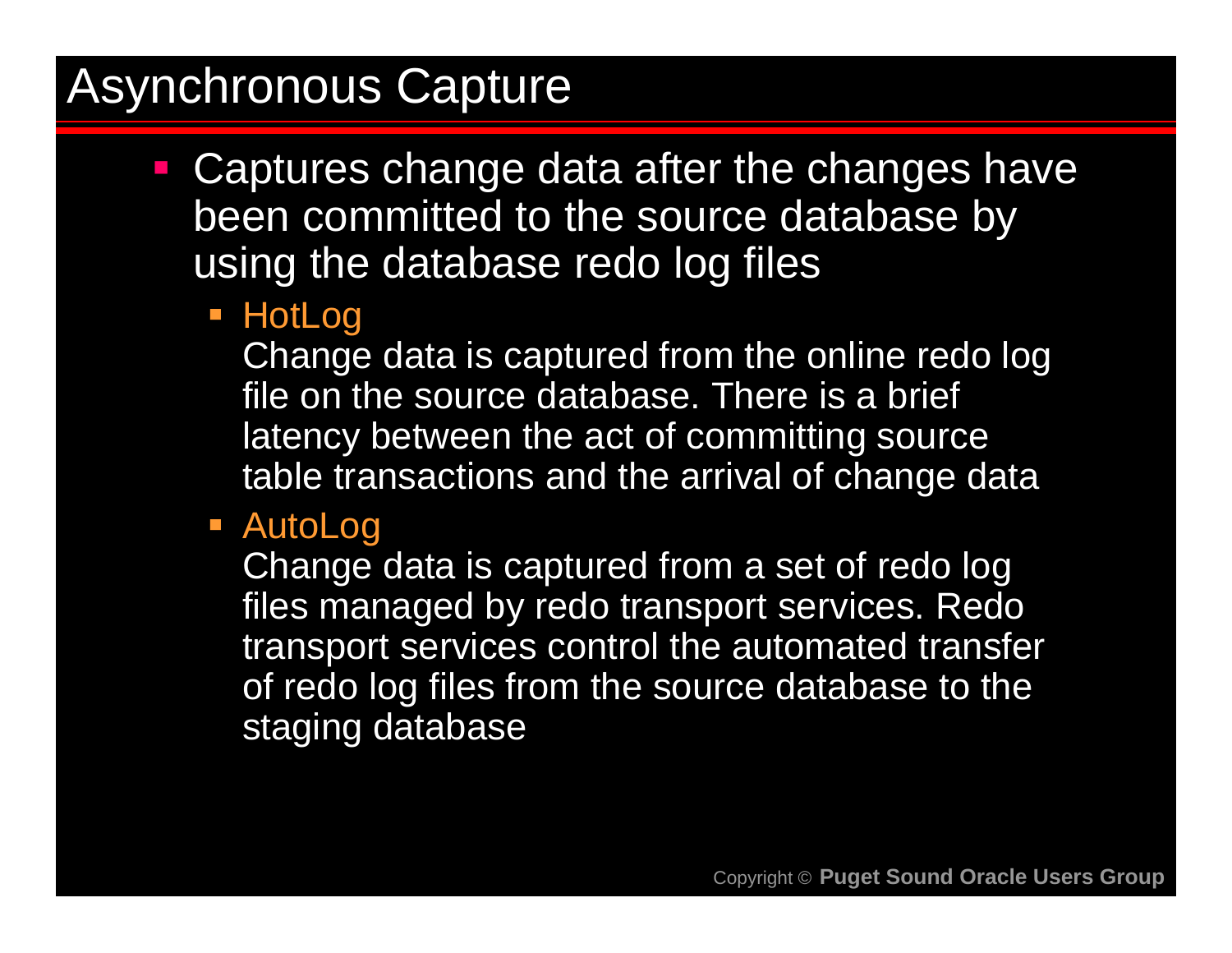# Choosing A Capture Configuration

| <b>Mode</b>                                                | <b>Staging</b><br>Location                                      | Latency                                              | Performance<br>Impact                                                           |
|------------------------------------------------------------|-----------------------------------------------------------------|------------------------------------------------------|---------------------------------------------------------------------------------|
| <b>Synchronous</b>                                         | Must be the same<br>as the source<br>database                   | <b>None</b>                                          | Adds overhead to<br>source database<br>transactions                             |
| <b>Asynchronous</b><br><b>HotLog</b>                       | Must be the same<br>as the source<br>database                   | Populated as new<br>committed<br>transactions arrive | Minimal impact on<br>source database for<br>supplemental<br>logging and capture |
| <b>Asynchronous</b><br><b>Distributed</b><br><b>HotLog</b> | Splits between<br><b>Source and Staging</b><br><b>Databases</b> | Populated as new<br>committed<br>transactions arrive | Minimal impact on<br>source database for<br>supplemental                        |
| <b>Asynchronous</b><br><b>AutoLog</b>                      | <b>Typically remote</b><br>from the source<br>database          | Depends on redo<br>log switch<br>frequency           | When remote has<br>the least impact on<br>performance                           |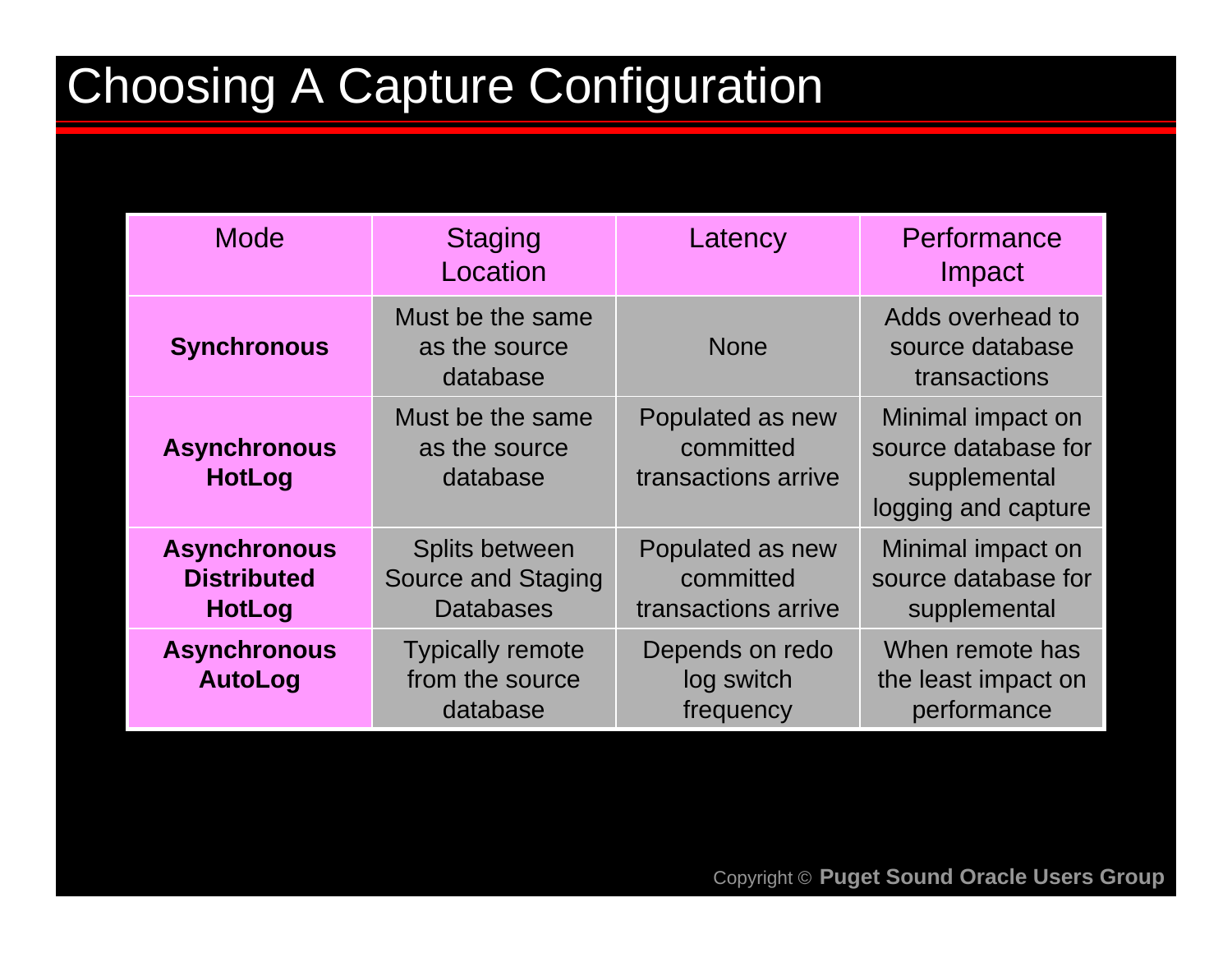### How Sync CDC Works

- Uses internal triggers to capture before and/or after images of new and updated rows
- Has the same performance implications as capture via user triggers
- Delivers change data in real-time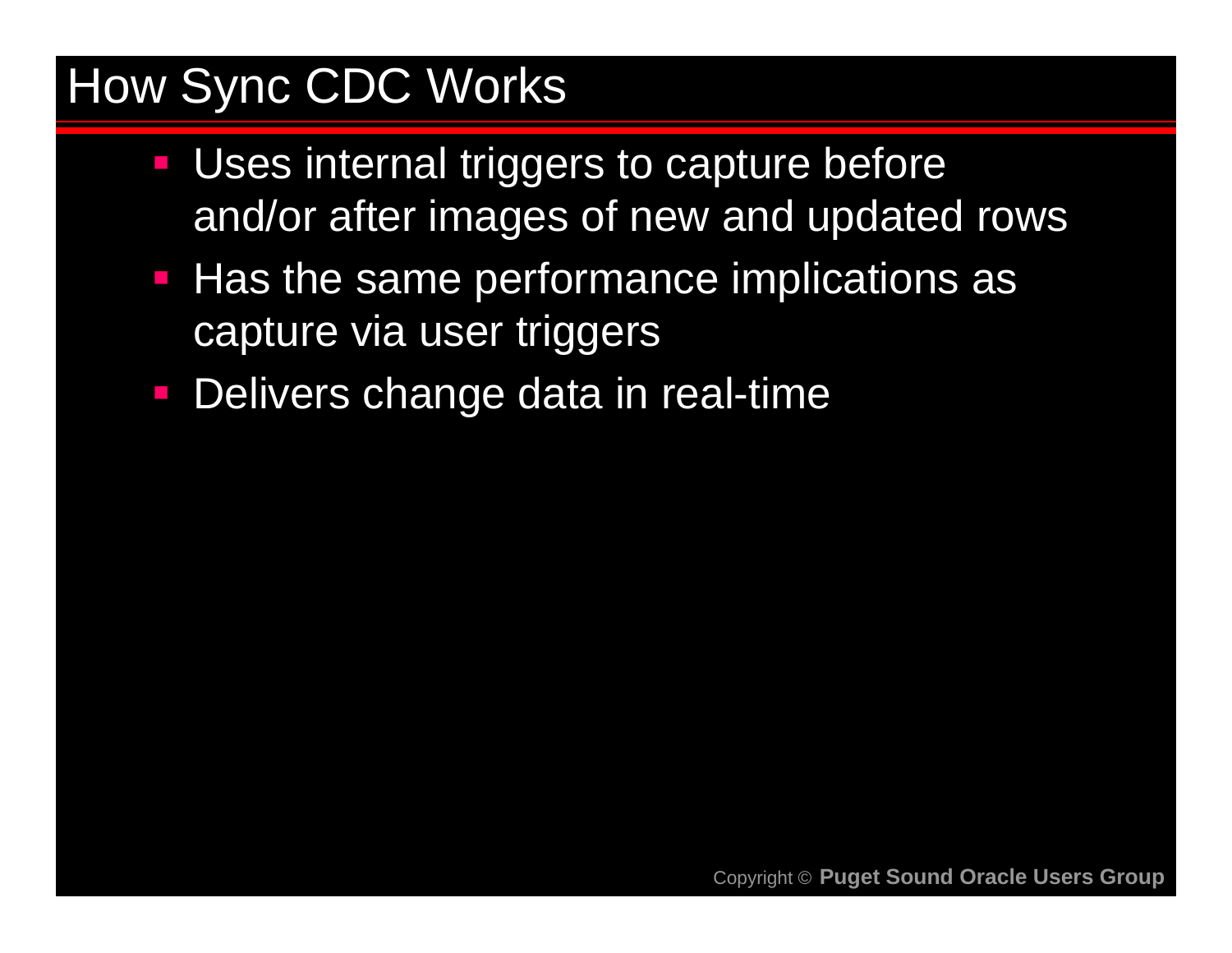# Synchronous CDC HotLog

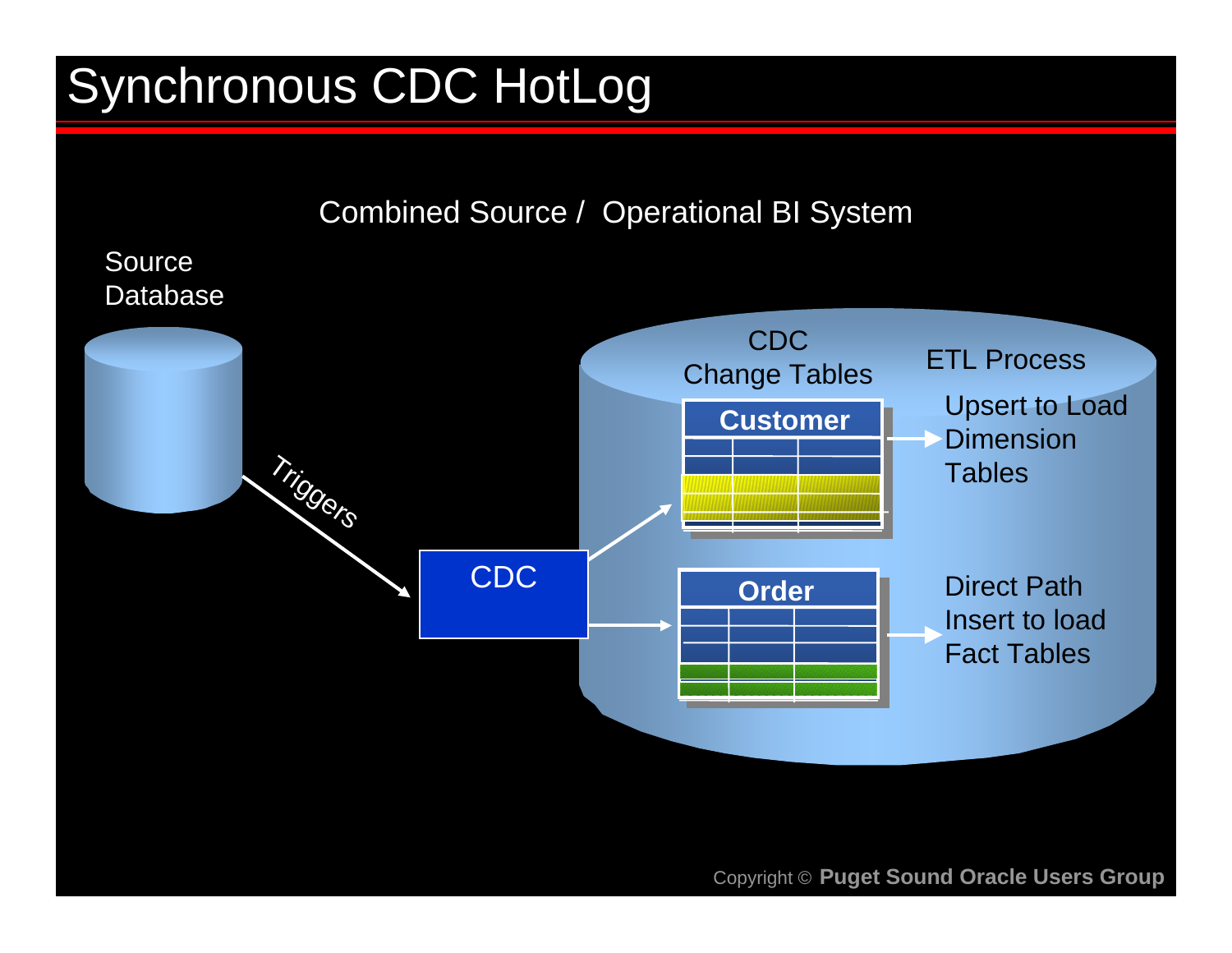## How Async CDC Works

- $\mathcal{L}_{\mathcal{A}}$  Relational interface to Streams
	- **Prepackaged Streams application**
	- Asynchronously captures change data from redo/archive logs
	- **Presents relational interface to change data stream**
- Can operate on source system (hot log) or staging system (auto log)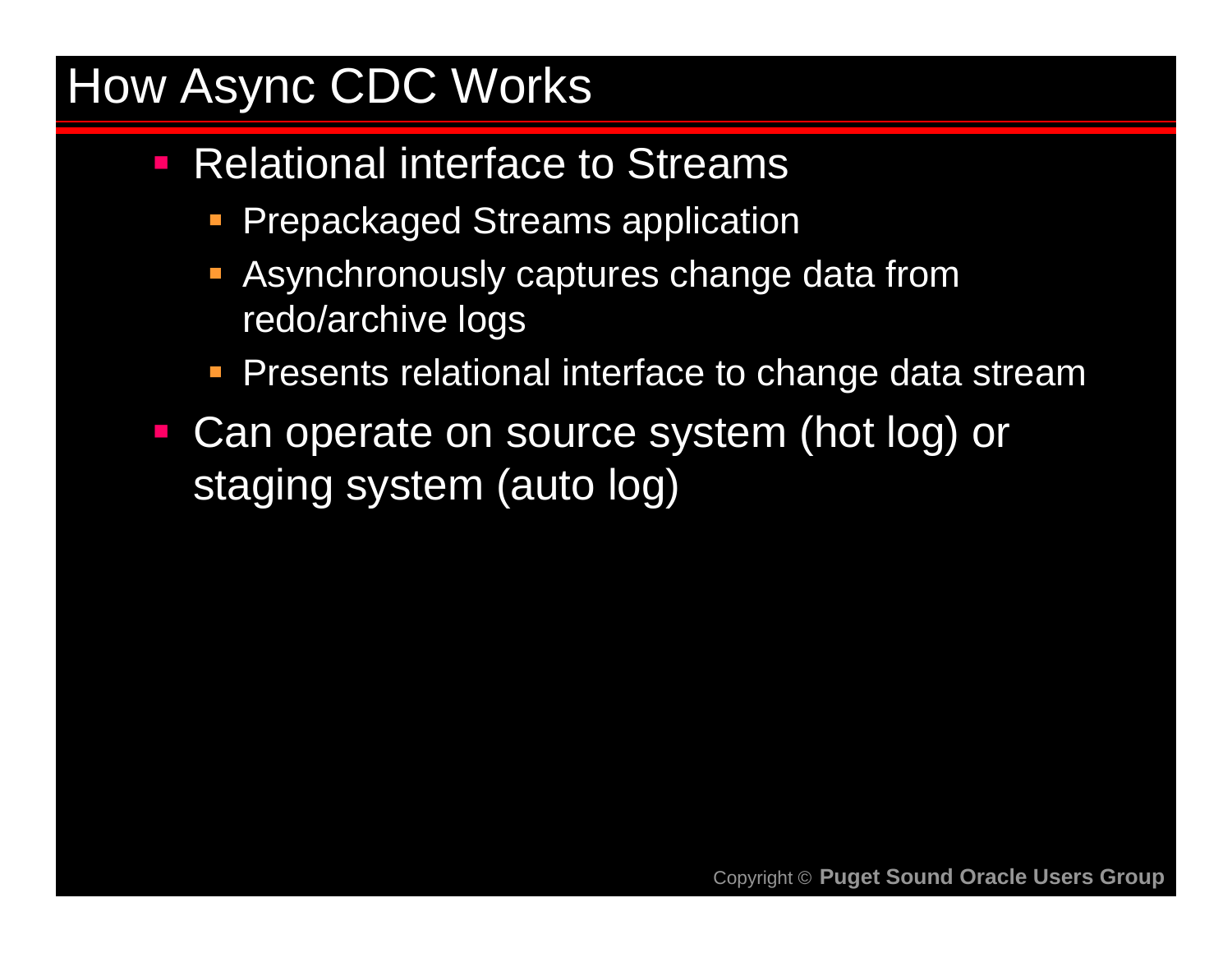# Async CDC HotLog

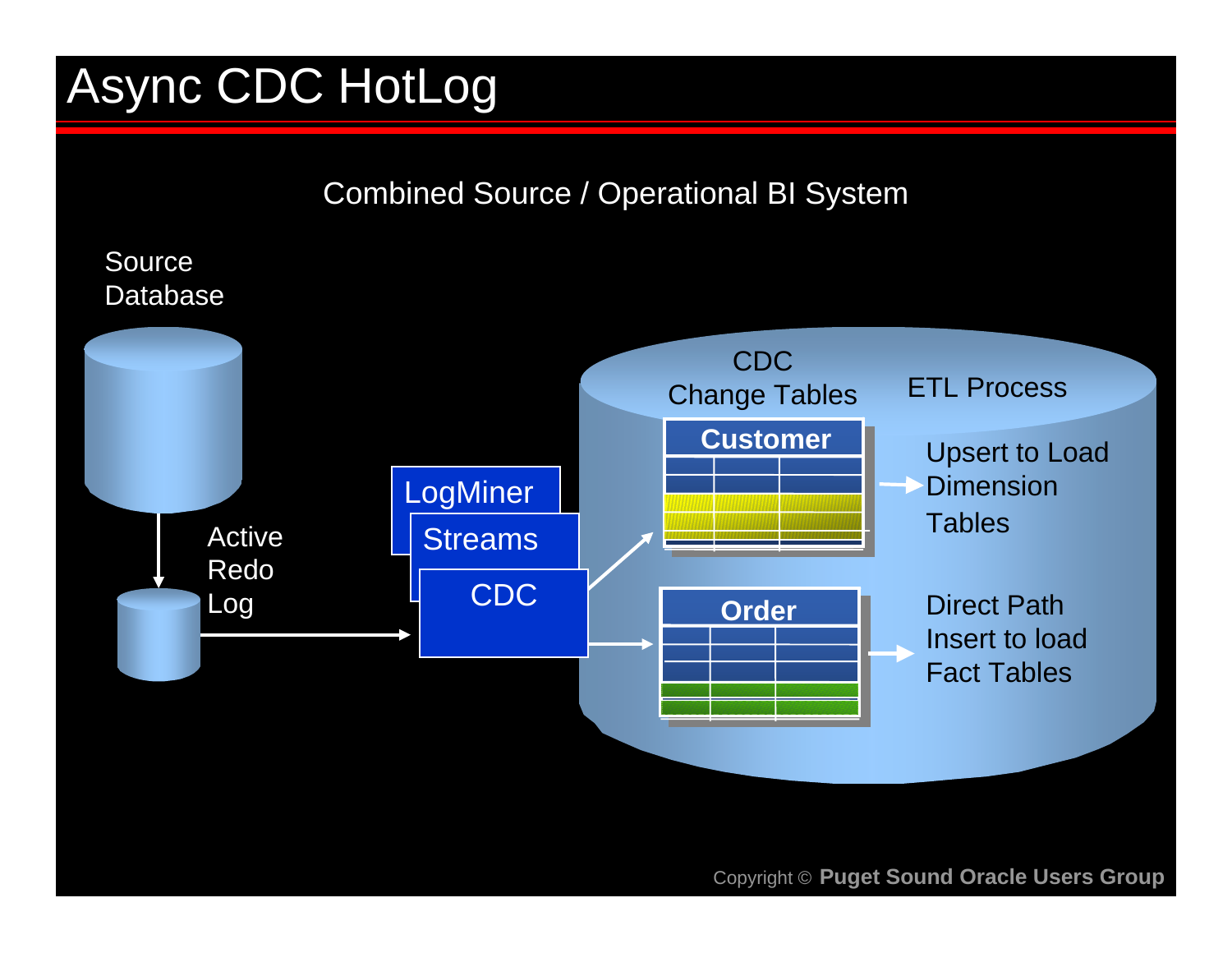# Async CDC AutoLog

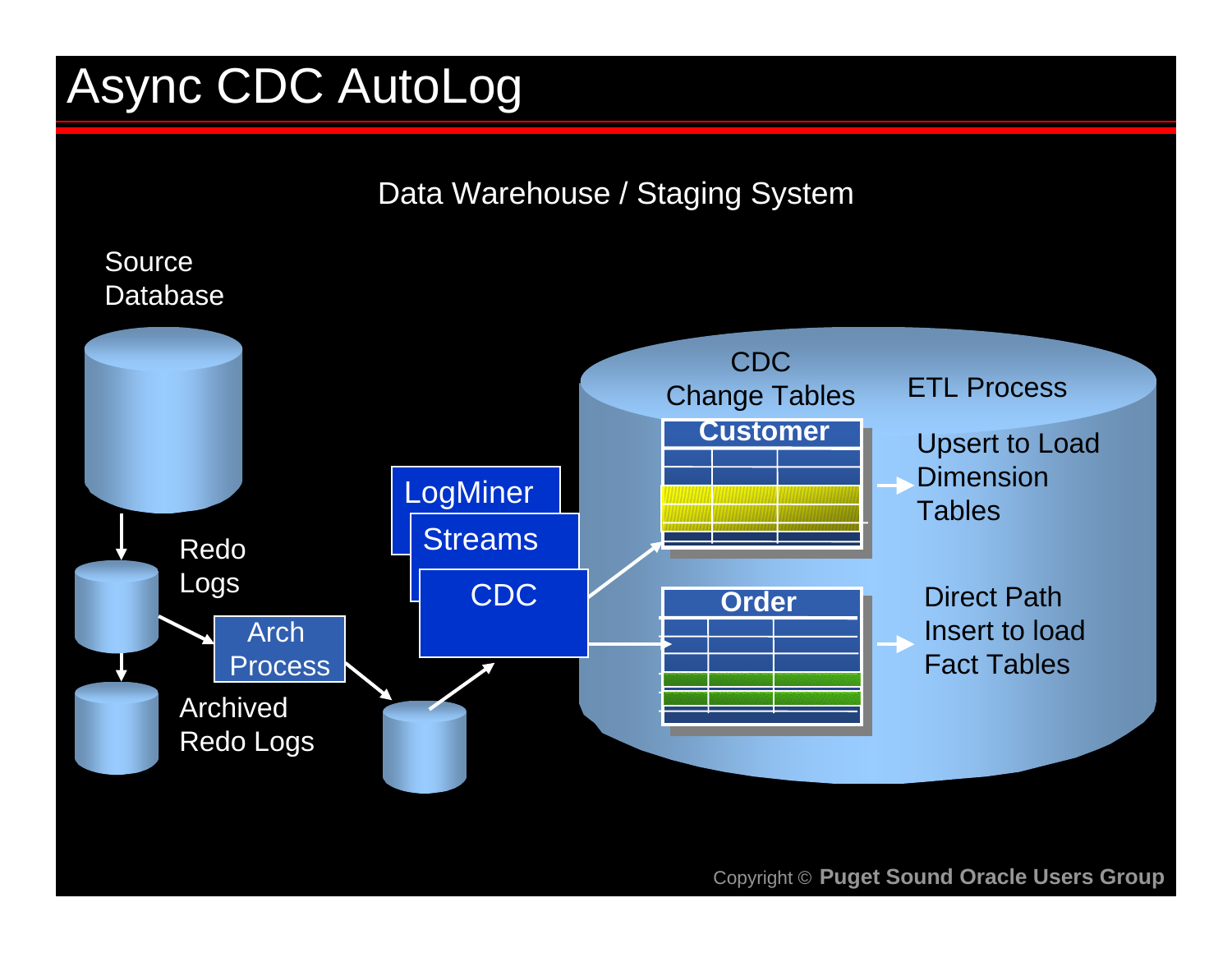#### Change Sets

- **A logical grouping of change data that is** guaranteed to be transactionally consistent and that can be managed as a unit
	- **Synchronous Mode**

New change data arrives automatically as DML operations on the source tables are committed. Publishers can define new change sets in the predefined SYNC\_SOURCE change source or use the predefined change set, SYNC\_SET. The SYNC\_SET change set cannot be altered or dropped.

Asynchronous & Distribution HotLog

New change data arrives automatically, on a transaction-bytransaction basis from the current online redo log file. Publishers define change sets in the predefined HOTLOG\_SOURCE change source.

b. Asynchronous AutoLog

New change data arrives automatically, on a log-by-log basis, as log transport services makes redo log files available. Publishers define change sets in publisher-defined AutoLog change sources.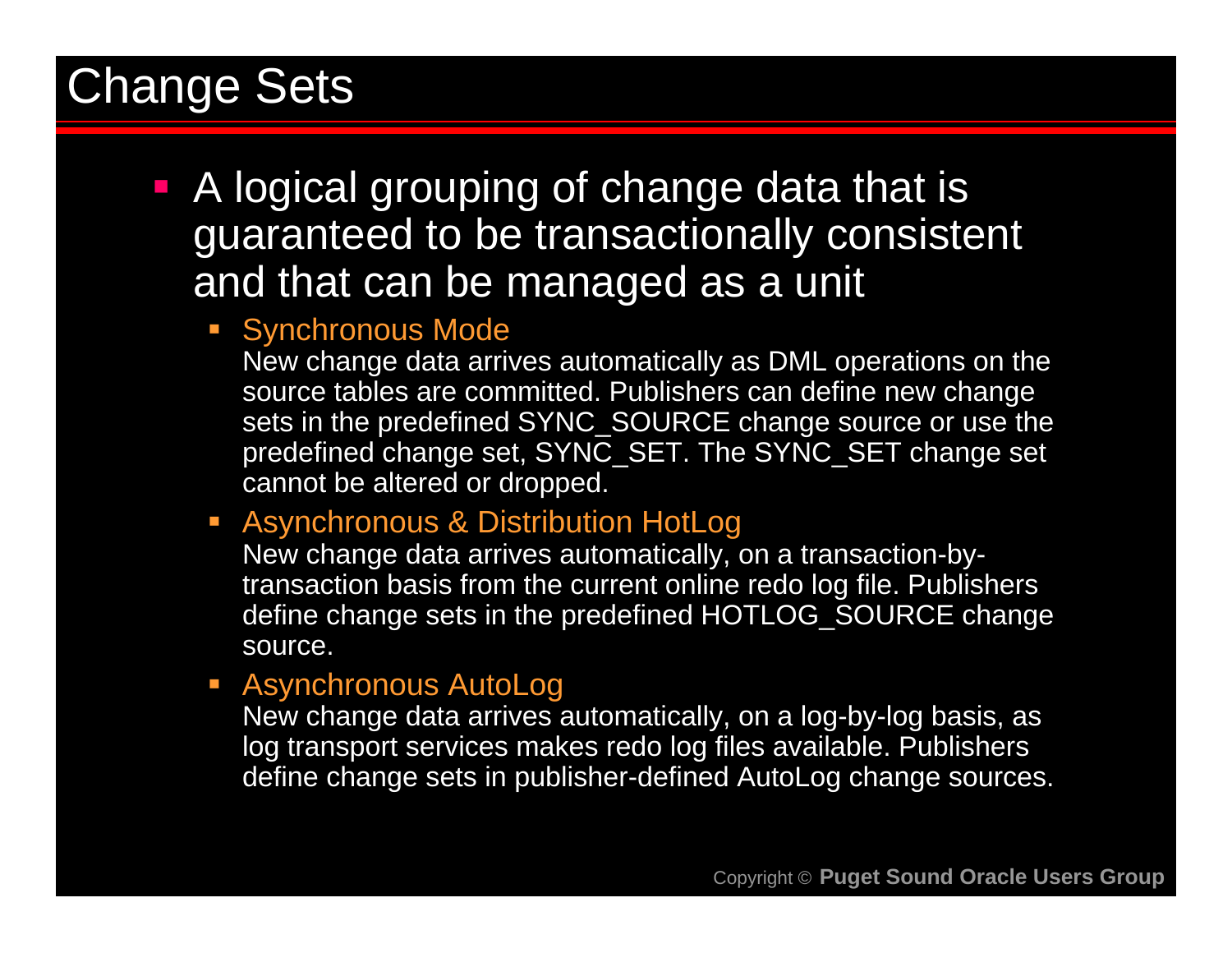# AutoLog Only

- **REMOTE\_LOGIN\_PASSWORDFILE** database initialization parameter must be set to SHARED on both the source and staging databases
- **A password file must exist on both the** machines hosting the source and staging databases

**\$ orapwd FILE=orapw PASSWORD=oracle1 ENTRIES=10**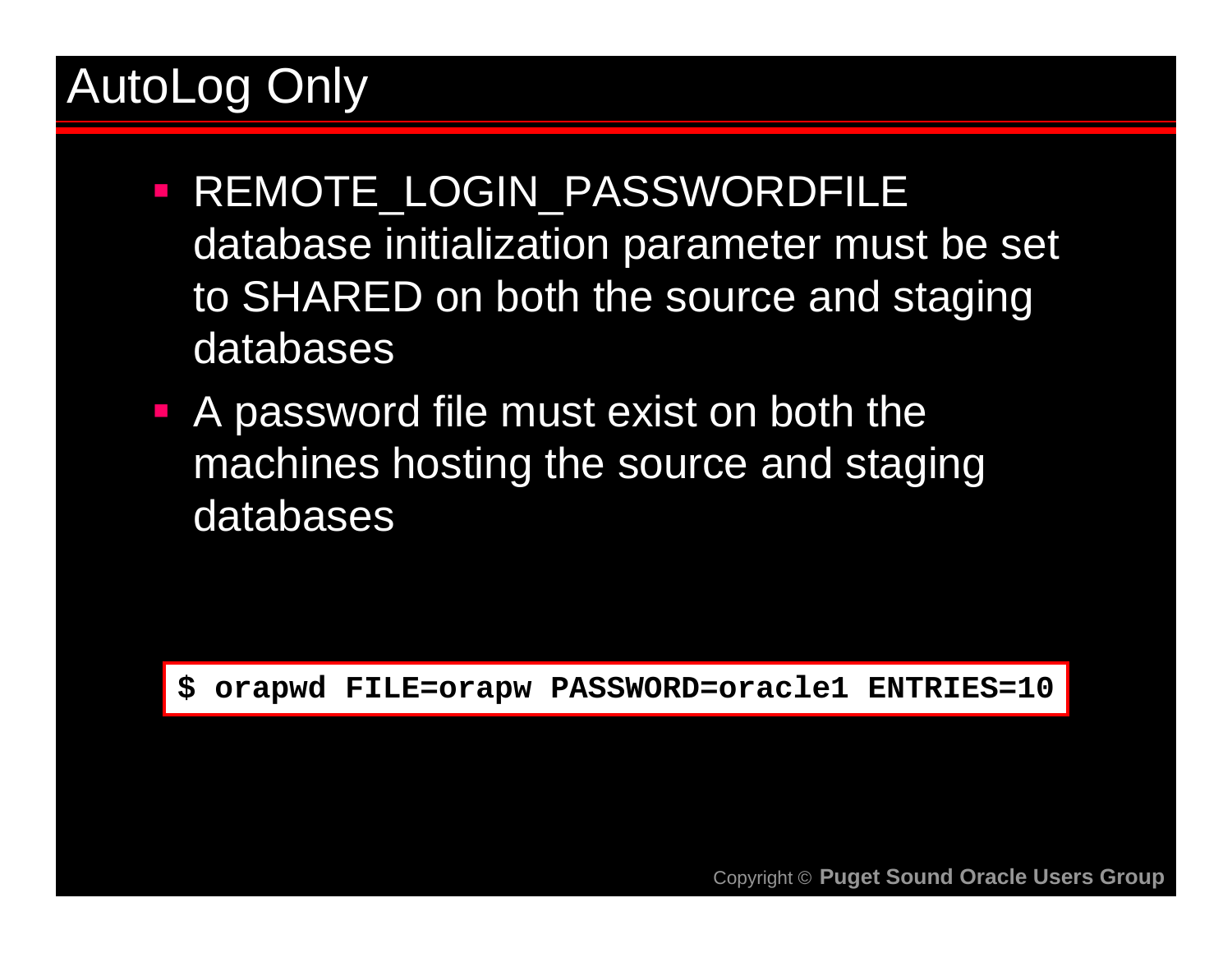# **Performance**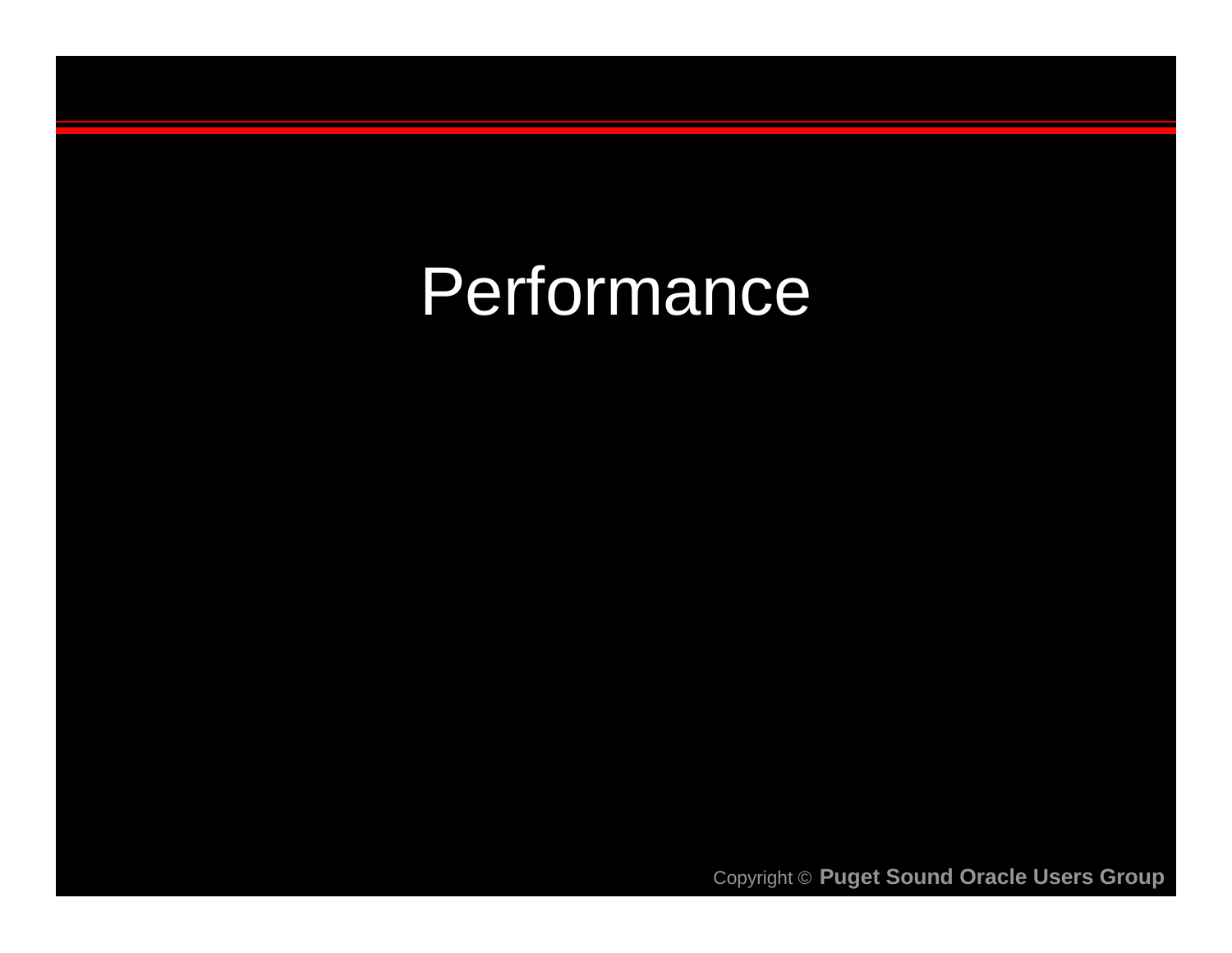## CDC Performance

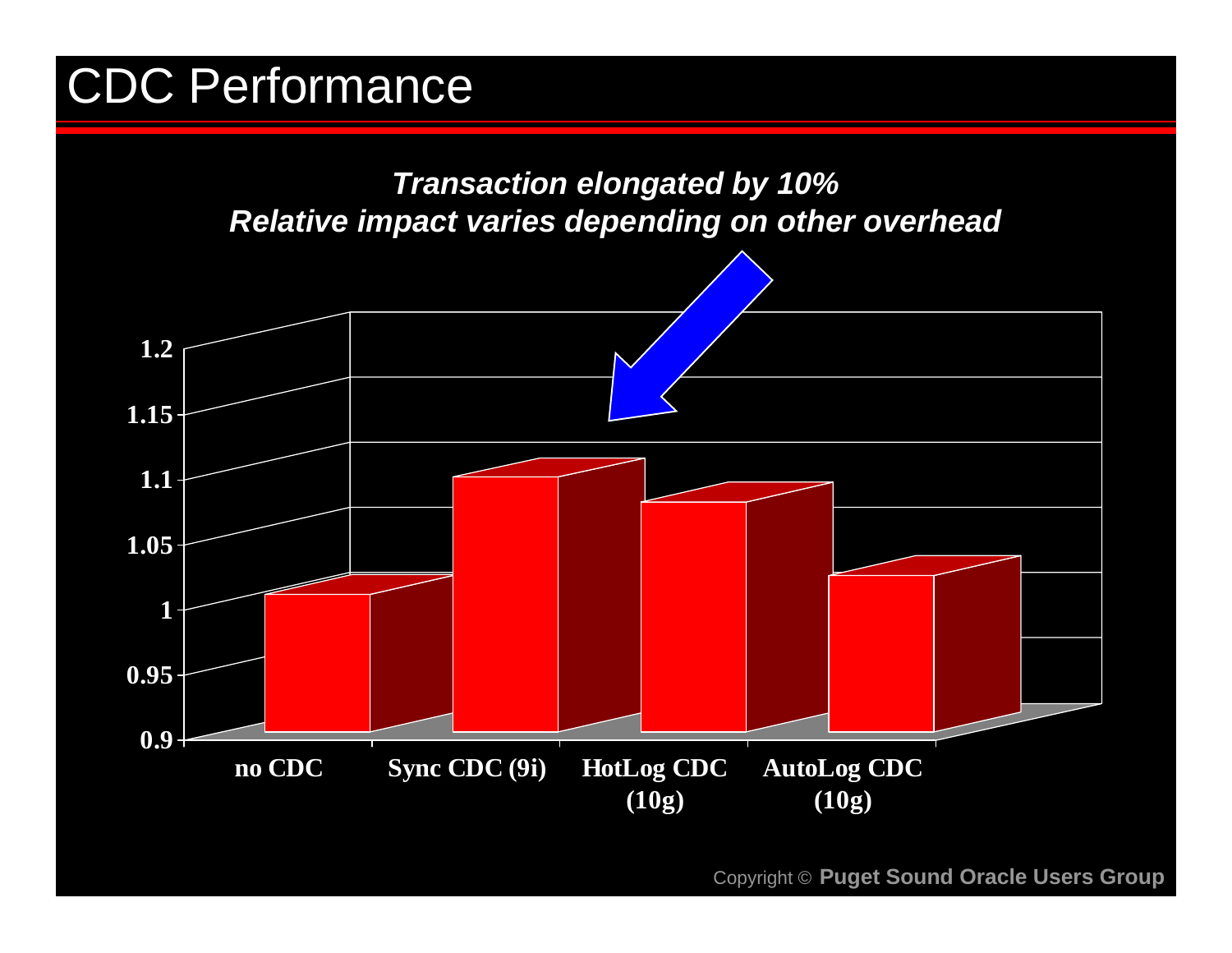## CDC Performance

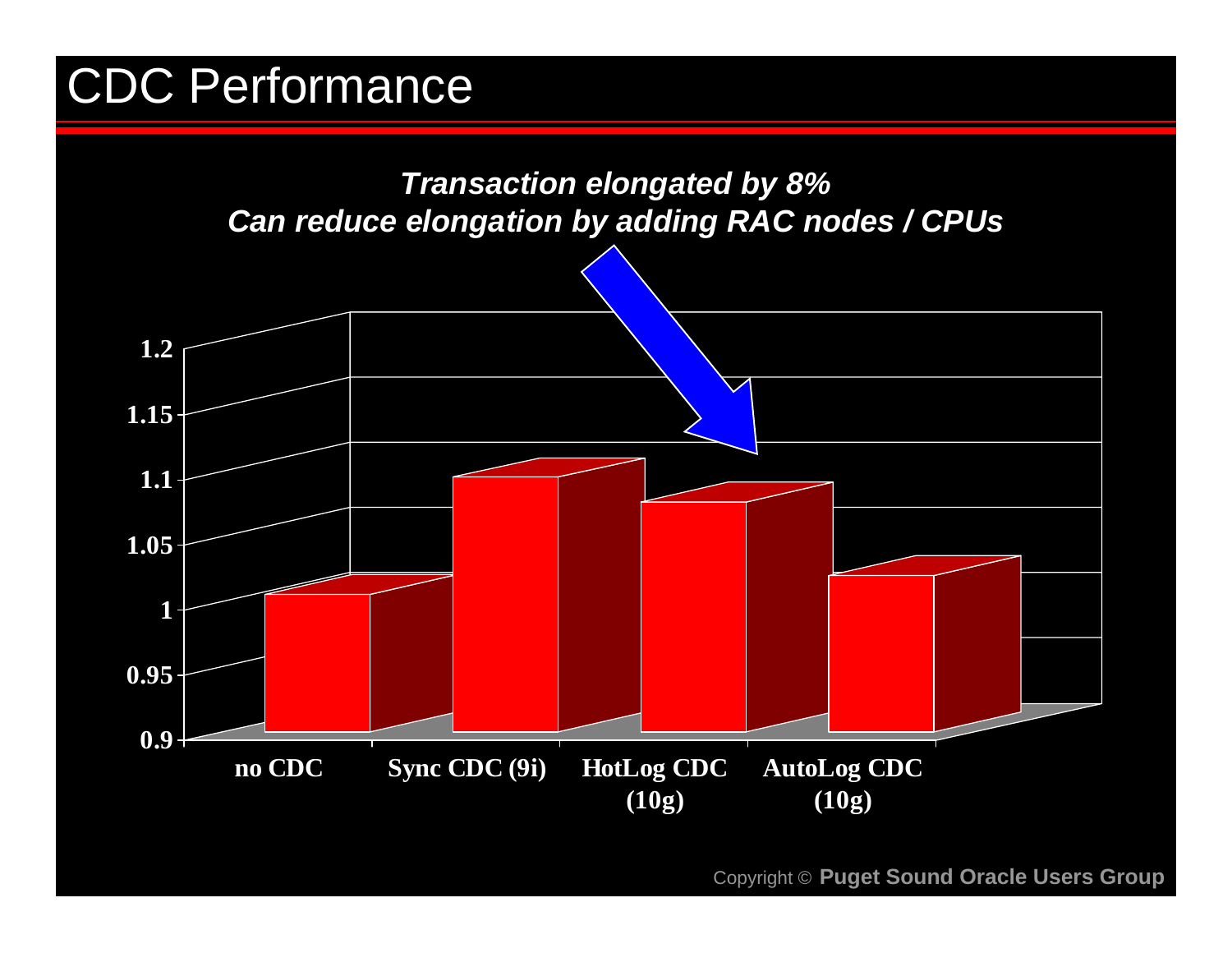#### CDC Performance

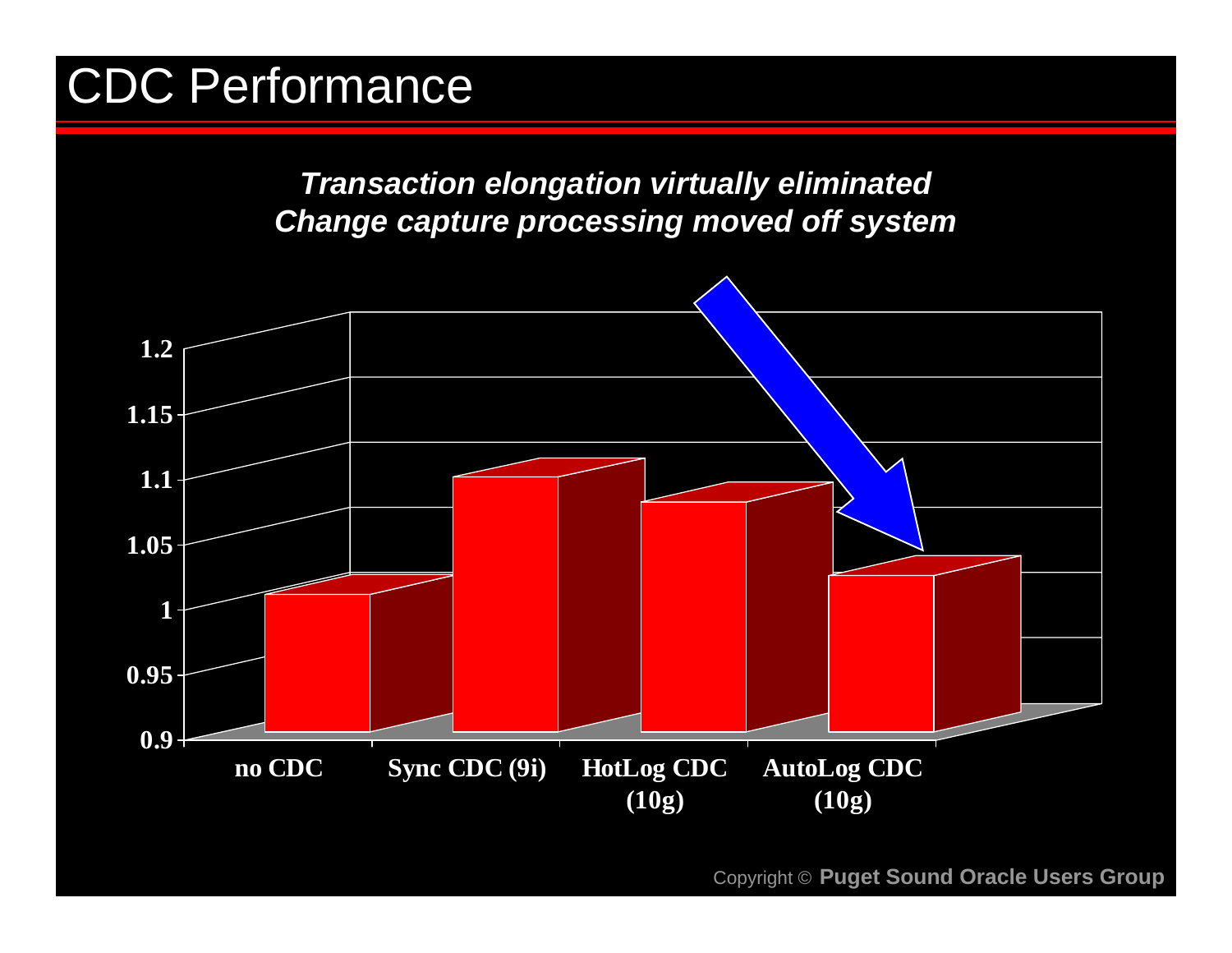#### HotLog Latency Performance



About ½ the change data arrived in 1 second Virtually all the change data arrived in 2 seconds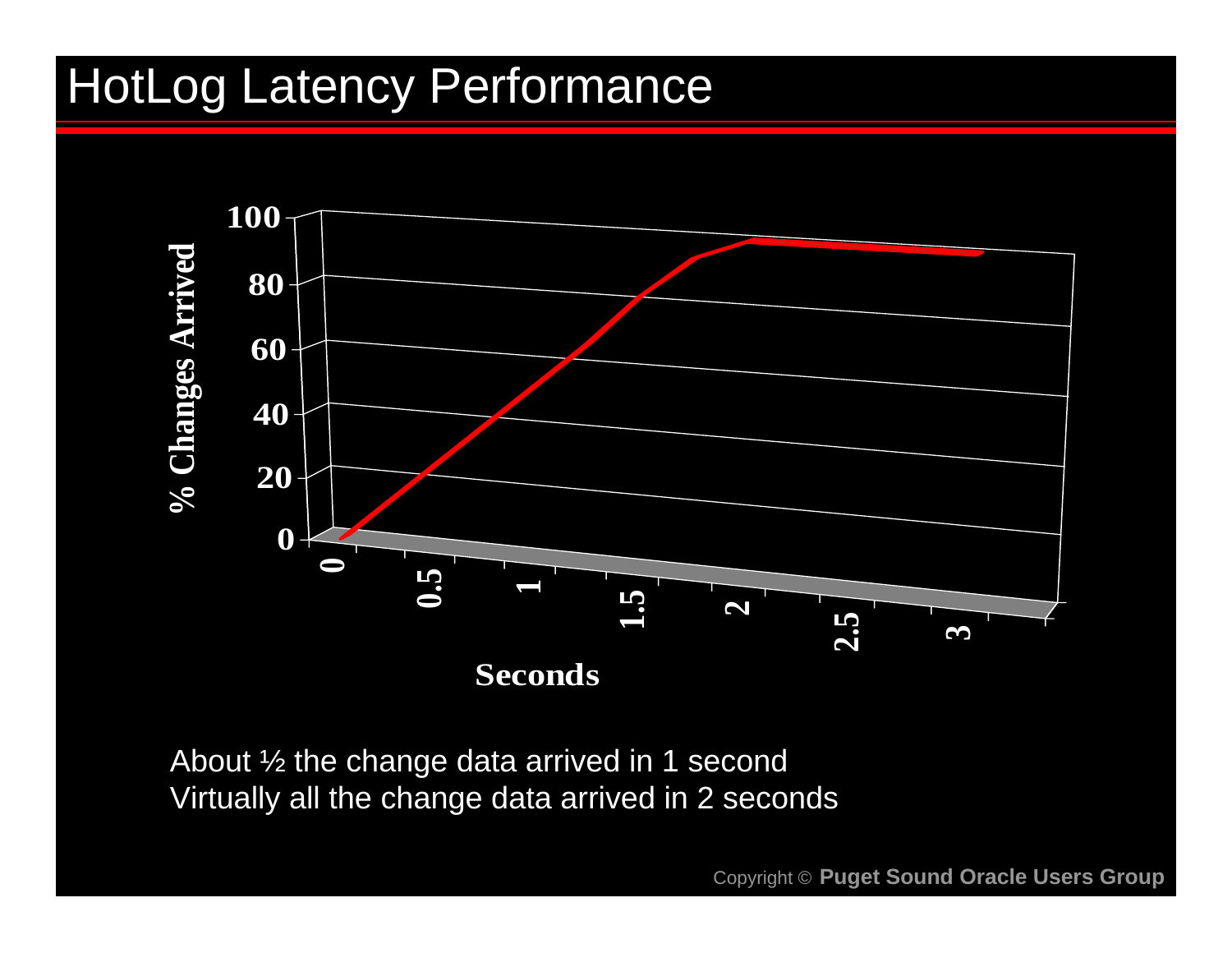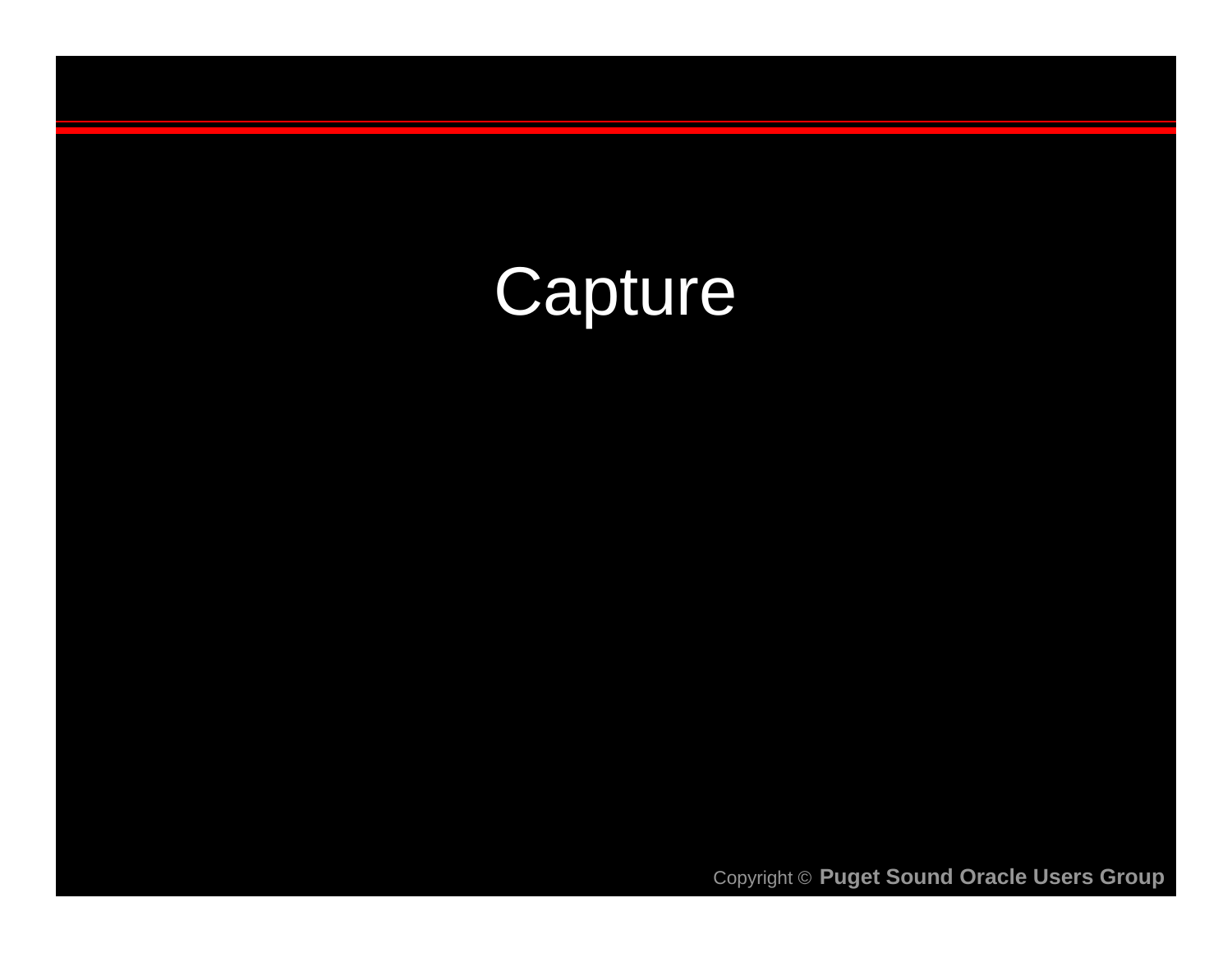#### Local Capture

- $\mathcal{L}_{\mathcal{A}}$  Oracle CDC supports capture of events
	- on the source database
	- **on the staging database**
- b. Implicit capture is used by Oracle Streams replication to automatically capture changes to a table. Typically, with implicit capture, the server captures DML and DDL events for a source database by mining the source redo logs and archive logs locally.
	- П CDC sees DDL events but does not apply them
- **Alternatively, the server can mine the redo logs or** archived logs of the source database at an alternate database, assuming the alternative database is on a similar platform type and operating system.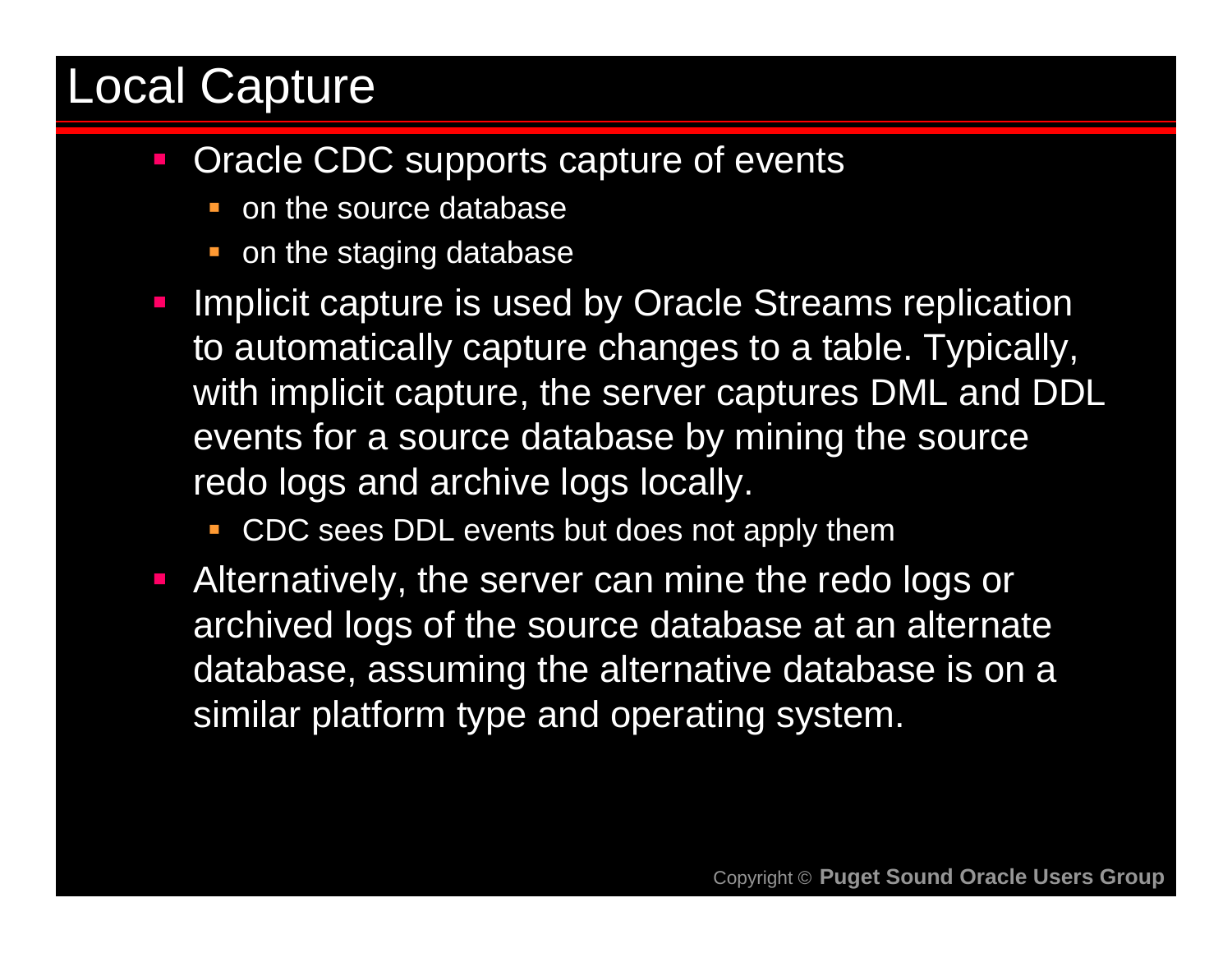#### Downstream Capture

 Oracle also supports mining of archived redo logs at a downstream database. Although Oracle supports only one real-time downstream capture process at a downstream database, this real-time process can co-exist with multiple downstream archived-log processes.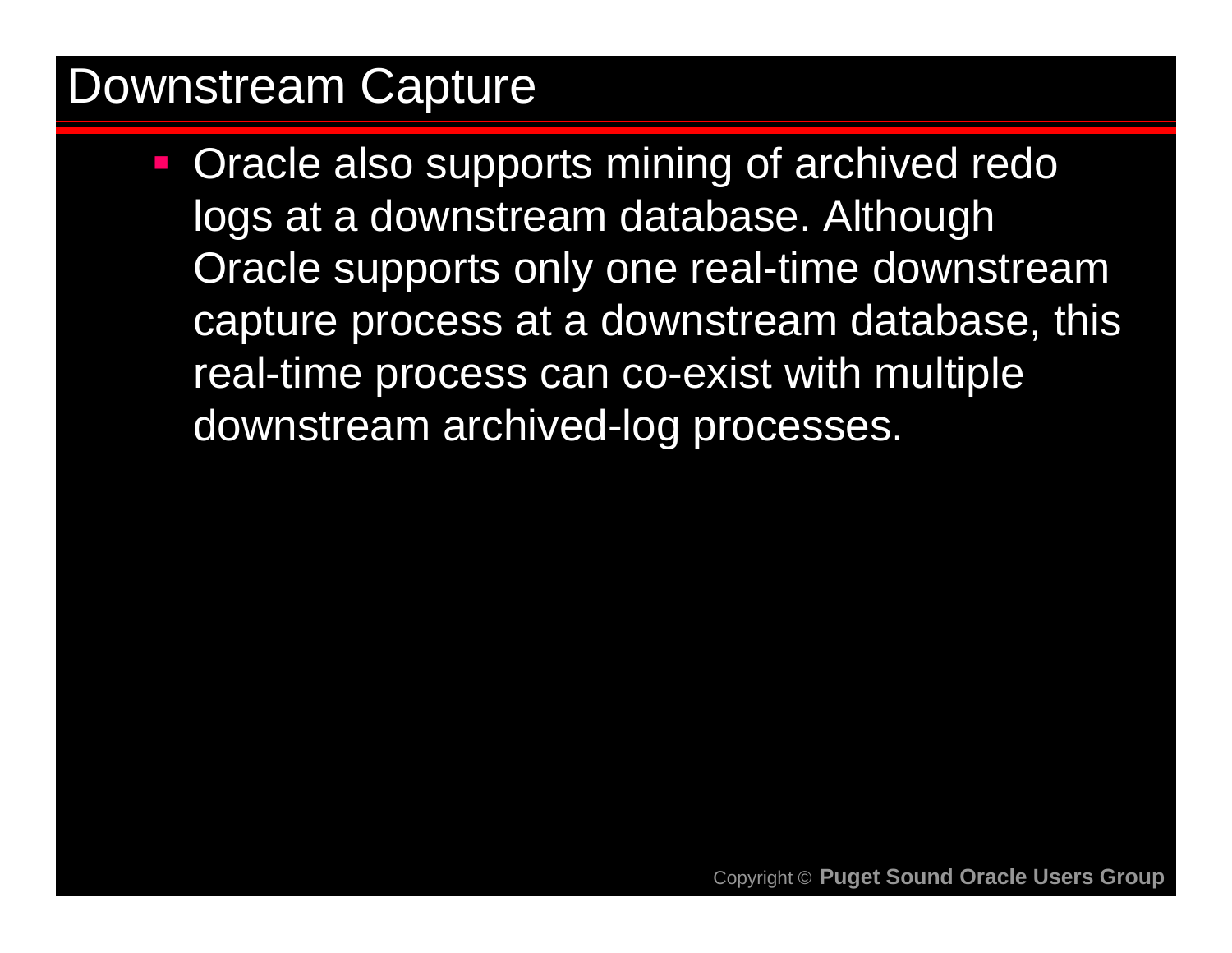# Publish & Subscribe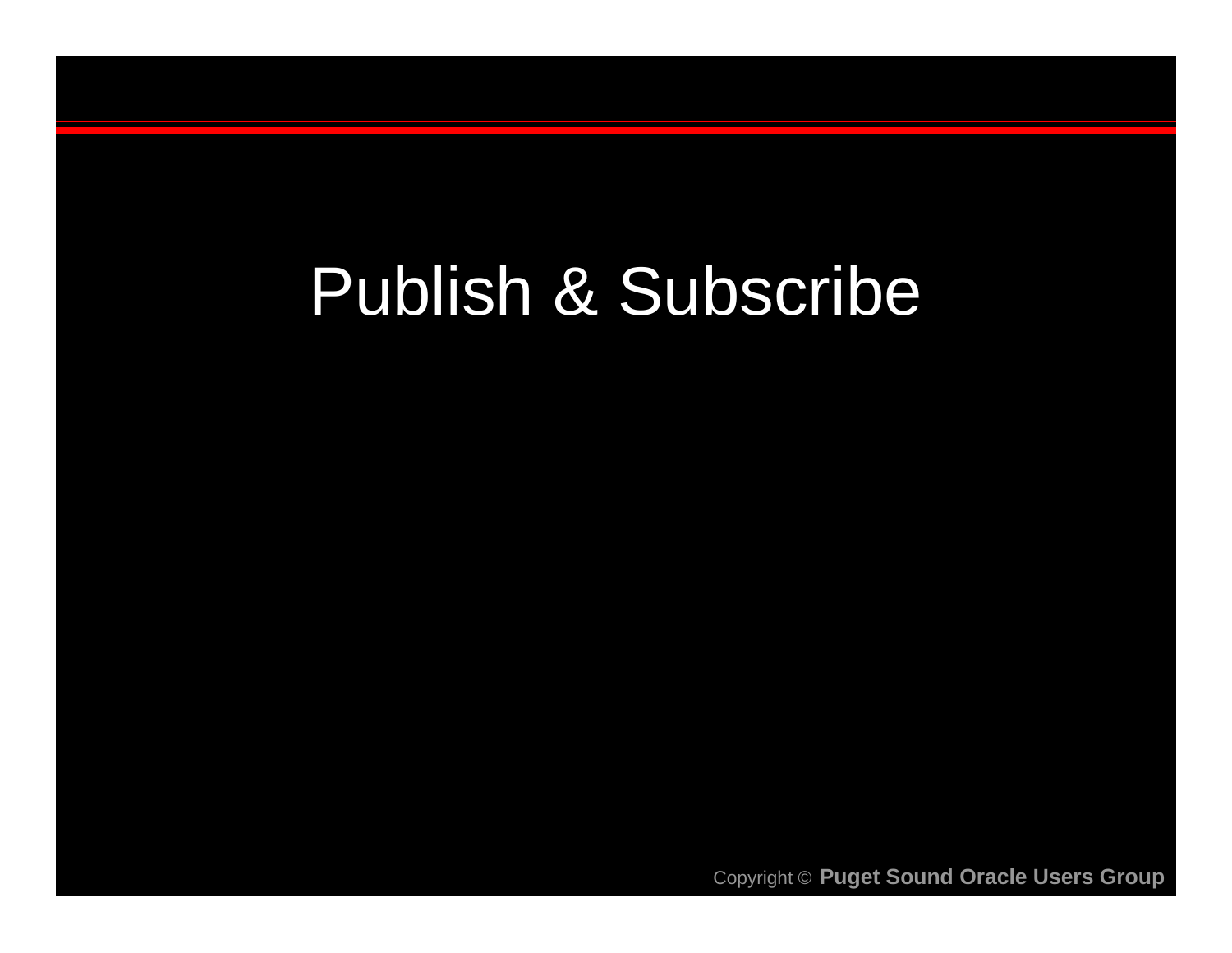### CDC Publish & Subscribe

- Publisher supplies, subscribers consume change data
- Model allows sharing of change data across users and applications
- Coordinates retention / purge of change data
- **Prevents application from accidentally** processing change data more than once
- $\overline{\phantom{a}}$  Guarantees transactional consistency of change data across source tables via change sets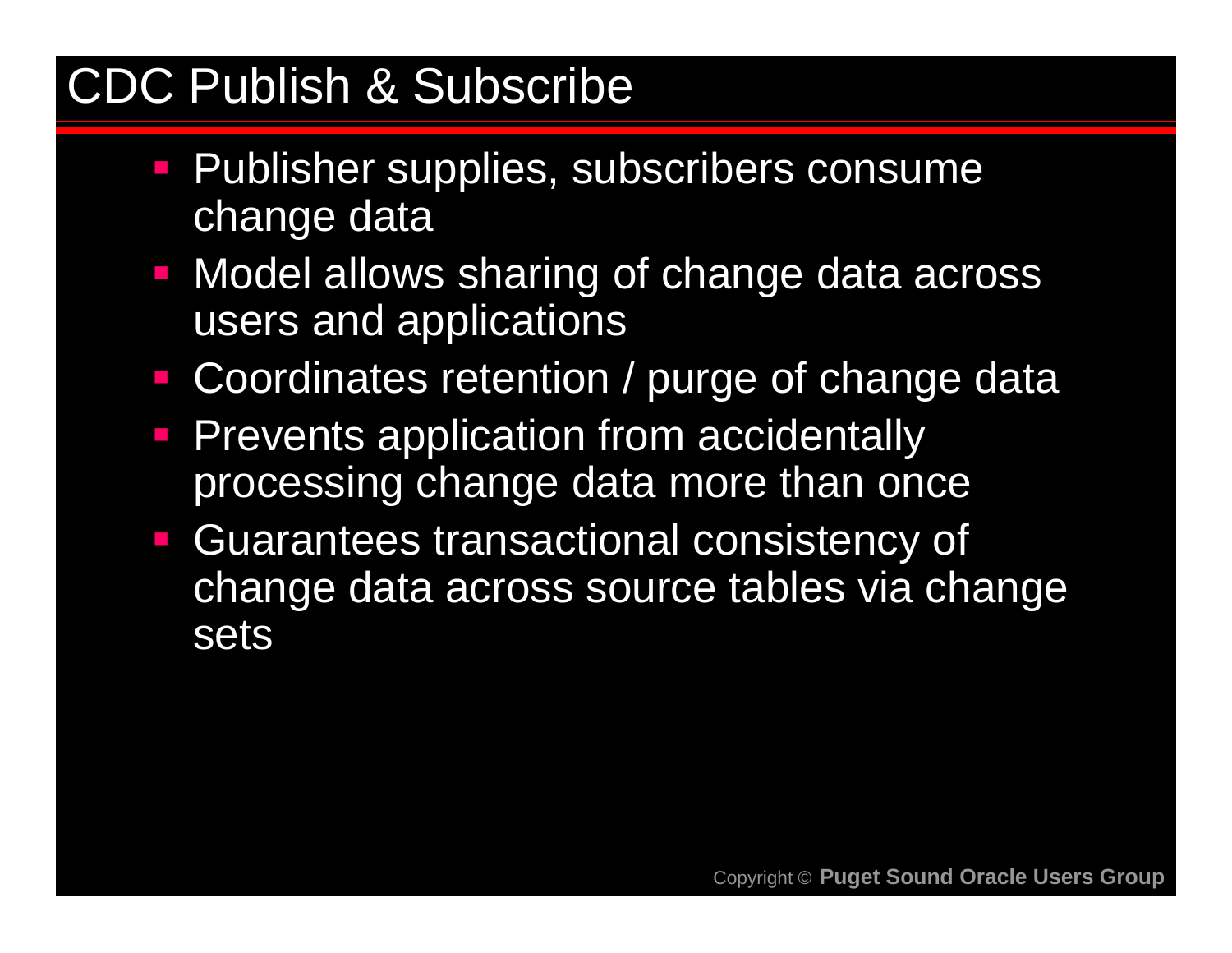## Using CDC Publish & Subscribe

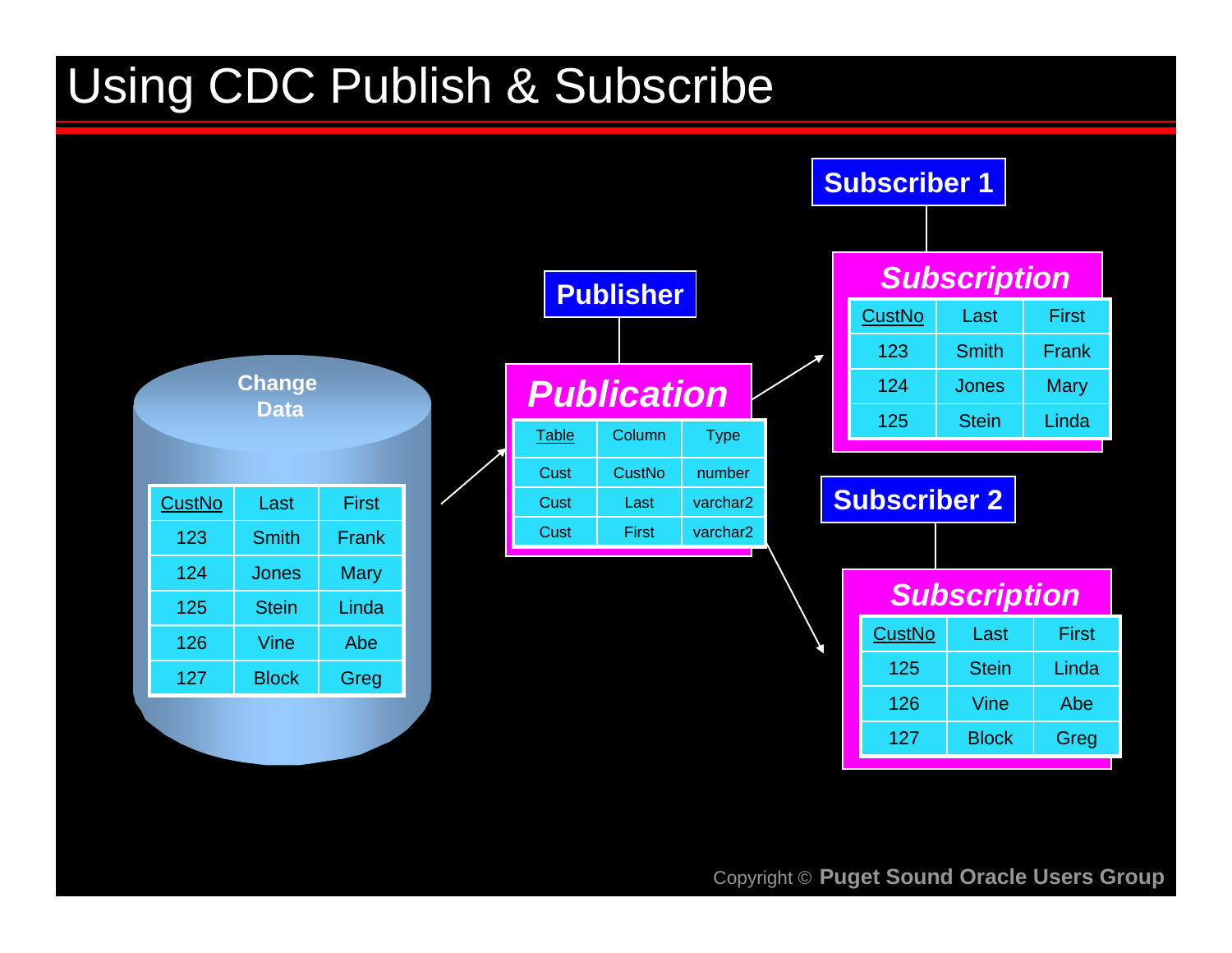#### Publisher Concepts

- **Change source** 
	- Defines the source system to CDC
- $\mathcal{L}_{\mathcal{A}}$  Change set
	- Collection of source tables for whichtransactionally consistent change data is needed
- Change table
	- **Container to receive change data**
	- **If** Is published to subscribers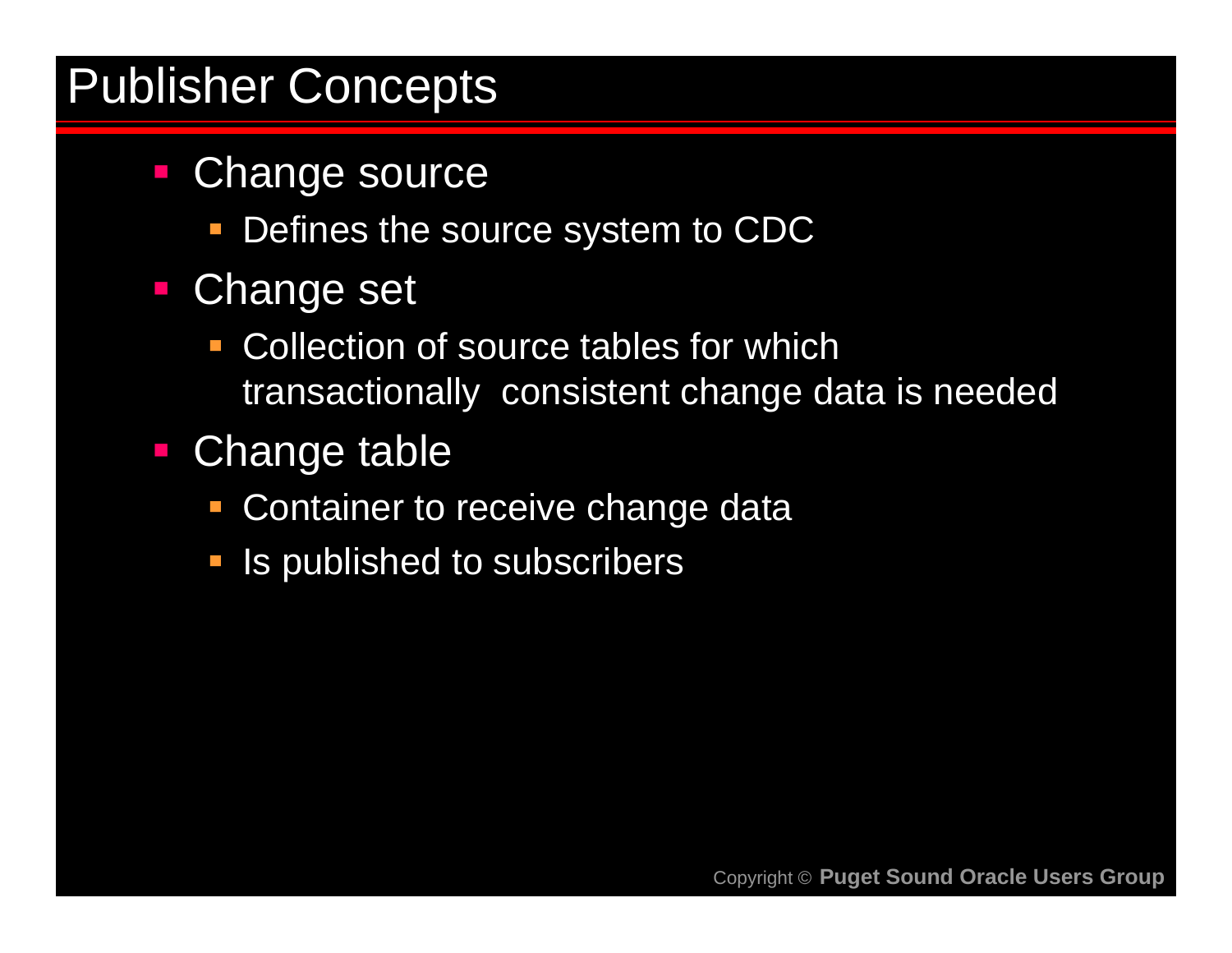#### Publisher Package

- DBMS\_CDC\_PUBLISH
	- CREATE / ALTER / DROP\_AUTOLOG\_CHANGE\_SOURCE
	- CREATE / ALTER / DROP\_CHANGE\_SET
	- CREATE / ALTER / DROP\_CHANGE\_TABLE
	- **PURGE**
	- **PURGE\_CHANGE\_SET**
	- **PURGE\_CHANGE\_TABLE**
	- **DROP\_SUBSCRIPTION**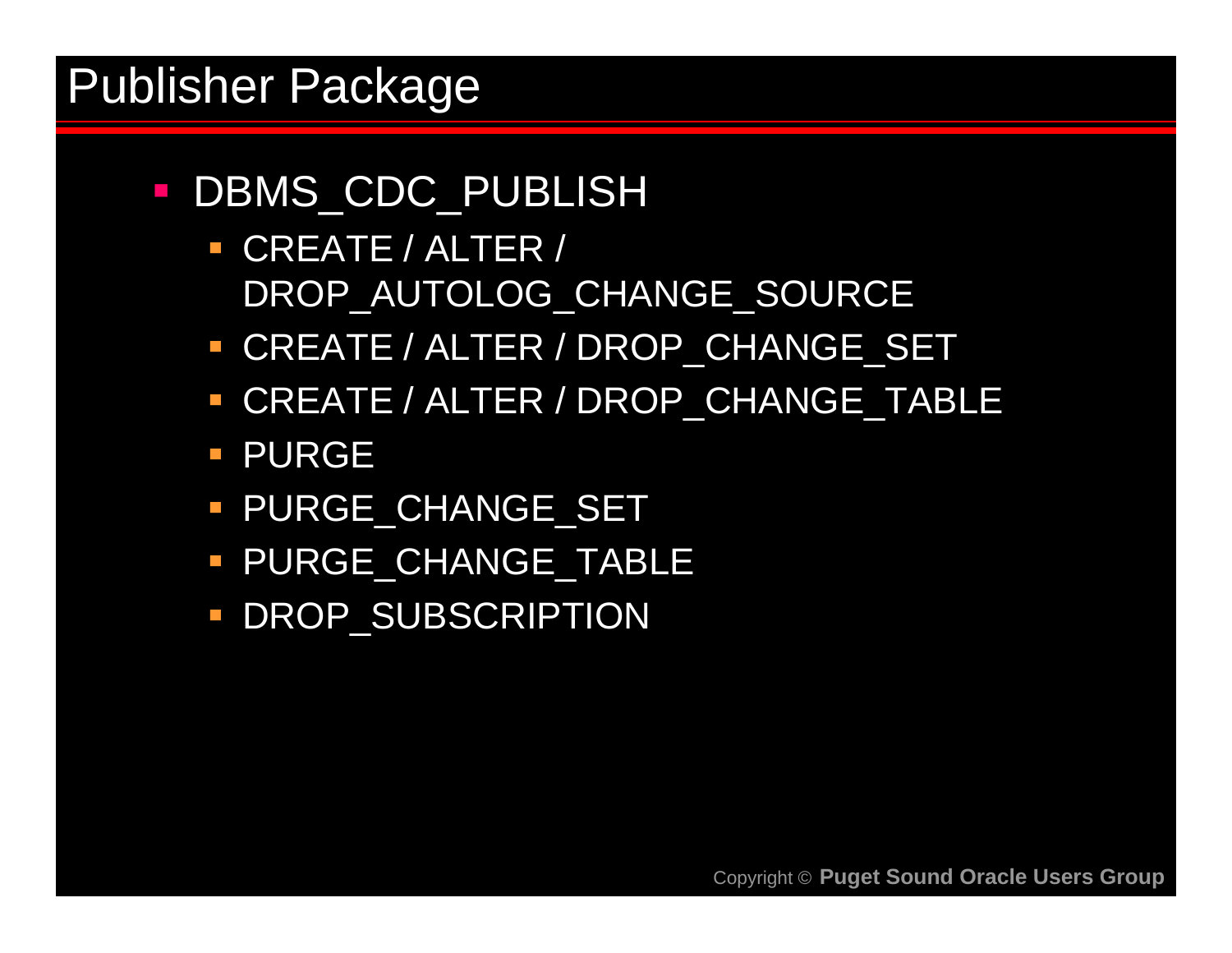#### Publish

- Rule based publication based on AQ
- **Publisher Views** 
	- change\_sources
	- **Change\_sets**
	- change\_tables
	- xxx\_source\_tables
	- xxx\_published\_columns
	- **xxx\_subscriptions**
	- **EXXY\_subscribed\_tables**
	- xxx\_subscribed\_columns

Note:  $xxx = dba$ , all, or user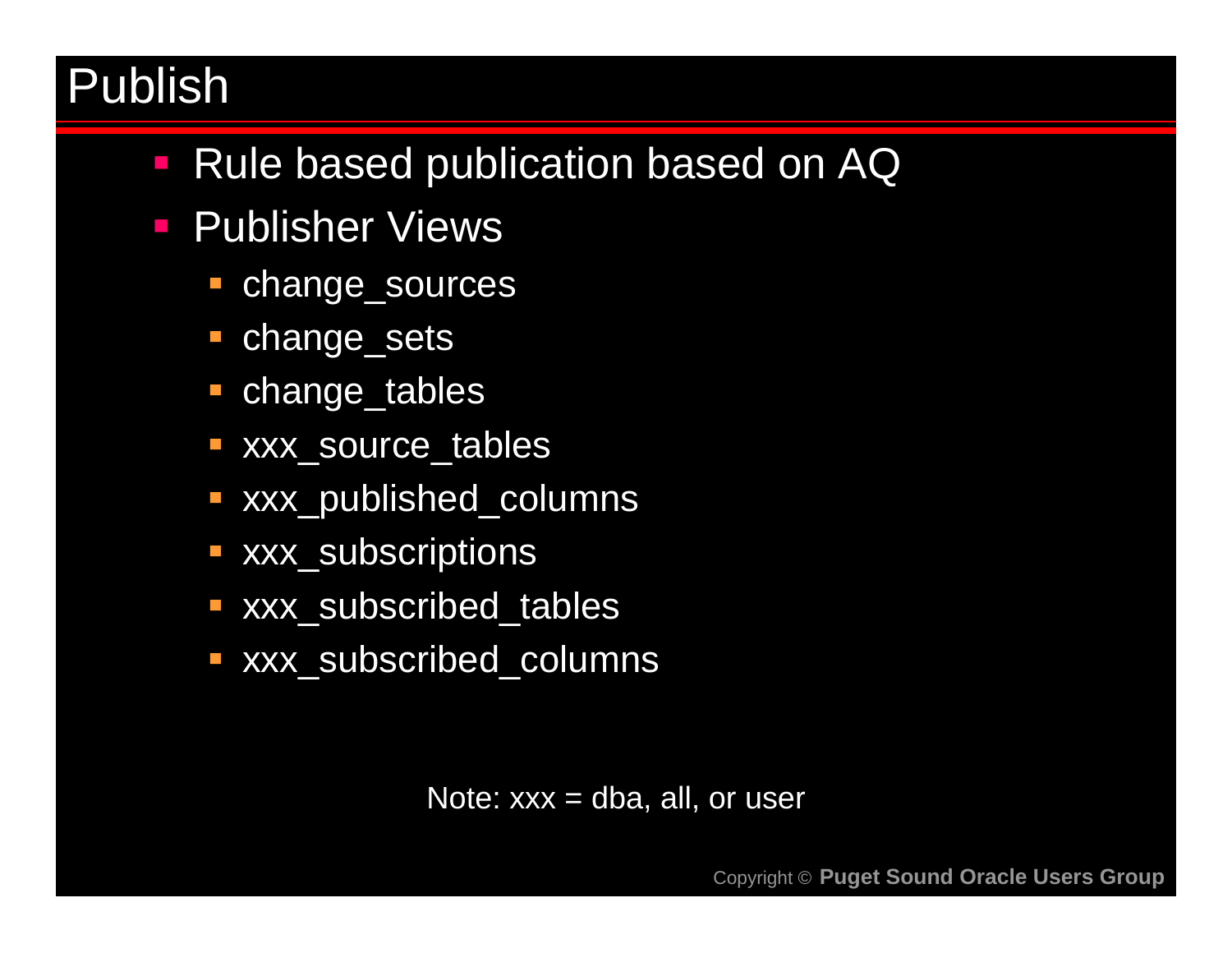#### Publisher Privileges & Roles

- For All Publishing
	- CREATE SESSION
	- **CREATE TABLE**
	- EXECUTE\_CATALOG\_ROLE
	- **SELECT\_CATALOG\_ROLE**
	- **RESOURCE** (which components?)
- For Asynchronous Publishing
	- **CREATE SEQUENCE**
	- **DBA** (which components?)
	- **Grantee specified in:** DBMS\_STREAMS\_AUTH.GRANT\_ADMIN\_PRIVILEGE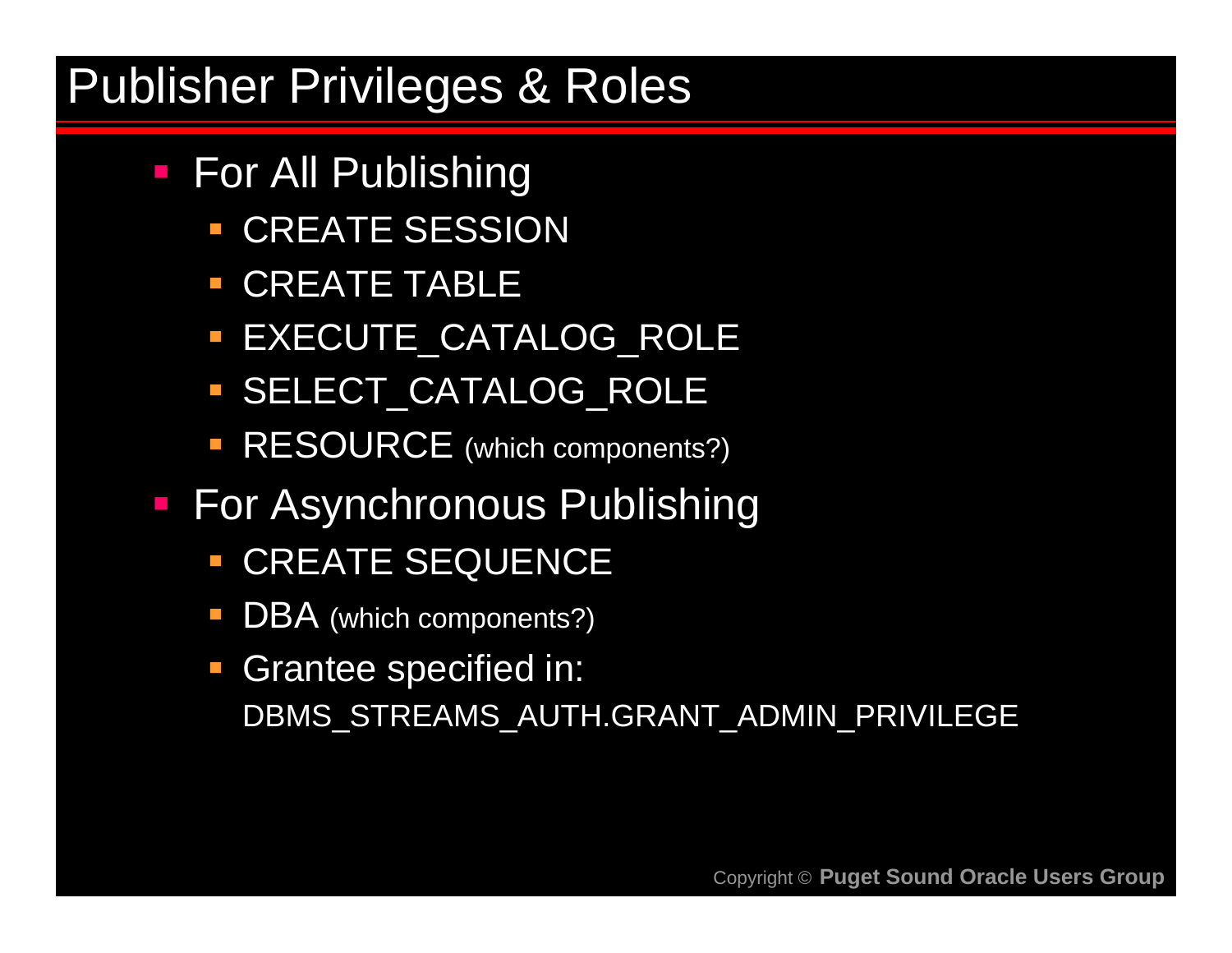#### Subscriber Concepts

- **The subscriber creates a subscription from an** available publication
- **The subscription provides a moving window** (view) to the change data
- **Subscriptions go against a single change set** and are transactionally consistent
- When all subscribers have advanced past old change data, it is automatically purged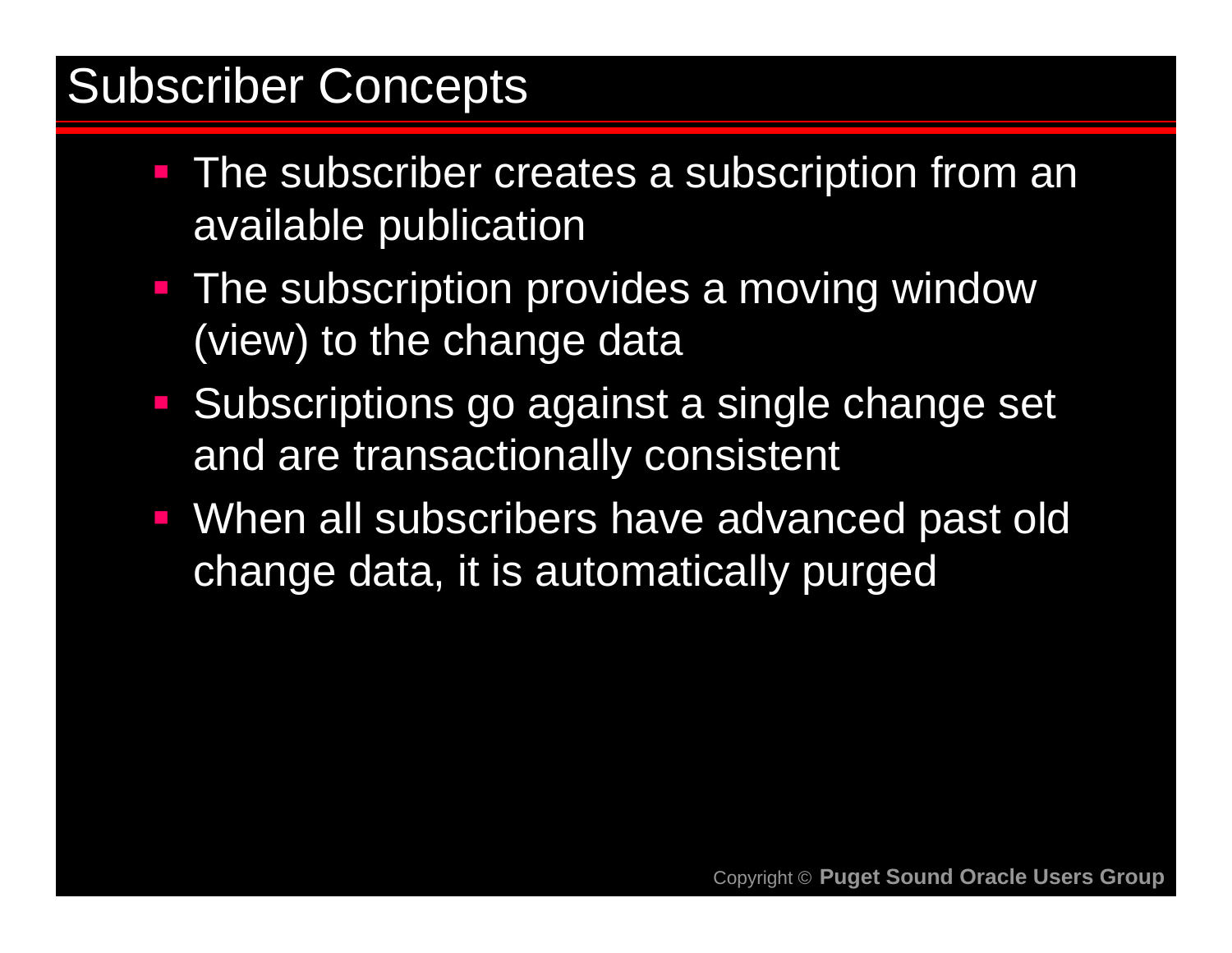#### Subscriber Package

- DBMS\_CDC\_SUBSCRIBE
	- **CREATE\_SUBSCRIPTION**
	- **SUBSCRIBE**
	- **ACTIVATE\_SUBSCRIPTION**
	- **EXTEND\_WINDOW** (alter change set)
	- **PURGE\_WINDOW** (alter change set)
	- **DROP\_SUBSCRIPTION**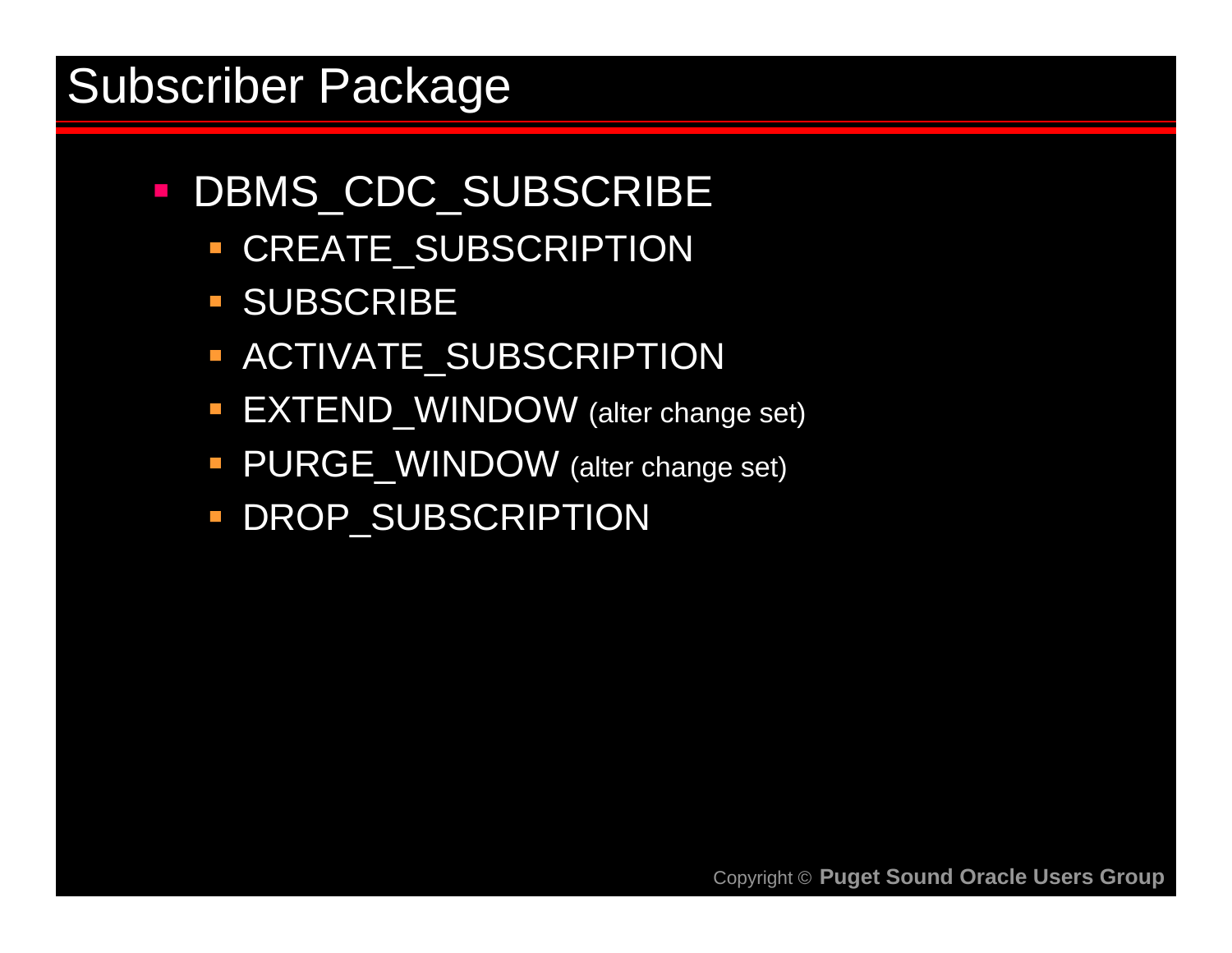#### Subscribe

- **Rule based subscription based on AQ**
- **Subscriber Views** 
	- xxx\_source\_tables
	- xxx\_published\_columns
	- **xxx\_subscriptions**
	- **EXXY\_subscribed\_tables**
	- xxx\_subscribed\_columns

Note:  $xxx = dba$ , all, or user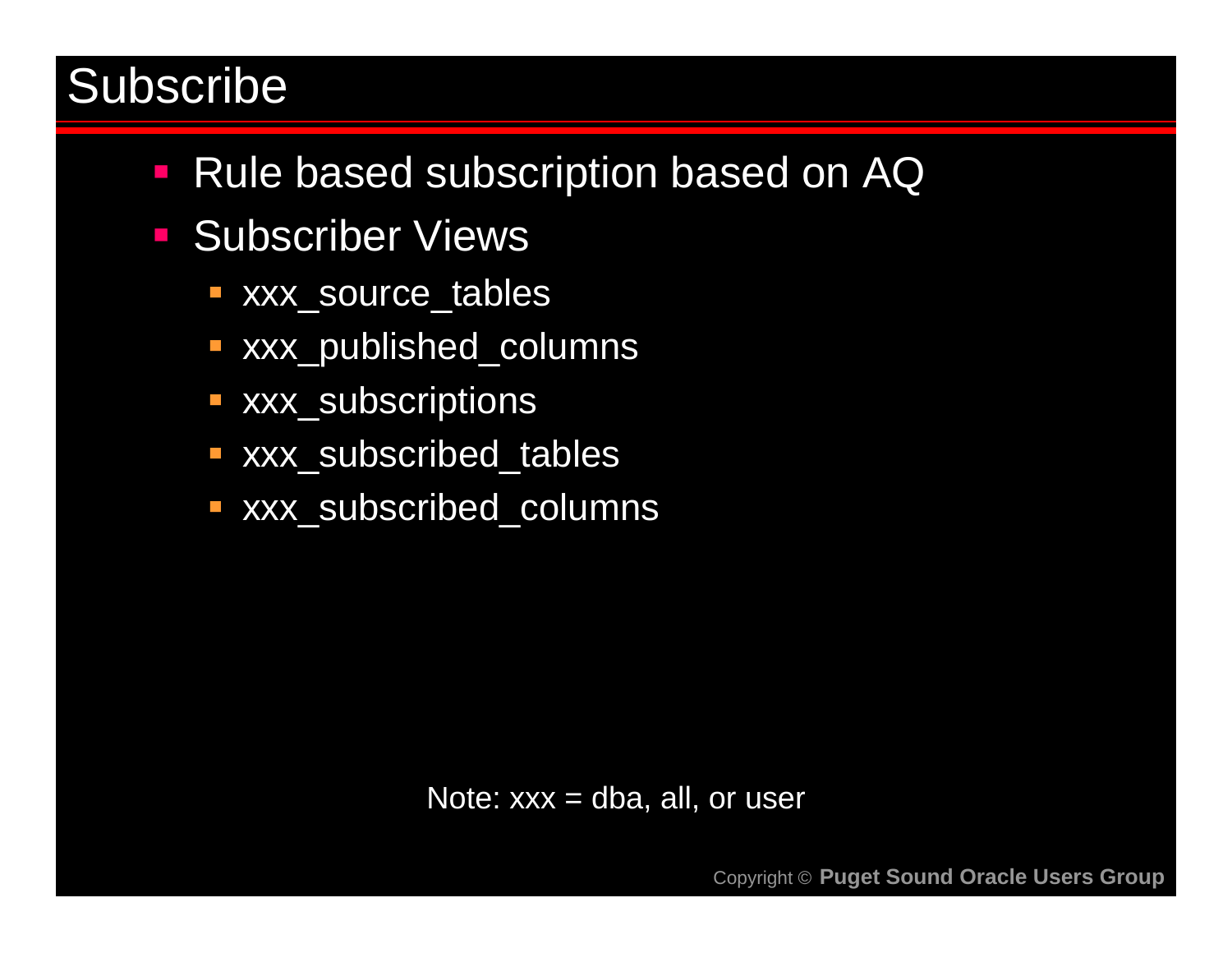### CDC Security

- Sync publisher must have SELECT access to the source table
- Async publisher must have EXECUTE\_CATALOG\_ROLE privilege
- **Publisher uses GRANT and REVOKE on** change tables to control subscriber access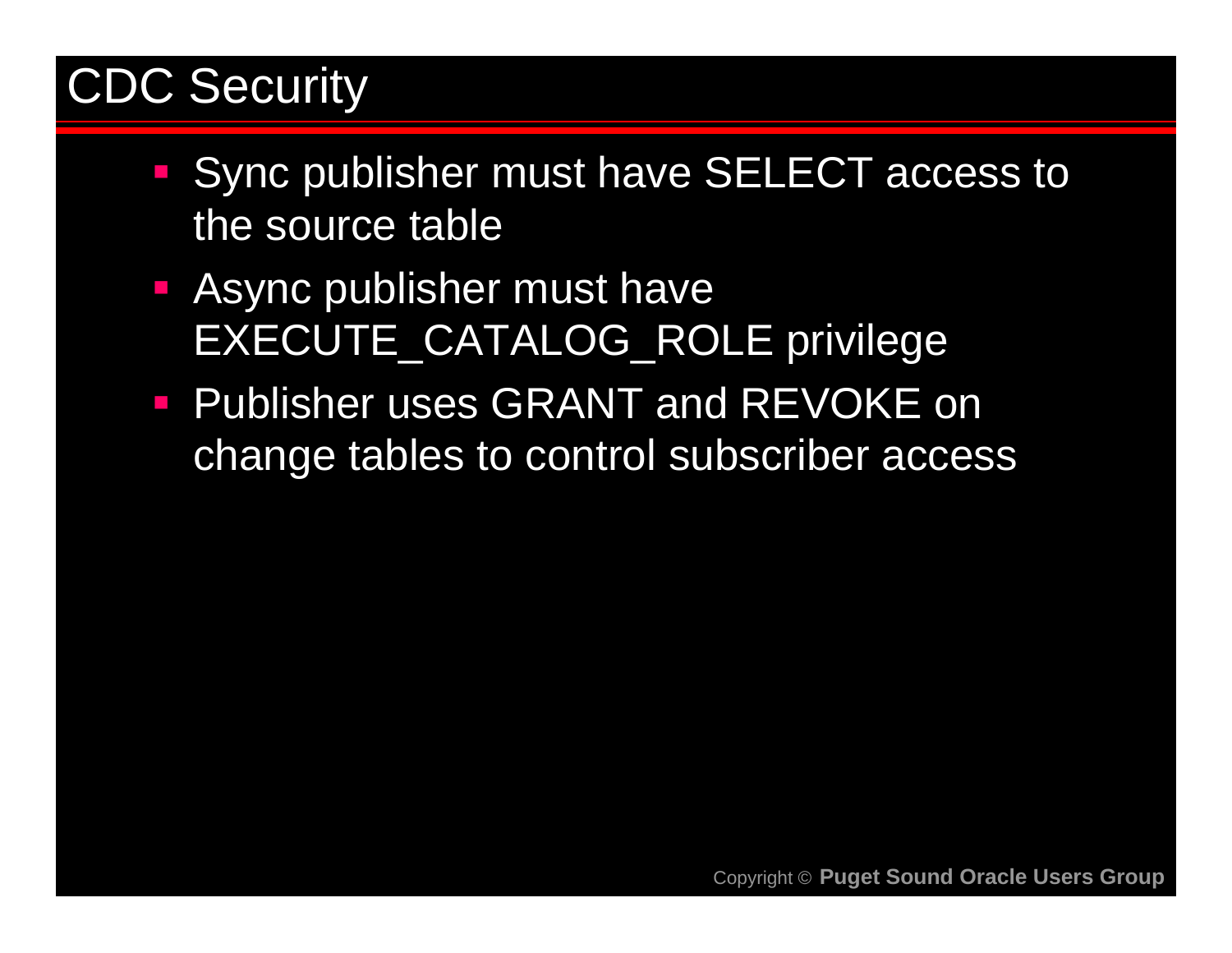#### Propagation

- **Events in the staging area can be propagated to staging** areas in other databases.
- **To simplify network routing and reduce WAN traffic,** events need not be transmitted to all databases and applications.
- **Asynchronous Change Data Capture generates** components of Oracle Streams to capture change data and to populate change sets. These components must not be reused or shared for any other purposes. For example, the capture queue that Change Data Capture generates for a Distributed HotLog change source should not be used as the source queue for new usercreated Streams propagations.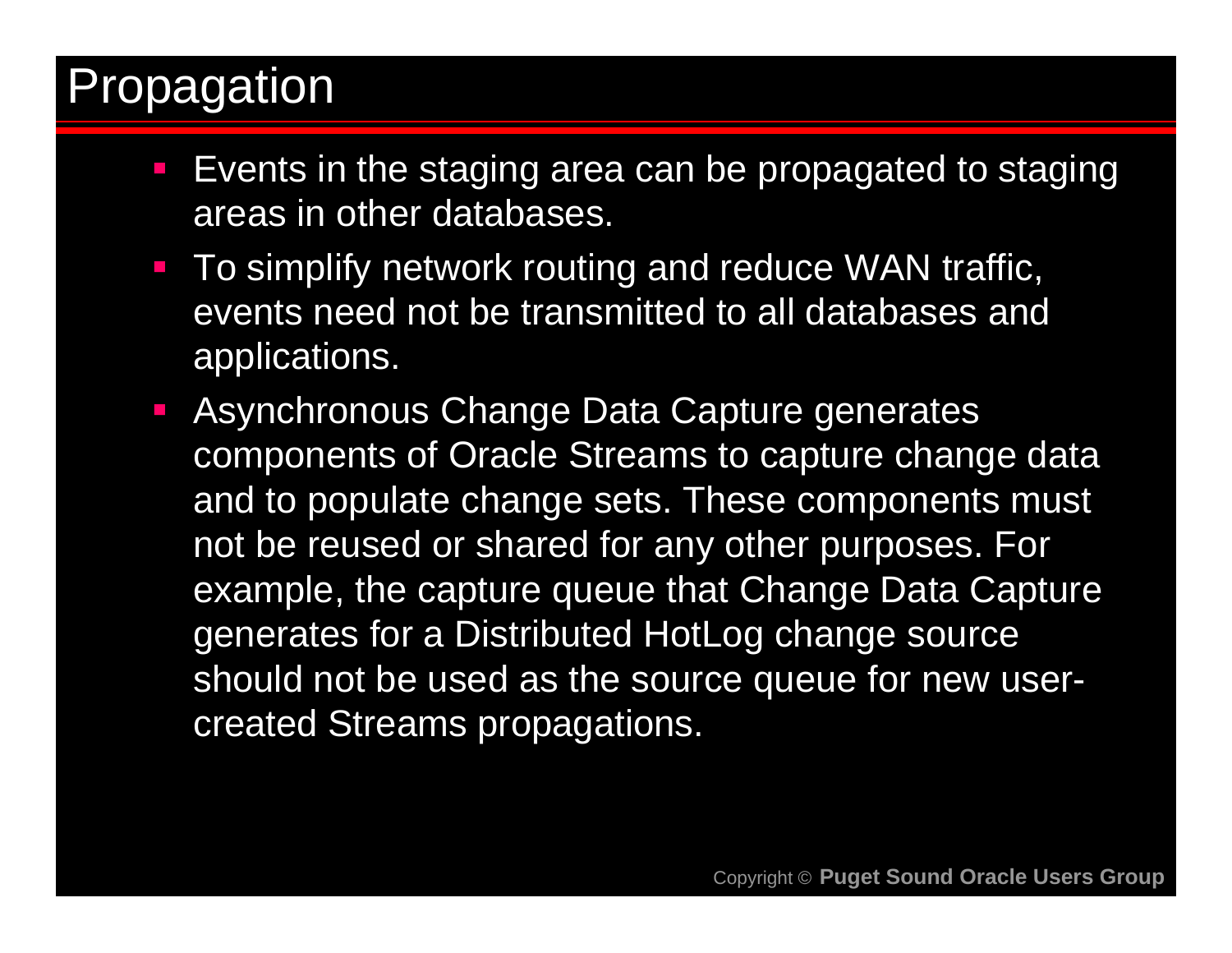#### **Consumption**

- Messages in a staging area are consumed by the apply engine, where the changes they represent are applied to a database, or they are consumed by an application.
- **The Oracle Streams apply engine applies:** 
	- **DML** changes
	- T. DDL changes
- When the destination database is an Oracle database, the apply engine runs locally on the system hosting the Oracle database.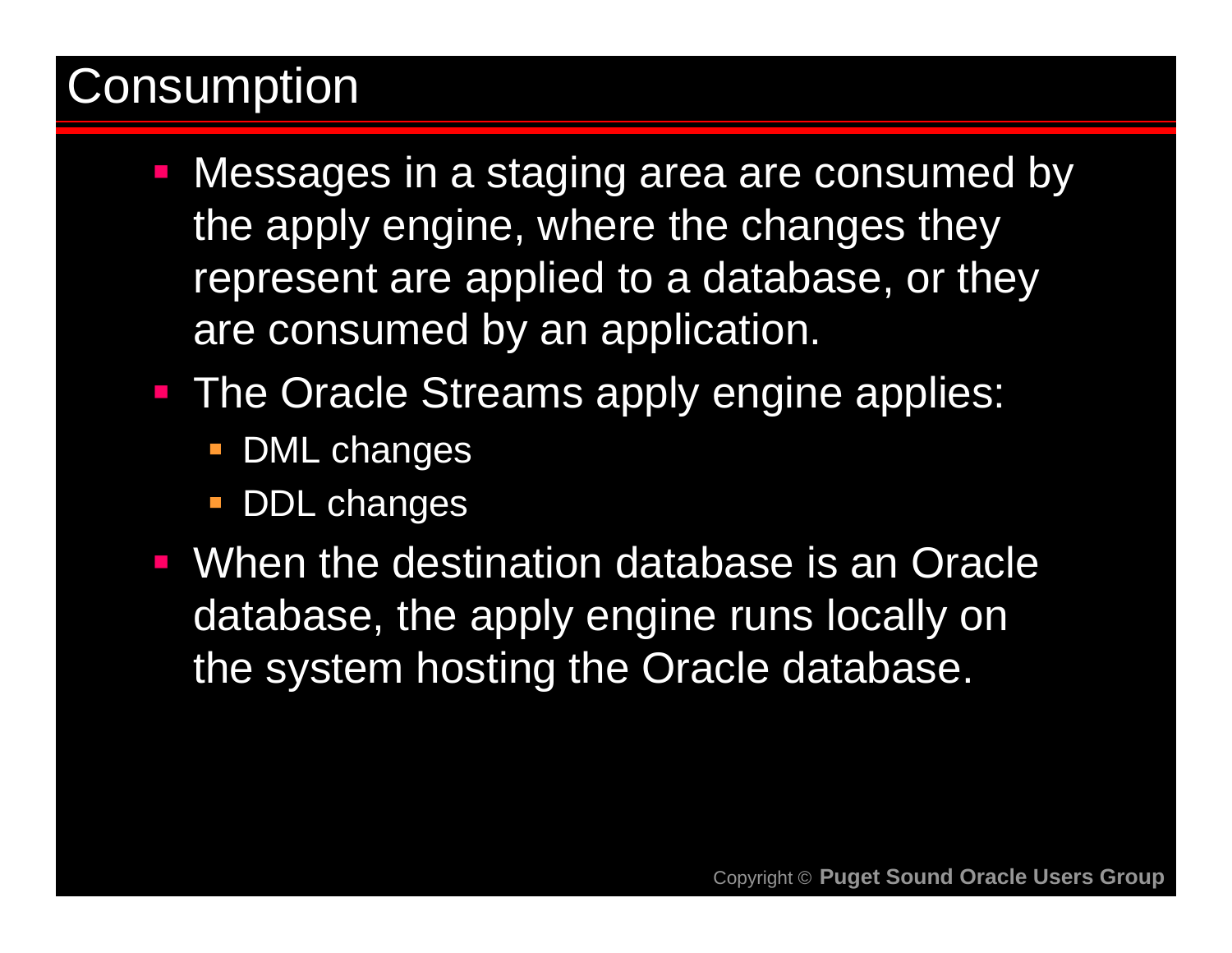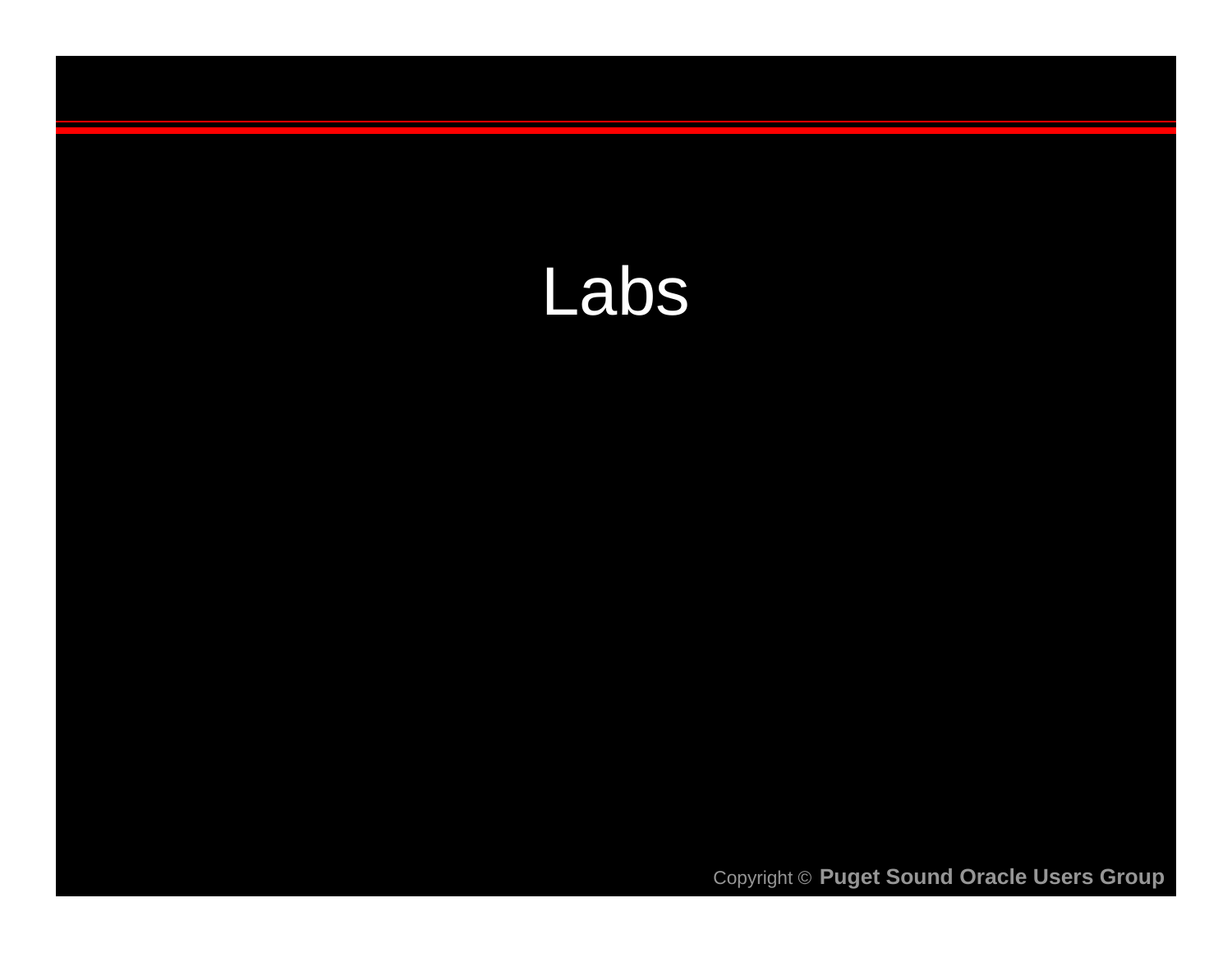#### Streams Specific Parameters

- $\mathcal{L}_{\mathcal{A}}$  Change Data Capture (CDC)
	- **Required for Asynchronous Hot-Log mode** 
		- Archivelog Mode
		- **Forced Logging Mode**
		- **Supplemental Logging**

SHOW PARAMETER aq\_tm\_processes (min 3) SHOW PARAMETER compatible (10.1.0 or above) SHOW PARAMETER global\_name (TRUE) SHOW PARAMETER job\_queue\_processes (min 2, 4-6 recommended) SHOW PARAMETER java pool size (50000000) SHOW PARAMETER open\_links (note less than the default 4) SHOW PARAMETER shared pool size (0 or at least 200MB) SHOW PARAMETER streams pool size (min 150MB, 10MB/capt. 1MB/apply) SHOW PARAMETER undo retention (min. 3600 = 1 hr.) **\* \* \***

ALTER SYSTEM SET aq\_tm\_processes=3 scope=BOTH; ALTER SYSTEM SET compatible='10.2.0.1.0' scope=SPFILE;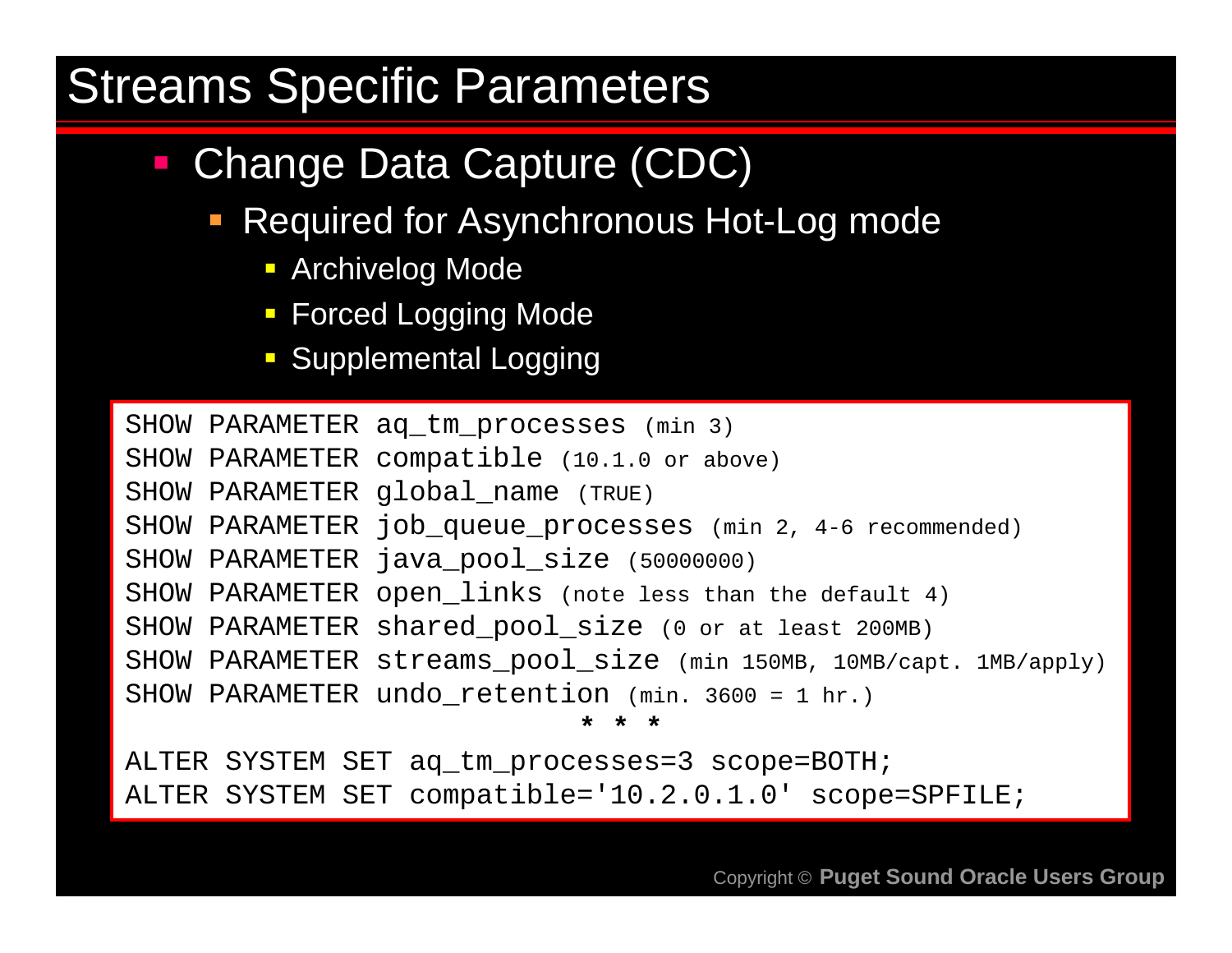# Supplemental Logging

- **Places additional column data into a redo log** whenever an UPDATE operation is performed
- Can be specified at the database level or table level for primary key columns, unique index columns, foreign key columns, or all columns
- Can be enabled for specific non-key columns of a particular table using supplemental log groups
- **Must be configured at the source site**

**ALTER DATABASE ADD SUPPLEMENTAL LOG DATA ( PRIMARY KEY, UNIQUE) COLUMNS;**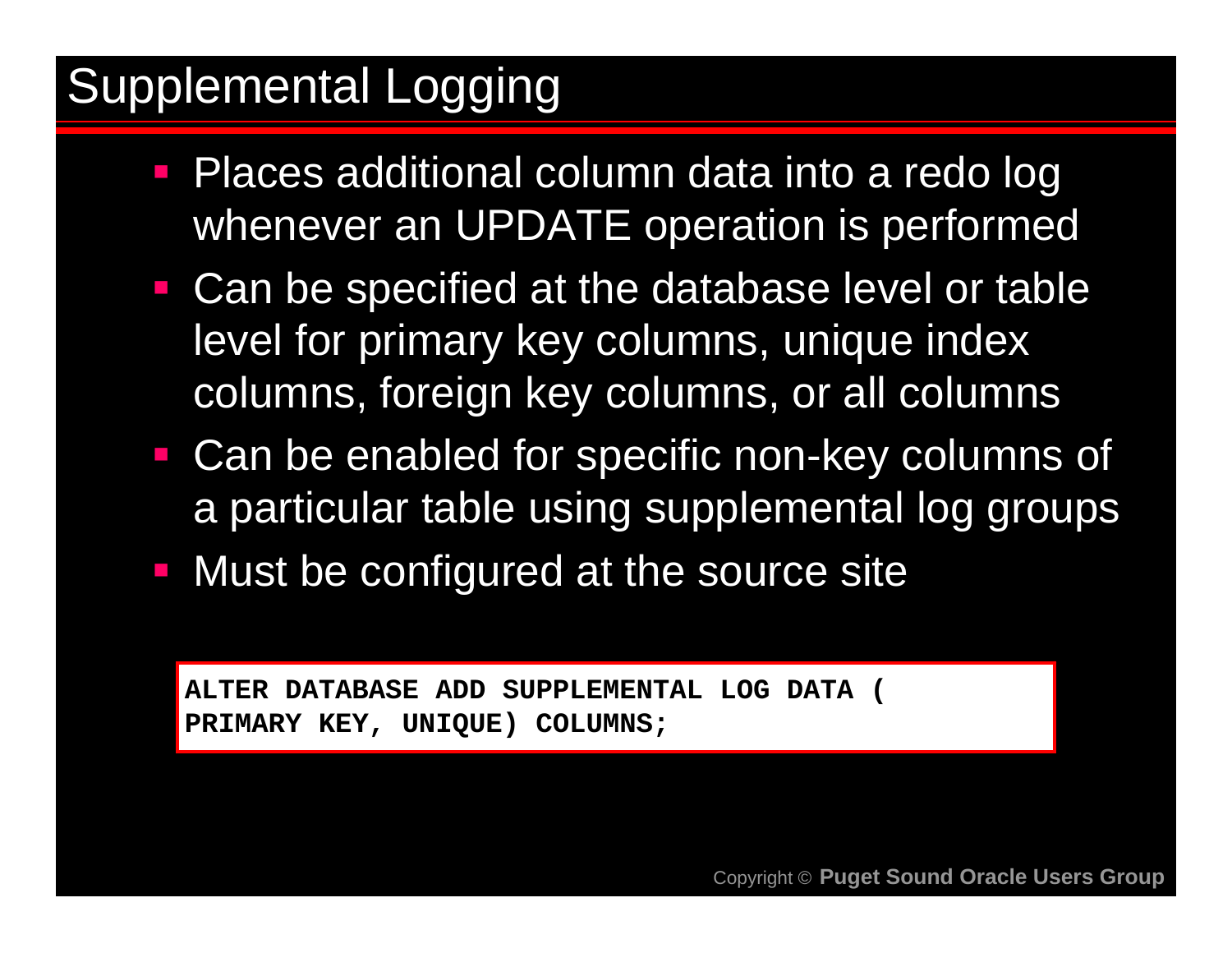#### Determining Enabled Supplemental Logging

#### $\mathcal{L}_{\mathcal{A}}$ Database level:

**SELECT SUPPLEMENTAL\_LOG\_DATA\_MIN MIN, SUPPLEMENTAL\_LOG\_DATA\_PK PK, SUPPLEMENTAL\_LOG\_DATA\_UI UI, SUPPLEMENTAL\_LOG\_DATA\_FK FK, SUPPLEMENTAL\_LOG\_DATA\_ALL "ALL" FROM GV\$DATABASE;**

#### $\mathcal{L}_{\mathcal{A}}$ Table level:

SELECT owner, table name, log group type **FROM DBA\_LOG\_GROUPS;**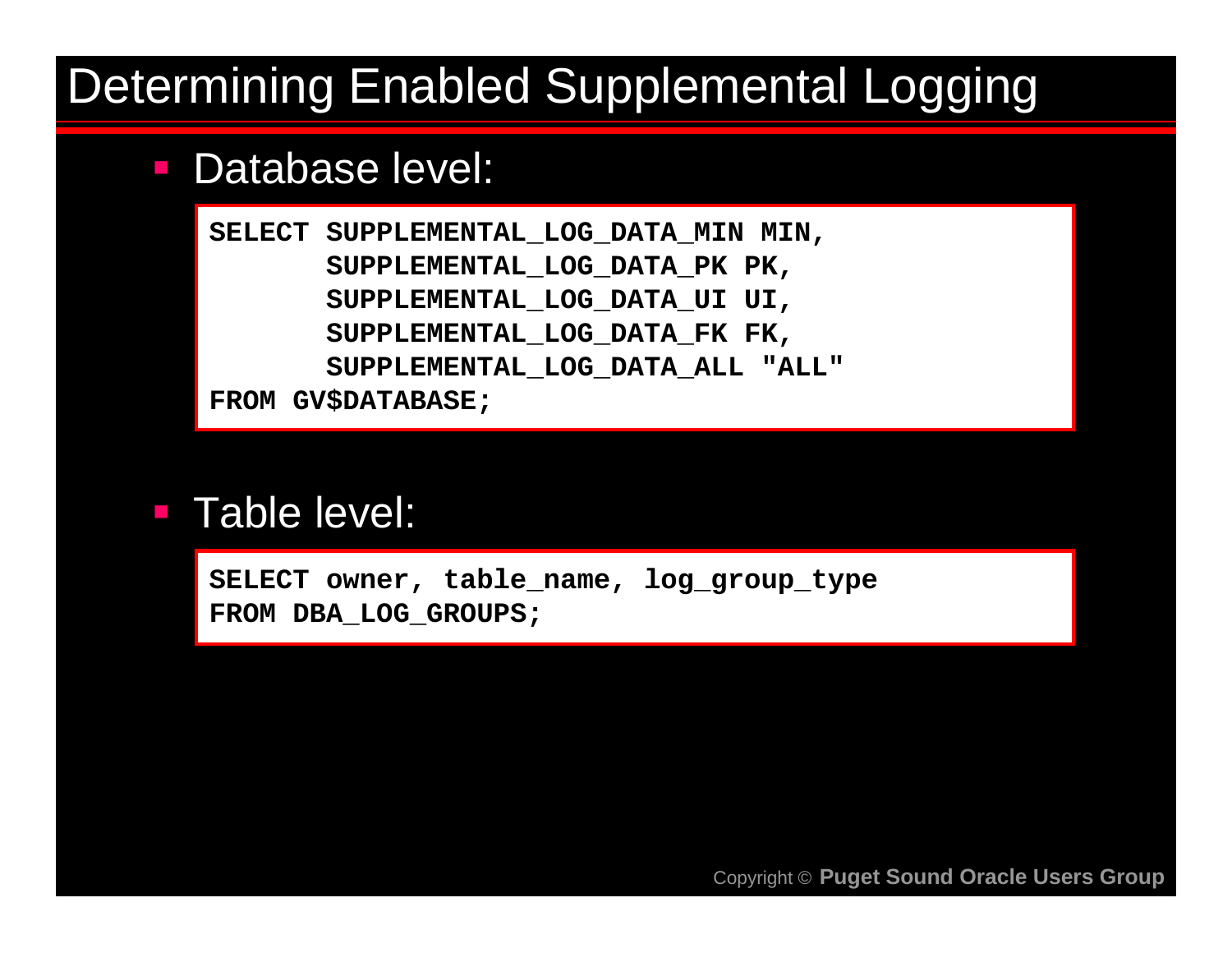#### Additional HotLog & AutoLog Specific Params

**SHOW PARAMETER PARALLEL\_MAX\_SERVERS (current value) + (5 \* (the number of change sets planned))**

**SHOW PARAMETER PROCESSES(current value) + (7 \* (the number of change sets planned))**

**SHOW PARAMETER SESSIONS(current value) + (2 \* (the number of change sets planned))**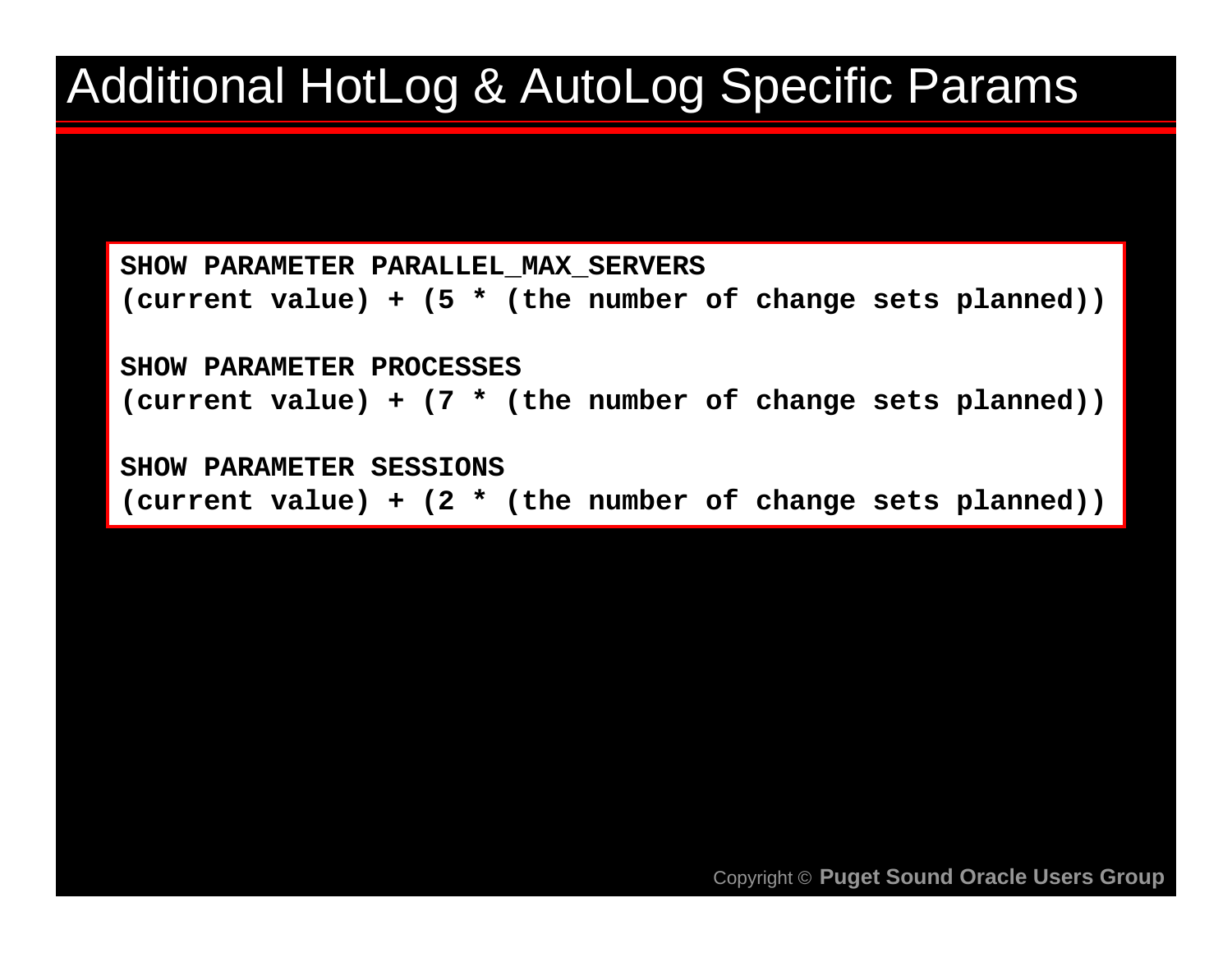#### Create The CDC Administrator

**CREATE USER cdcadminIDENTIFIED BY cdcadminDEFAULT TABLESPACE usersTEMPORARY TABLESPACE temp QUOTA 0 ON SYSTEM QUOTA 0 ON SYSAUX QUOTA 20M ON users;**

**GRANT create session TO cdcadmin; GRANT create table TO cdcadmin; GRANT create sequence TO cdcadmin; GRANT create procedure TO cdcadmin; GRANT select\_catalog\_role TO cdcadmin; GRANT execute\_catalog\_role TO cdcadmin; GRANT dba TO cdcadmin;**

**GRANT execute ON dbms\_cdc\_publish TO cdcadmin; GRANT execute ON dbms\_cdc\_subscribe TO cdcadmin;**

**exec dbms\_streams\_auth.grant\_admin\_privilege(CDCADMIN');**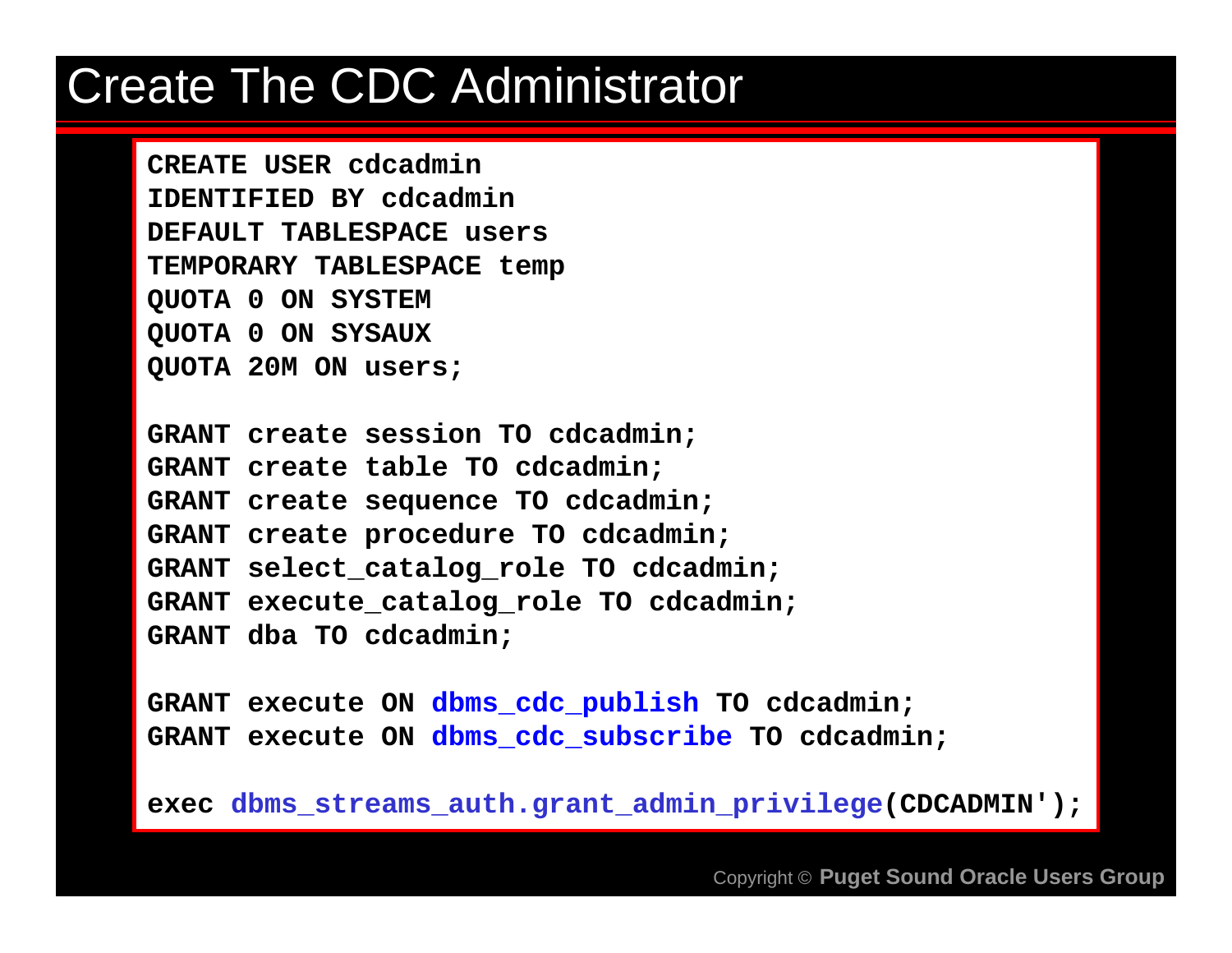# Live CDC Demo

The demo can be found at: www.psoug.org/reference/streams\_demo2.html

> Additional Oracle demos can be found at: www.psoug.org/reference/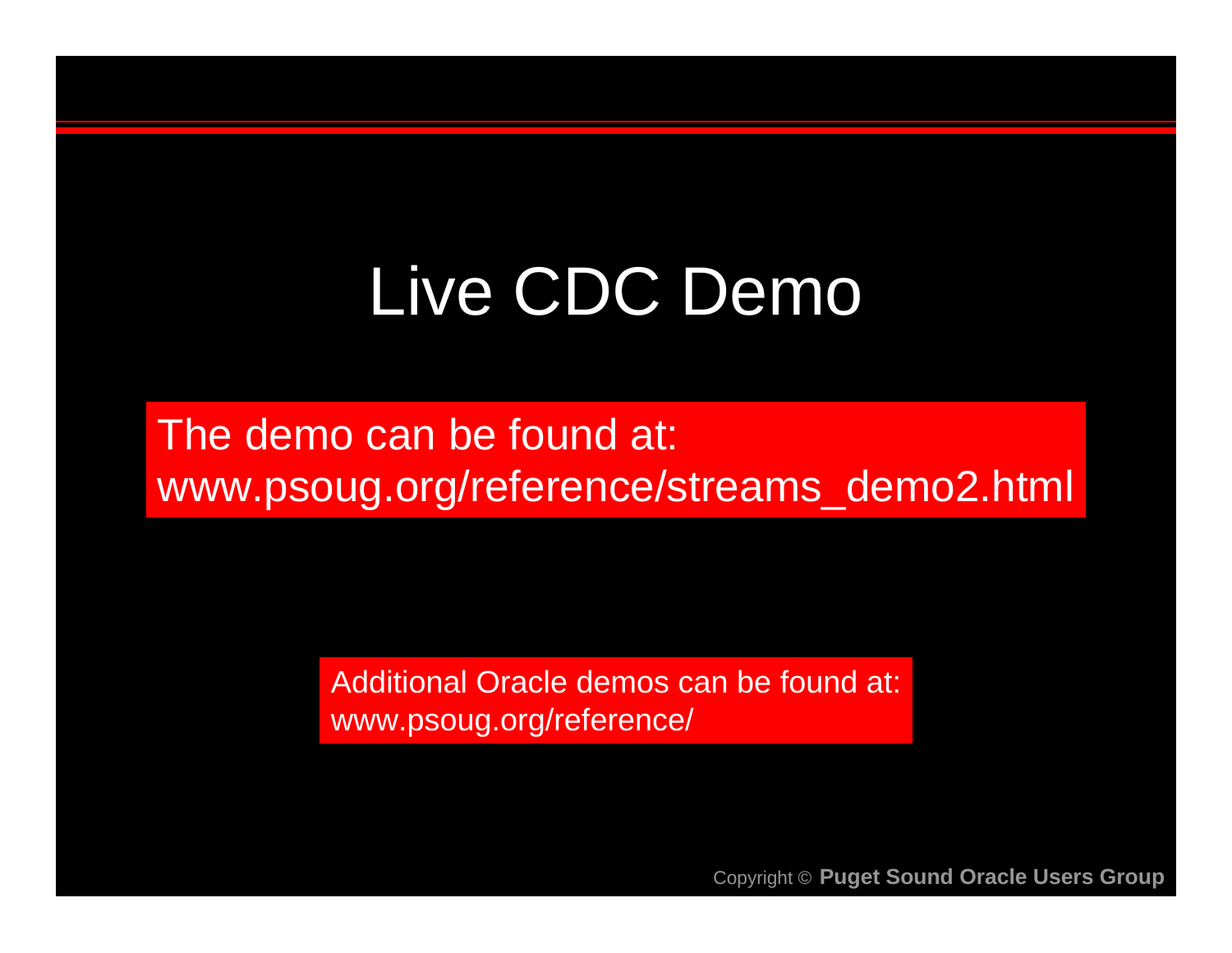# Oracle Support of CDC is Excellent

#### **SQL> BEGIN**

**2**

**dbms\_cdc\_publish.create\_change\_table('CDCADMIN','CDC\_DEMO\_EMP\_CT', 'CDC\_DEMO\_SET', 'HR', 'CDC\_DEMO\_EMPLOYEES', 'EMPLOYEE\_ID NUMBER(6), FIRST\_NAME VARCHAR2(20), LAST\_NAME VARCHAR2(25), EMAIL VARCHAR2(25), PHONE\_NUMBER VARCHAR2(20),HIRE\_DATE DATE,JOB\_ID VARCHAR2(10),**  SALARY NUMBER(8,2), COMMISSION PCT NUMBER(2,2), MANAGER ID **NUMBER(6), DEPARTMENT\_ID NUMBER(4)', 'both', 'Y', 'N', 'N', 'N', 'N', 'N', 'Y', NULL); 3 END; 4 /**

**BEGIN**

**\***

**ERROR at line 1:**

**ORA-00600: internal error code, arguments: [], [], [], [], [], [], [], [] ORA-06512: at "SYS.DBMS\_CDC\_PUBLISH", line 611 ORA-06512: at line 2** 

#### A clear case of user error: Mine!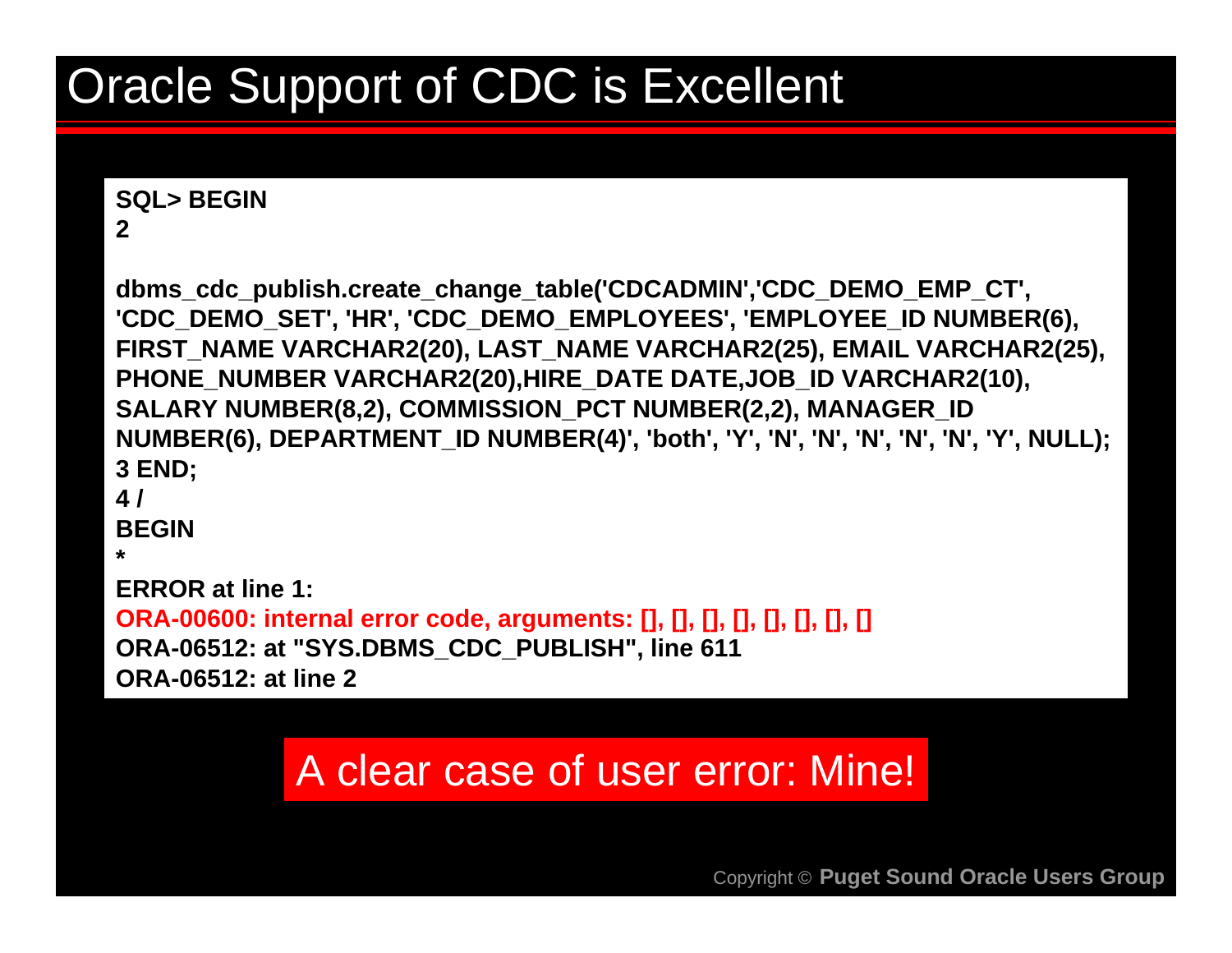## CDC Summary

- **CDC** assumes the burden of change capture
- Change data is guaranteed consistent and complete
- Change data can be shared across users and applications
- $\mathcal{L}_{\mathcal{A}}$  CDC delivers change data where you need it, when you need it, and with minimal overhead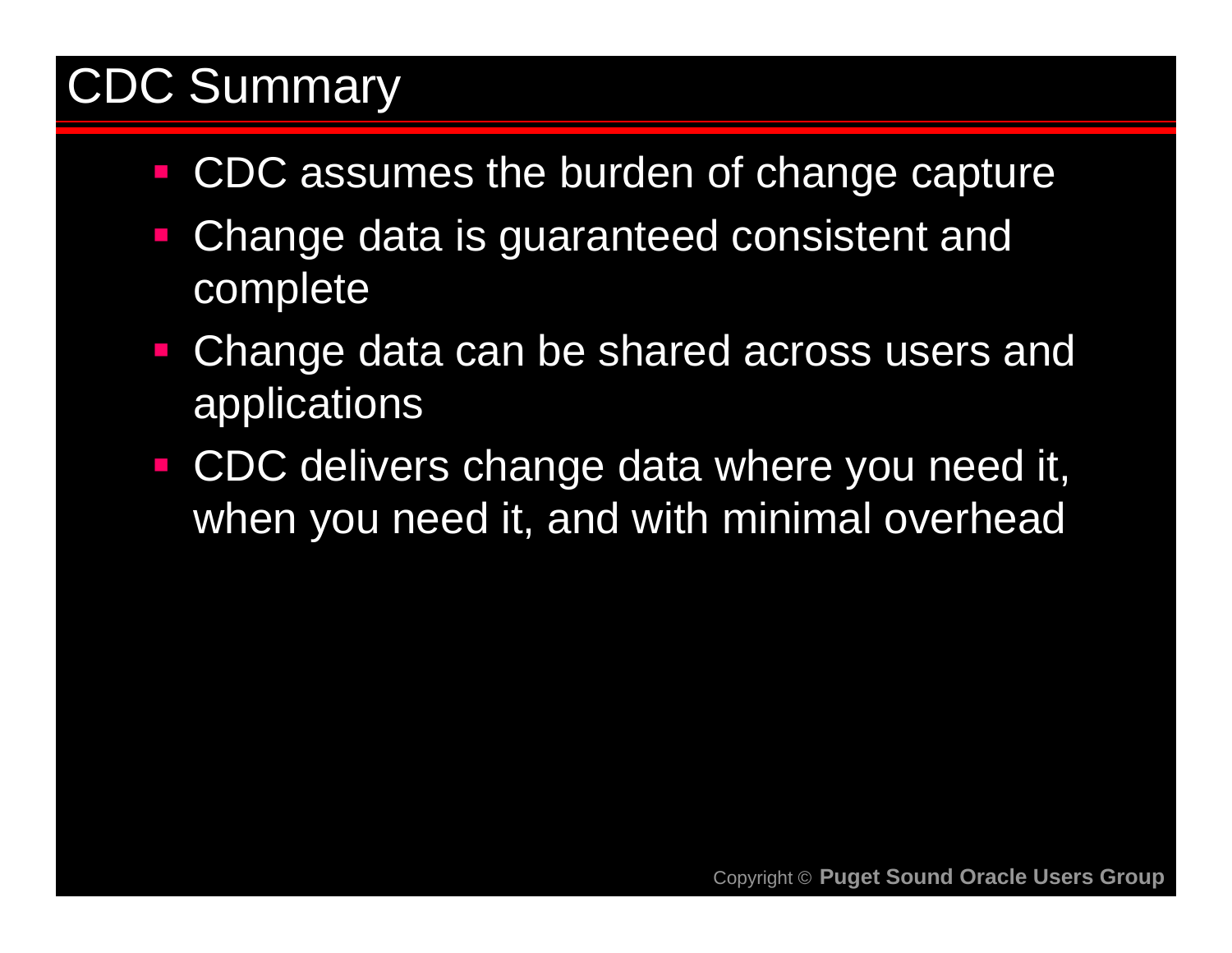#### Recommended Resources

- Oracle Technology Network
	- **http://otn.oracle.com**
- $\mathcal{L}_{\mathcal{A}}$ **Tahiti** 
	- **http://tahiti.oracle.com**
- Metalink
	- **http://metalink.oracle.com**
- Ask Tom
	- **http://asktom.oracle.com**
- Morgan's Library
	- www.psoug.org (AQ, CDC, Streams)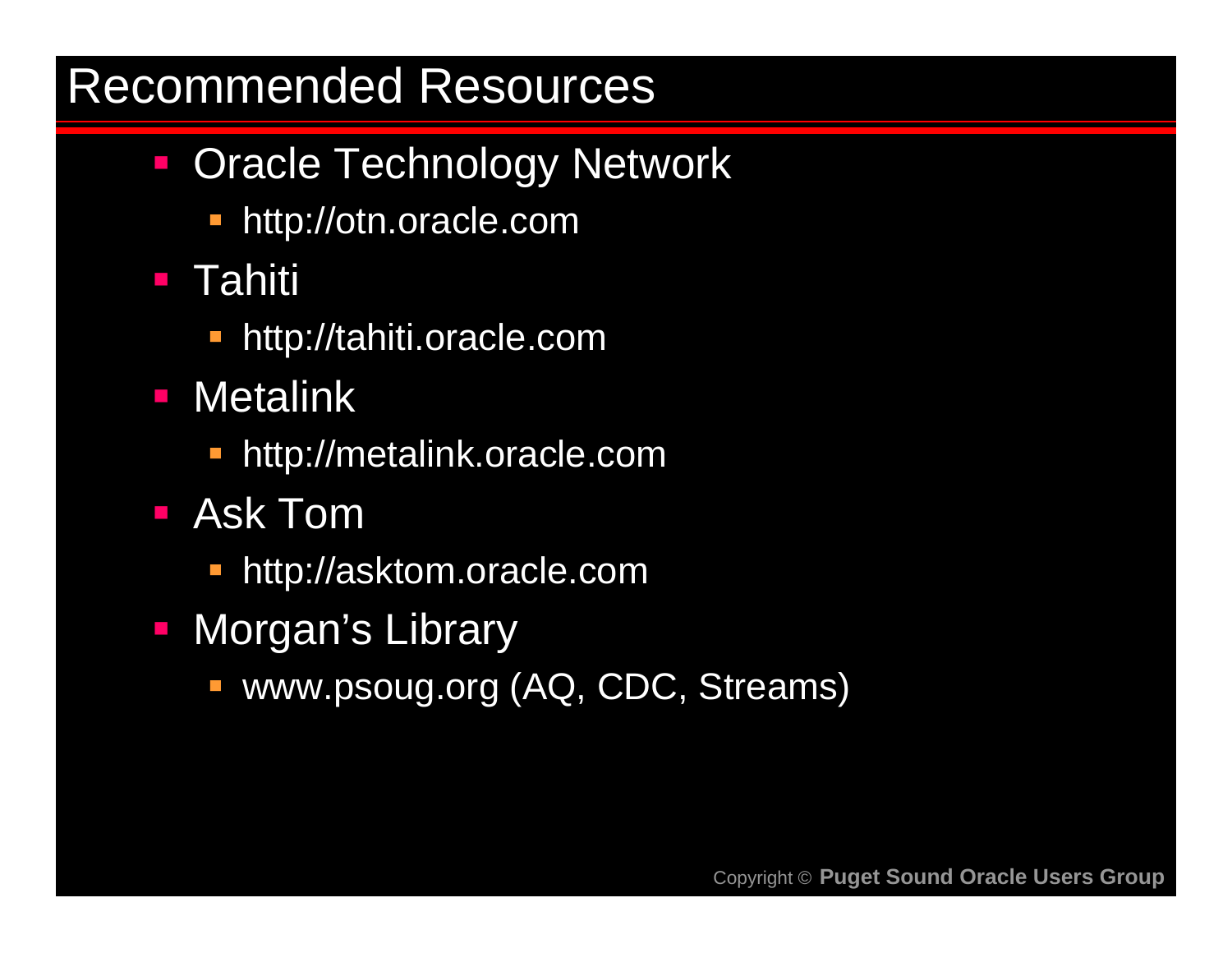### Shameless PSOUG Plug

| <b>AQ Topics</b>  | <b>Streams Topics</b>   |
|-------------------|-------------------------|
| <b>DBMS AQ</b>    | DBMS_CAPTURE_ADM        |
| <b>DBMS_AQADM</b> | DBMS_CDC_PUBLISH        |
| <b>DBMS_AQELM</b> | DBMS_CDC_SUBSCRIBE      |
| DBMS_TRANSFORM    | <b>DBMS_STREAMS</b>     |
| $\frac{1}{2}$     | <b>DBMS STREAMS ADM</b> |



DBMS\_STREAMS\_AUTH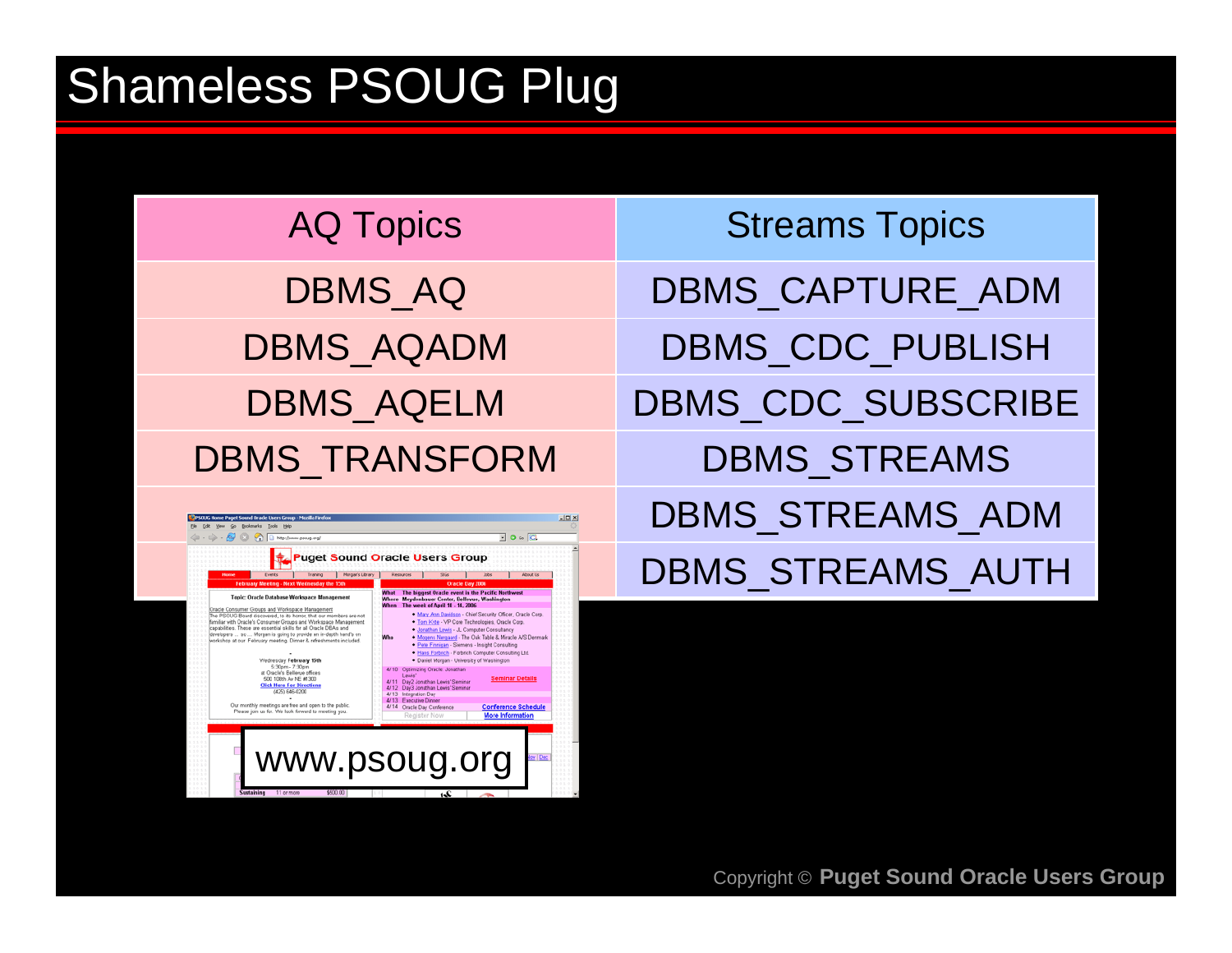Thank you for your interest in CDC

For more information, or to provide feedback, please contact me at:

damorgan@u.washington.edu

All demo code is available at:

www.psoug.org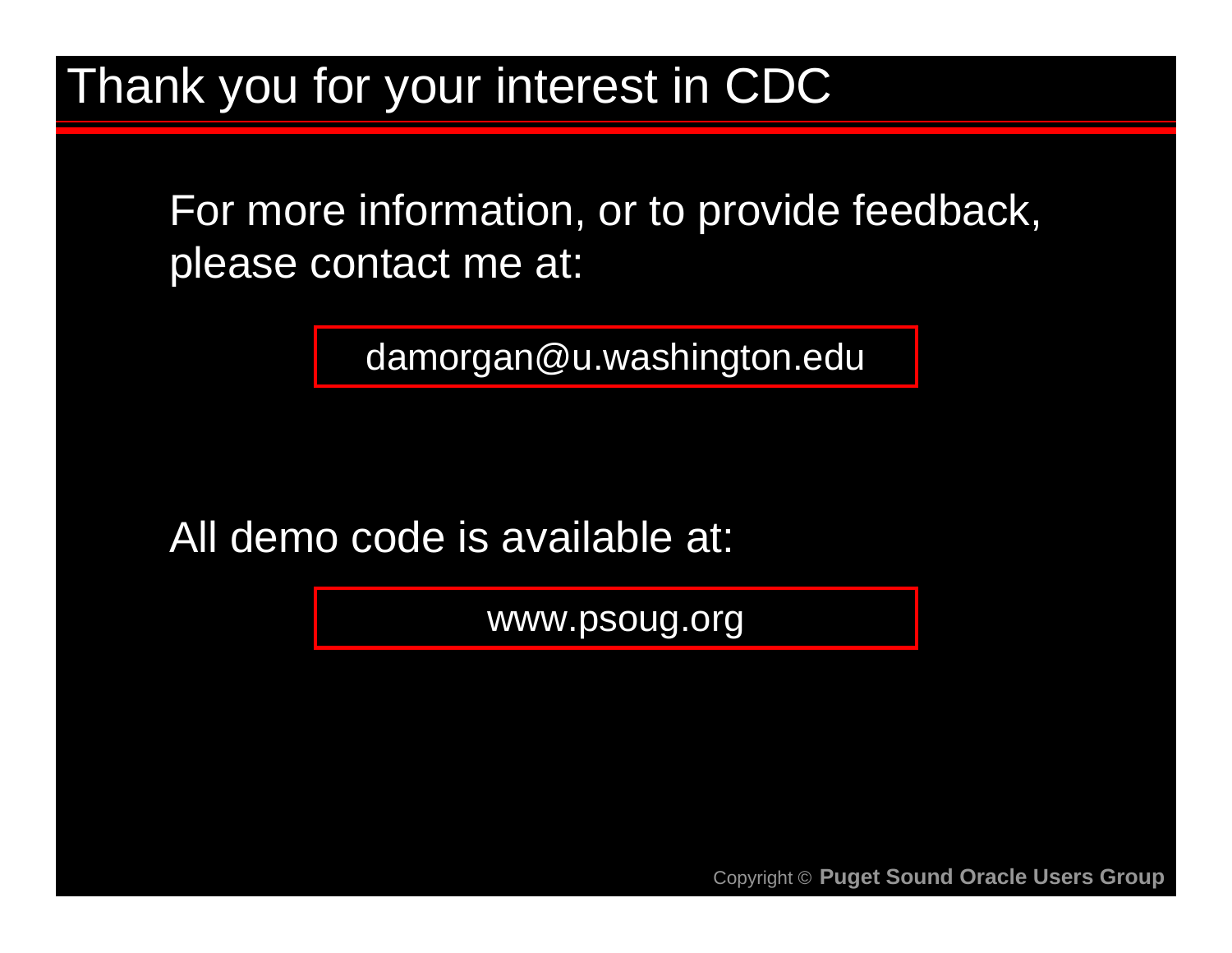# Questions